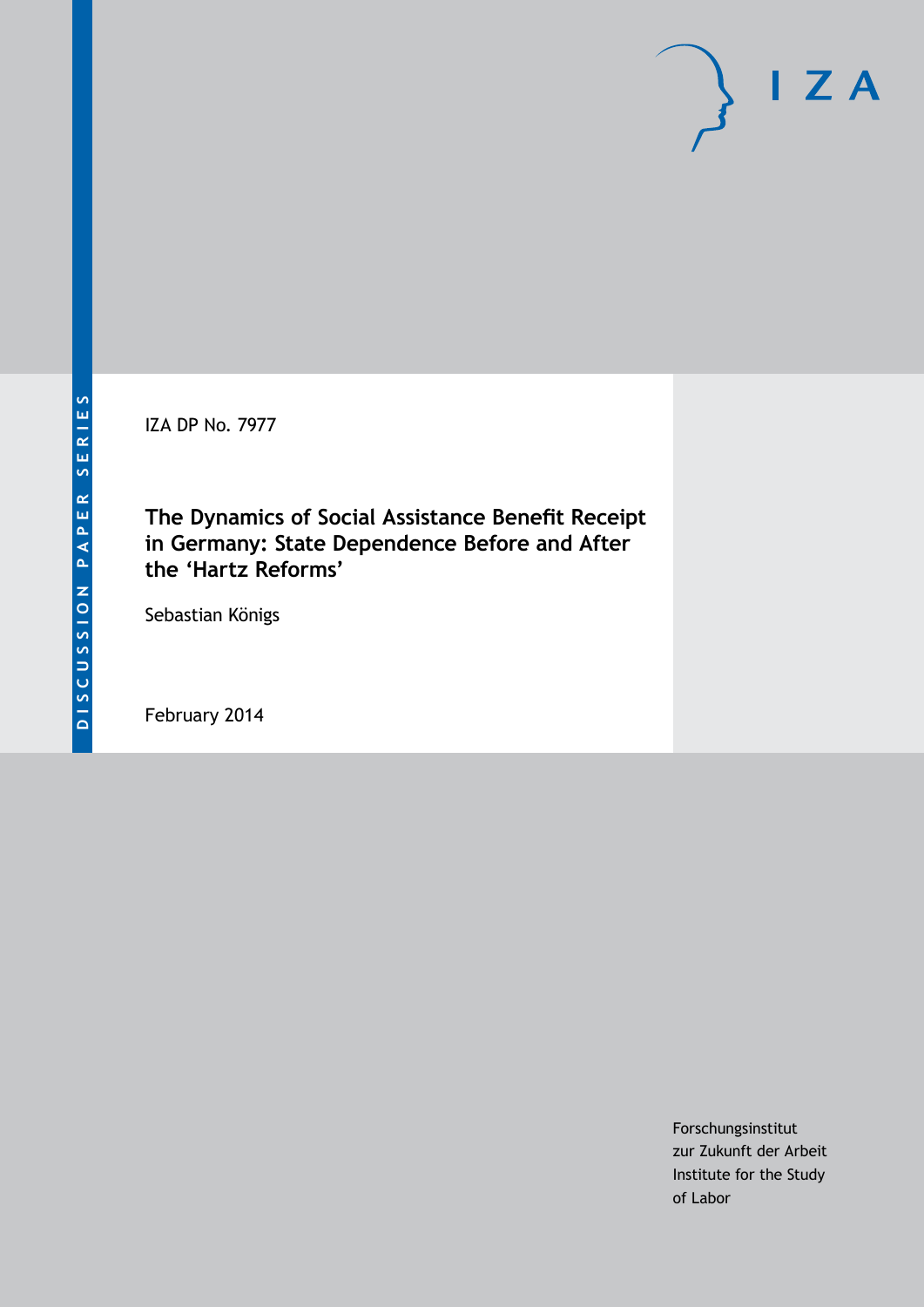# **The Dynamics of Social Assistance Benefit Receipt in Germany: State Dependence Before and After the 'Hartz Reforms'**

**Sebastian Königs**

*University of Oxford, OECD and IZA*

Discussion Paper No. 7977 February 2014

IZA

P.O. Box 7240 53072 Bonn **Germany** 

Phone: +49-228-3894-0 Fax: +49-228-3894-180 E-mail: [iza@iza.org](mailto:iza@iza.org)

Any opinions expressed here are those of the author(s) and not those of IZA. Research published in this series may include views on policy, but the institute itself takes no institutional policy positions. The IZA research network is committed to the IZA Guiding Principles of Research Integrity.

The Institute for the Study of Labor (IZA) in Bonn is a local and virtual international research center and a place of communication between science, politics and business. IZA is an independent nonprofit organization supported by Deutsche Post Foundation. The center is associated with the University of Bonn and offers a stimulating research environment through its international network, workshops and conferences, data service, project support, research visits and doctoral program. IZA engages in (i) original and internationally competitive research in all fields of labor economics, (ii) development of policy concepts, and (iii) dissemination of research results and concepts to the interested public.

IZA Discussion Papers often represent preliminary work and are circulated to encourage discussion. Citation of such a paper should account for its provisional character. A revised version may be available directly from the author.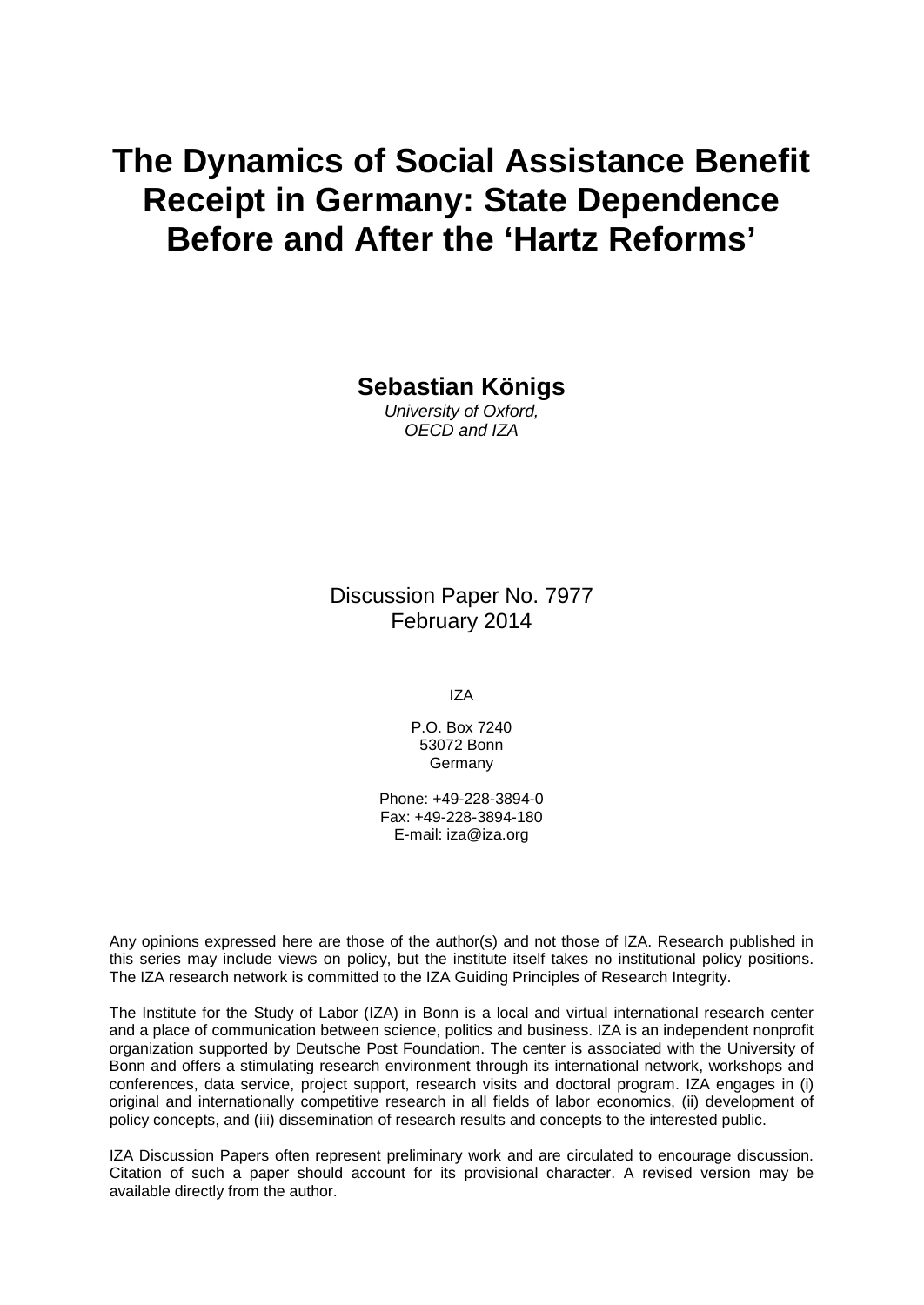IZA Discussion Paper No. 7977 February 2014

# **ABSTRACT**

# **The Dynamics of Social Assistance Benefit Receipt in Germany: State Dependence Before and After the 'Hartz Reforms'[\\*](#page-2-0)**

In this article, I study state dependence in social assistance receipt in Germany using annual survey data from the German Socio-Economic Panel (SOEP) for the years 1995-2011. There is considerable observed state dependence, with an average persistence rate in benefits of 68% comparing to an average entry rate of just above 3%. To identify a possible structural component, I estimate a series of dynamic random-effects probit models that control for observed and unobserved heterogeneity and endogeneity of initial conditions. I find evidence of substantial structural state dependence in benefit receipt. Estimates suggest that benefit receipt one year ago is associated with an increase in the likelihood of benefit receipt today by a factor of 3.4. This corresponds to an average partial effect of 13 percentage points. Average predicted entry and persistence rates and the absolute level of structural state dependence are higher in Eastern Germany than in Western Germany. I find only little evidence for time variation in state dependence including for the years around the Hartz reforms.

JEL Classification: I38, J60, J64, C23

Keywords: social assistance, welfare benefits, state dependence, Germany, Hartz reforms

Corresponding author:

Sebastian Königs University of Oxford Department of Economics Manor Road Building Manor Road Oxford OX1 3UQ United Kingdom E-mail: [Sebastian.Konigs@economics.ox.ac.uk](mailto:Sebastian.Konigs@economics.ox.ac.uk)

<span id="page-2-0"></span>This article is part of a series of studies on social assistance dynamics initiated and supported by the OECD. A revised version of this paper has been submitted to a special volume of *Research in Labor Economics* with the title "Safety Nets and Benefit Dependence: Evidence and Policy Implications". An earlier and more comprehensive version of this paper was released as OECD Social, Employment and Migration Working Paper #136. I would like to thank Tony Atkinson, Steve Bond, Stéphane Carcillo, Patricia Gallego-Granados, Herwig Immervoll, Stephen Jenkins, Monika Queisser, Regina Riphahn, Kostas Tatsiramos, Christoph Wunder and two anonymous referees for helpful comments. The paper has moreover benefited from the feedback I received at the joint OECD/IZA/World Bank workshop on Social Safety Nets and Benefit Dependence in Paris in May 2013. Financial support provided through the INET grant INO1200010 by the Institute for New Economic Thinking at the Oxford Martin School is gratefully acknowledged. The usual disclaimer applies. In particular, the views expressed in this paper do not represent the official positions of the OECD or the governments of OECD member countries.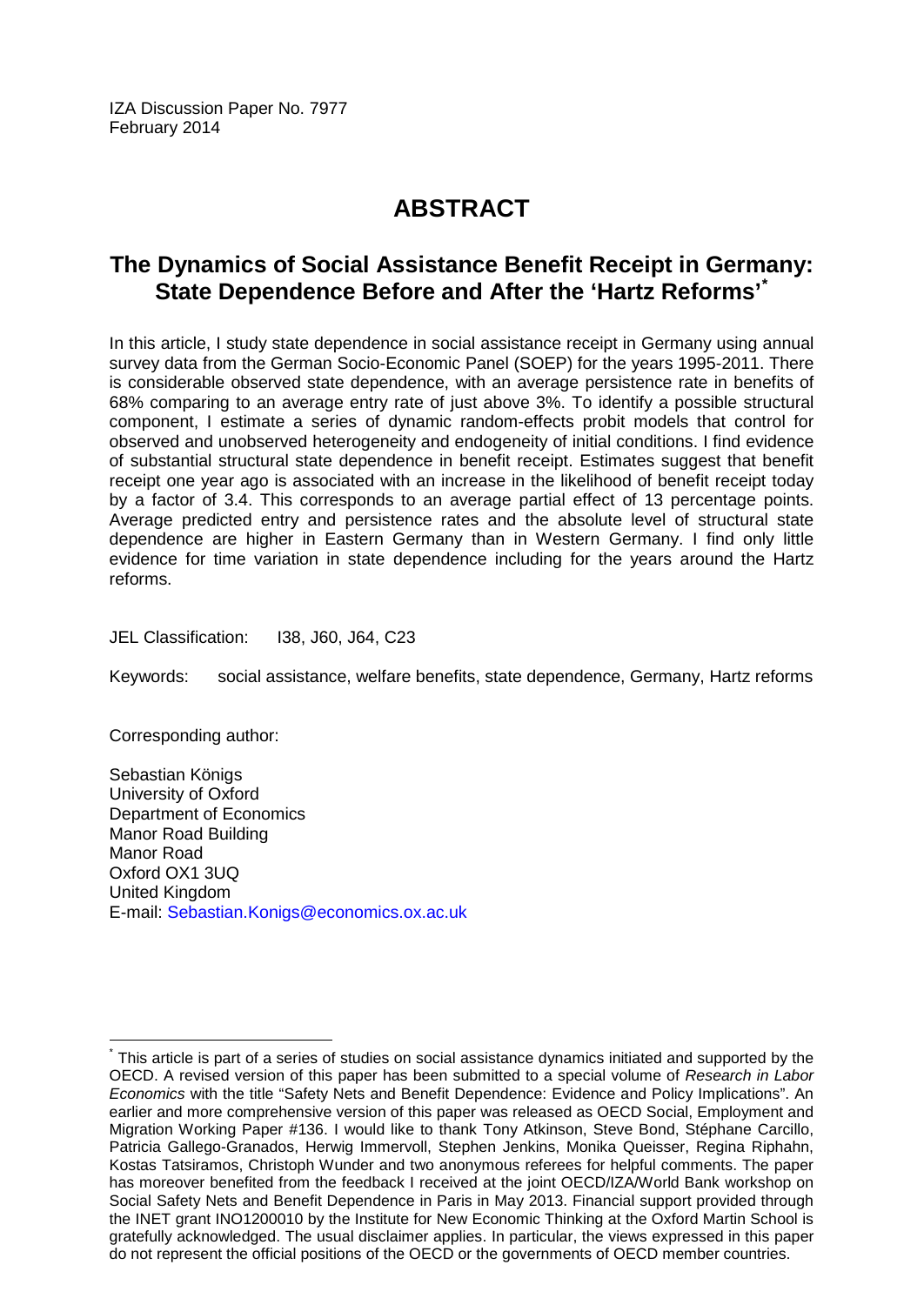# 1 Introduction

A standard observation in data on social assistance benefit receipt is that current recipients are much more likely than non-recipients to receive benefits also in the next period. For instance, as described below, the average year-to-year persistence rate on benefits for recipients in Germany was 68% over the years 1995-2011 compared to a year-to-year entry rate for non-recipients of only 3%.

Two explanations for this 'state dependence' have been proposed (Heckman, 1981a,b). First, there is heterogeneity in personal and socio-economic characteristics. If these characteristics affect the likelihood of benefit receipt, individuals with less 'favourable' characteristics – for instance low educational attainment or bad health – will self-select into benefits. The resulting differences in individual characteristics between recipients and non-recipients will induce differences between benefit entry and persistence rates. Any state dependence induced by heterogeneity across individuals will disappear once all relevant characteristics are controlled for, which is why it is referred to as 'spurious'. Second, the gap between persistence and entry rates might hint at potential pervasive effects of benefit receipt itself. Individuals on benefits might feel less confident or motivated to leave benefits as a result of benefit receipt, or they may become accustomed to receiving transfer payments as a 'way of life' (Bane & Ellwood, 1994). Potential employers might interpret benefit receipt as a negative signal about a recipient's unobserved labour productivity when screening job applicants, which would reduce her employment prospects and thus the likelihood of becoming self-sufficient. In these cases, current benefit receipt has a causal effect on the probability of future receipt by raising hurdles to self-sufficiency. This effect is referred to as 'structural' or 'genuine' state dependence.

The two potential drivers of state dependence have very different implications for policymaking. If benefit receipt as such increases the probability of future benefit receipt, policies that prevent entry or facilitate early exits from social assistance can induce a lasting reduction in receipt rates. If, by contrast, high benefit persistence is due to recipients' characteristics, policies that encourage exits from benefits are likely to have little impact unless the factors causing benefit receipt are addressed directly.

This article presents an empirical analysis of state dependence in social assistance receipt in Germany for the years 1995 to 2011 based on annual survey data from the German Socio-Economic Panel (SOEP). The period studied is of particular interest because it covers the far-reaching 'Hartz reforms' implemented from 2003 to 2005 that fundamentally changed the system of social assistance benefit provision in Germany. While the type of model estimated is not suited for assessing potential causal reform effects, the analysis presents evidence on both the level of state dependence as well as on potential variations in state dependence over the observation period. Sample selection criteria and the estimation technique used are similar to those in earlier analyses for other countries such that results can be compared across studies. A methodological contribution of the article lies in that it contrasts the results obtained to those reported in an earlier study for Germany by Wunder & Riphahn (2013), who – for a narrower sample and based on a different modelling approach – obtain very different results.

The decomposition of observed 'raw' state dependence into its structural and spurious com-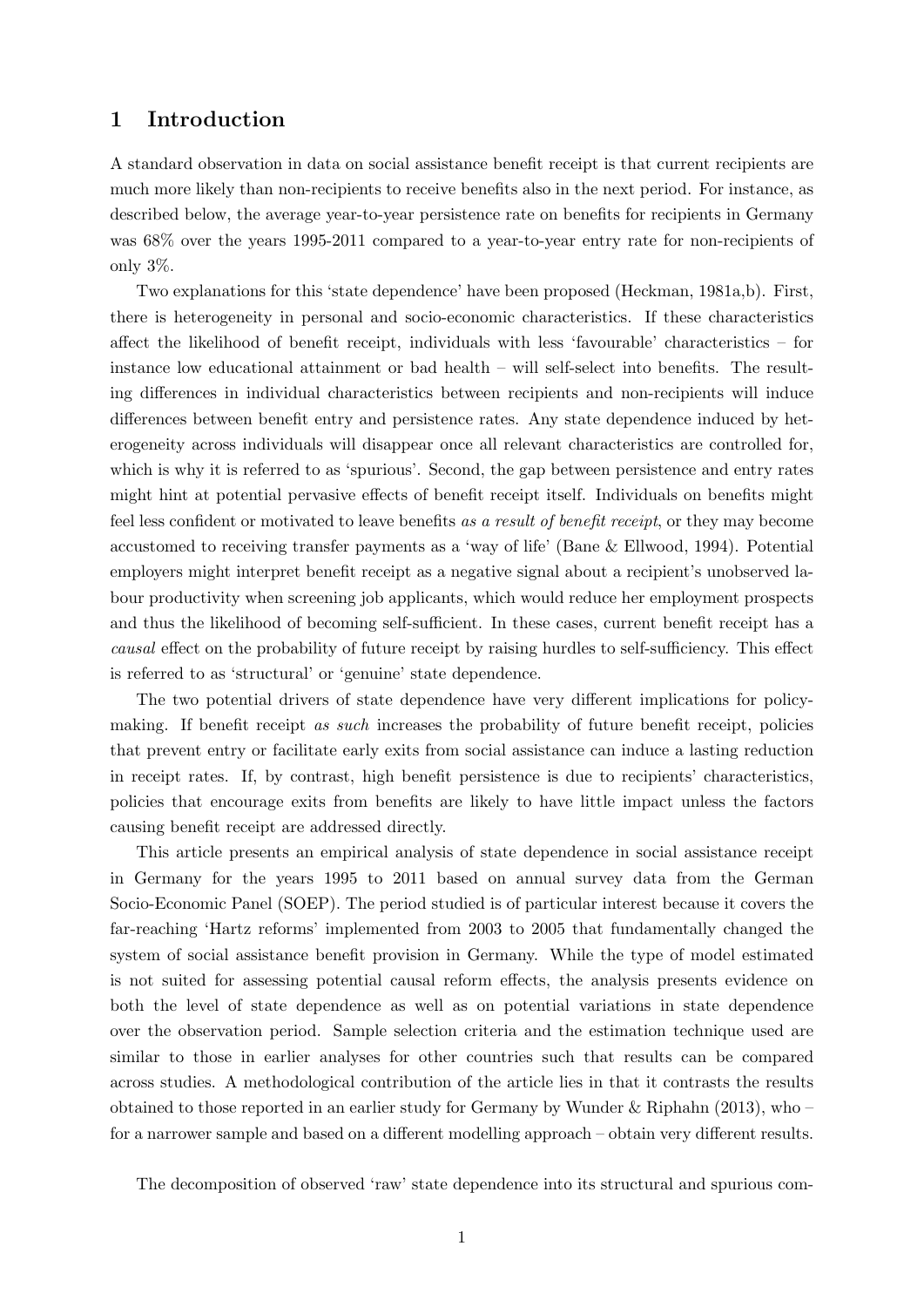ponents has been the focus of much recent work on social assistance dynamics. Yet, the number of studies that look for structural state dependence in social assistance receipt remains small to date and the existing work is limited to a few countries.<sup>1</sup> Chay, Hoynes & Hyslop (1999) and Chay & Hyslop (2000) provide evidence for state dependence in the receipt of Assistance to Families with Dependent Children (AFDC) in the United States. Gong (2004) studies benefit transitions of low-income women who receive Income Support or Family Allowance in Australia and finds state dependence in both programmes. Hansen, Lofstrom & Zhang (2006) report strong variations in state dependence across provinces in Canada and suggest that the level of state dependence might be positively related to benefit generosity. Hansen & Lofstrom (2008,  $2011$ ) and Andrén  $\&$  Andrén (2013) study the native-immigrant gap in benefit receipt in Sweden. They find higher structural state dependence for migrants but emphasize the importance of unobserved heterogeneity for explaining differences in receipt rates between natives and migrants. In a study for Britain, Cappellari & Jenkins (2009) estimate stronger structural state dependence for lone parents and for recipients with one non-interrupted spell compared to individuals with a spell of work between interview dates.

In an earlier study of state dependence in social assistance benefit receipt in Germany<sup>2</sup> referred to above, Wunder & Riphahn (2013) compare the benefit dynamics of natives and immigrants in Western Germany for the post-Hartz years 2005-2009. Based on SOEP data, they estimate a dynamic multinomial logit model with three competing states distinguishing between social assistance receipt, employment, and 'inactivity' (which is defined as including unemployment). They find that persistence in social assistance benefit receipt can mostly be accounted for by observable characteristics, with only limited evidence for structural state dependence.

In this article, I follow the approach used in much of the earlier work on social assistance dynamics by estimating a series of dynamic random-effects probit models that permit controlling for individuals' observable characteristics and persistent unobserved heterogeneity. I find that even though individual heterogeneity explains most of the gap between observed benefit persistence and entry rates, there is evidence of substantial structural state dependence in social assistance. On average, benefit receipt at the last interview raises the likelihood of benefit receipt at the current interview by a factor of 3.4. This corresponds to an average partial effect of past benefit receipt on the probability of receipt in the current period of 13 percentage points. By contrast, I do not find evidence of a change in state dependence around the time of the Hartz reforms. While state dependence was lower for the years 1996-2004 than in 2005-2011 this effect seems to be primarily driven by lower state dependence in the late 1990s and a temporary spike in 2010 for Eastern Germany.

A sensitivity check finally illustrates that the estimated level of state dependence is highly sensitive to sample selection and, more importantly, to the method used for defining the benefit variable. Replicating the approach used by Wunder & Riphahn  $(2013)$ , I show that using an

<sup>&</sup>lt;sup>1</sup>A few studies look at the related question of duration dependence in social assistance receipt using eventhistory models, see for instance Dahl & Lorentzen (2003) and Mood (2013) for Sweden or Schels (2013) for Germany.

<sup>&</sup>lt;sup>2</sup>Other studies use panel data methods to examine the determinants of social assistance receipt in Germany without looking at state dependence (Riphahn, 2004; Riphahn, Sander & Wunder, 2013; Schels, 2013). For crosssectional analyses of the determinants of social assistance benefit receipt in Germany, see Voges & Rohwer (1992) or Riphahn & Wunder (2012). Mühleisen & Zimmermann (1994) study state dependence in unemployment.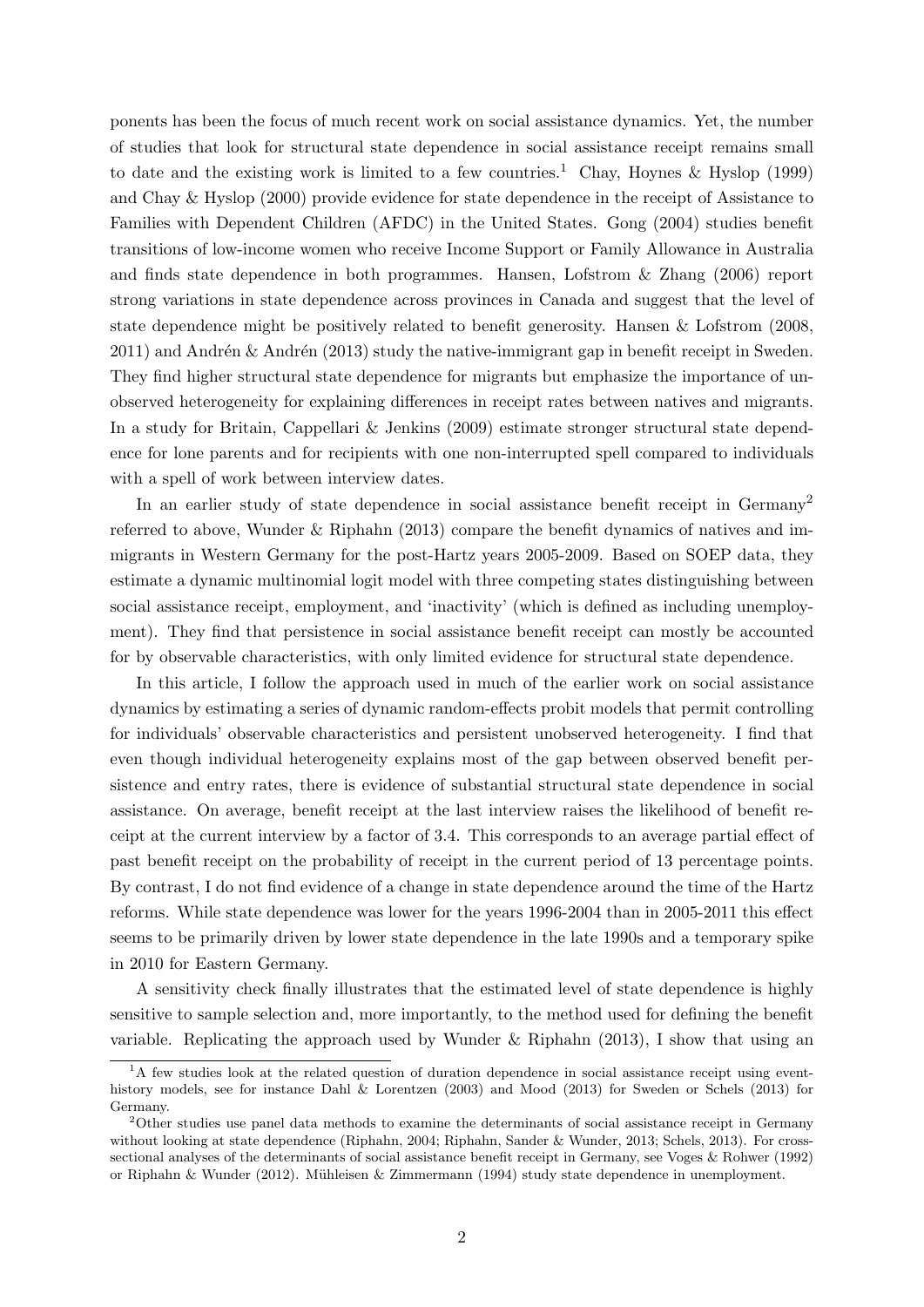individual- rather than the more standard household-level definition of the social assistance variable leads to a substantial drop in the estimated level of state dependence. Once this issue and differences in sample selection are accounted for, the results presented in this article are consistent with Wunder & Riphahn's findings of only very weak state dependence in Germany.

The remainder of this article is structured as follows: Section 2 gives an overview of the institutional background in Germany during the observation period and defines the benefit variable. The data used in the analysis are described in Section 3. Section 4 presents trends in benefit receipt and transition rates. Sections 5 and 6 introduce the econometric model and present empirical results on state dependence in social assistance receipt. Section 7 concludes.

## 2 Institutional background and definition of the benefit variable

During the 1995-2011 observation period, the German social assistance system underwent farreaching reforms. The so-called 'Hartz reforms'<sup>3</sup>, implemented by the left-of-centre coalition of Social Democrats and Greens from 2003 to 2005, resulted, among other things, in a structural change of the groups entitled to different last-resort minimum-income benefits. This Section describes some key features of the benefit system in the years before and after the reforms and defines the social assistance variable used in the analysis.

#### Institutional Background

Until 2005, the German income-support system for working-age individuals had a three-tier structure. As the top layer, Unemployment Insurance benefits (UI, Arbeitslosengeld) aimed at replacing an individual's income after job loss for a limited amount of time, with eligibility being conditional on a previous work and contribution record.<sup>4</sup> Individuals whose entitlements to UI had expired could claim Unemployment Assistance benefits (UA, Arbeitslosenhilfe). UA was earnings-related but means-tested on family-income and less generous than UI.<sup>5</sup> Unlike UI, UA benefits could in principle be received for an indefinite period of time under the condition that the claimant was looking for and available for work. Finally, Social Assistance<sup>6</sup> (SA, Sozialhilfe) served as a benefit of last resort below this primary social safety net. SA was understood as a temporary emergency benefit, and eligibility required from individuals to have exhausted all alternative sources of income in the form of earnings from work, UI or UA benefit payments and financial support from direct family members. While SA had initially been primarily targeted at individuals with special needs and limited employability, a gradual tightening of eligibility

 $3$ The new legislation was formally labelled 'laws for modern services on the labour market' (Gesetze für moderne Dienstleistungen am Arbeitsmarkt) and was subdivided into four packages, which were enacted sequentially in the years 2003 ('Hartz I & II'), 2004 ('Hartz III') and 2005 ('Hartz IV').

<sup>4</sup>The maximum duration of benefit entitlements was 12 to 32 months depending on age and the previous contribution history, with the relevant thresholds changing over the observation period. Benefit levels were determined by a replacement rate of 60% of previous earnings net of taxes and social security contributions (67% for individuals with children) and were independent of individual means.

<sup>5</sup>Until the end of the year 1999, individuals could claim UA without having previously received UI under the condition that they had worked for at least 150 days over the last 12 months. From 2000, receipt of UA benefits was restricted to individuals who had exhausted their claims for UI. Replacement rates were 53% (57% for individuals with children)

<sup>6</sup>Throughout this article, I distinguish between the concept 'social assistance' (non-capitalized) and the benefit programme 'Social Assistance' (SA, Sozialhilfe, in capital letters)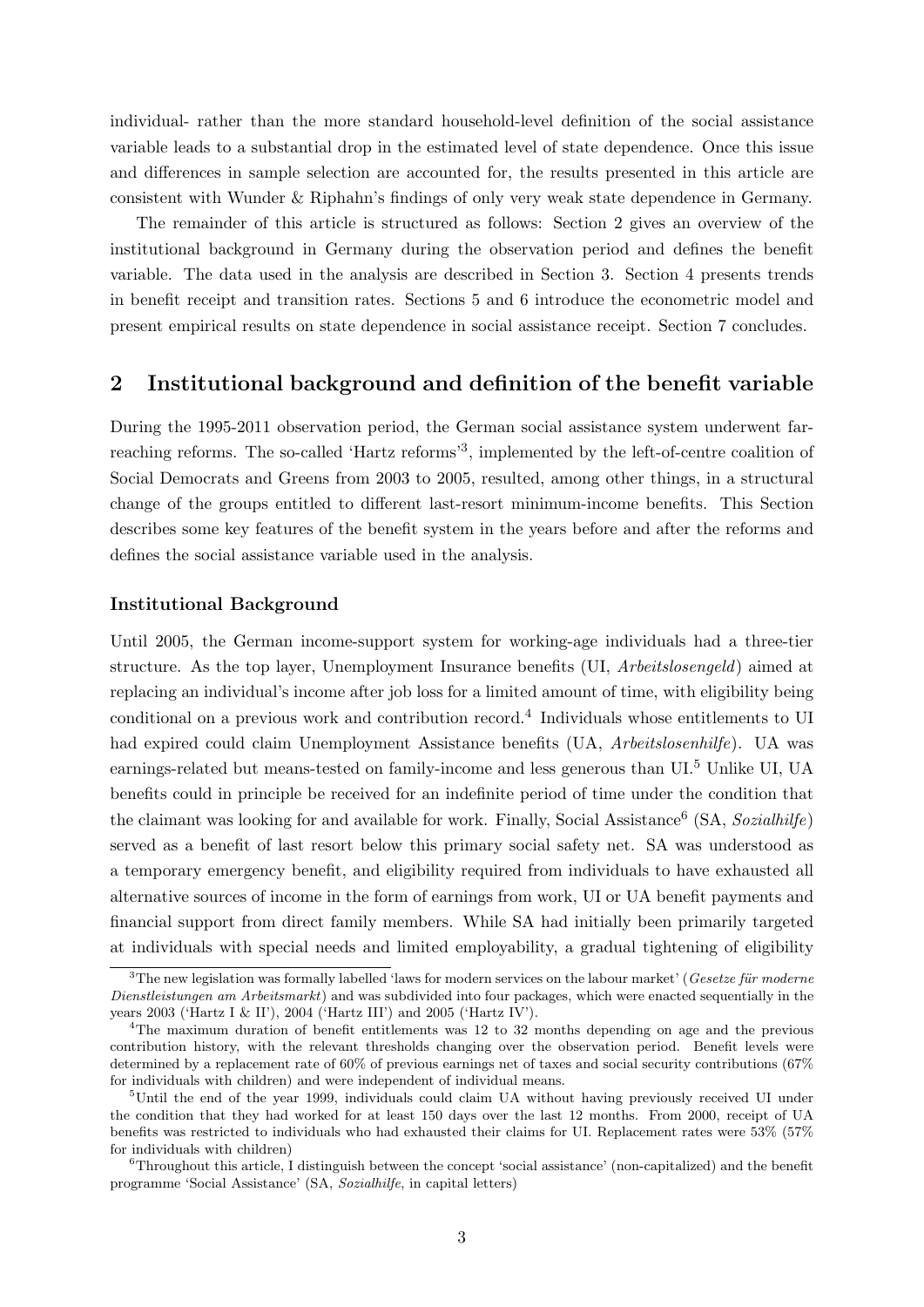criteria for UI and UA over time meant that a growing numbers of individuals were shifted into SA. Due to the lower benefit amounts of UA compared to UI, recipients of UA benefits moreover often qualified for SA payments as a top-up.

The fourth package of the Hartz reforms, which entered into force in January 2005, abolished this three-tier system with the aim of strengthening labour market services and intensifying the activation of unemployed job seekers. The contribution-based UI was replaced by the new Unemployment Benefit I (UBI, *Arbeitslosengeld I*), with an initially unchanged maximum benefit duration and replacement rate.<sup>7</sup> The more relevant change in the context of this study was the merger of UA and SA for employable job seekers into the new means-tested Unemployment Benefit II (UBII, Arbeitslosengeld II). The computation of UBII benefit levels follows a similar logic as for the former last-resort SA. Compared to the old UA scheme, the new UBII is typically less generous and it no longer depends on the level of previous earnings. SA continues to exist as a separate programme but is now restricted to individuals incapable for work due to sickness, disability, or care duties. The Hartz reforms thus introduced a clearer distinction between the minimum-income support for employable and non-employable individuals.

Both before and after the reform, an income-tested Housing Benefit (HB, Wohngeld) is targeted at low-income households more broadly. Until 2005, this benefit could be claimed by individuals in work and by recipients of UI or UA benefits while SA recipients were not entitled. Since 2005, recipients of UBII and SA receive support for eligible housing expenses as part of their benefit entitlements while HB continues to be available for other low-income groups.

#### Definition of the benefit variable

In light of the institutional changes just described, it is not obvious what the best choice is for defining a social assistance benefit variable that allows for a consistent analysis of receipt dynamics over the entire observation period. Existing studies of social assistance dynamics in Germany focus only on relatively short time periods either before (Voges & Rohwer, 1992; Riphahn, 2004) or after the Hartz reforms (Schels, 2013; Wunder & Riphahn, 2013) and look at receipt of either SA or UBII only. In this paper, I choose a slightly different approach by defining a broader benefit variable that takes into account receipt of all means-tested benefits (for an overview, see Table 1).

The classification of pre- and post-reform SA and of UBII as social assistance programmes is probably uncontroversial. A categorization of UA by contrast is more difficult: As a contributionbased and earnings-related benefit it does not correspond to the standard definition of a social assistance programme. The reason why it is included in this analysis nonetheless is that treating UA as a social assistance programme is sensible in terms of the implied benefit dynamics. The typical recipient of UA in December 2004 would go on to receive UBII in January 2005. It is not evident why such a transition should bring about a change in the individual's social assistance benefit receipt status for the purpose of this analysis. As the direct precursor to UBII, UA moreover shared a number of key features of the other social assistance programmes. Unlike UI benefits, UA was means-tested and could be claimed for an infinite period of time. Also,

<sup>7</sup>The maximum period of benefit entitlements remained 12 to 32 month depending on age until a year after the reforms. In 2006, it was lowered to 18 months but raised again to 24 months in 2008. The replacement rate remained at 60% (67% for individuals with children).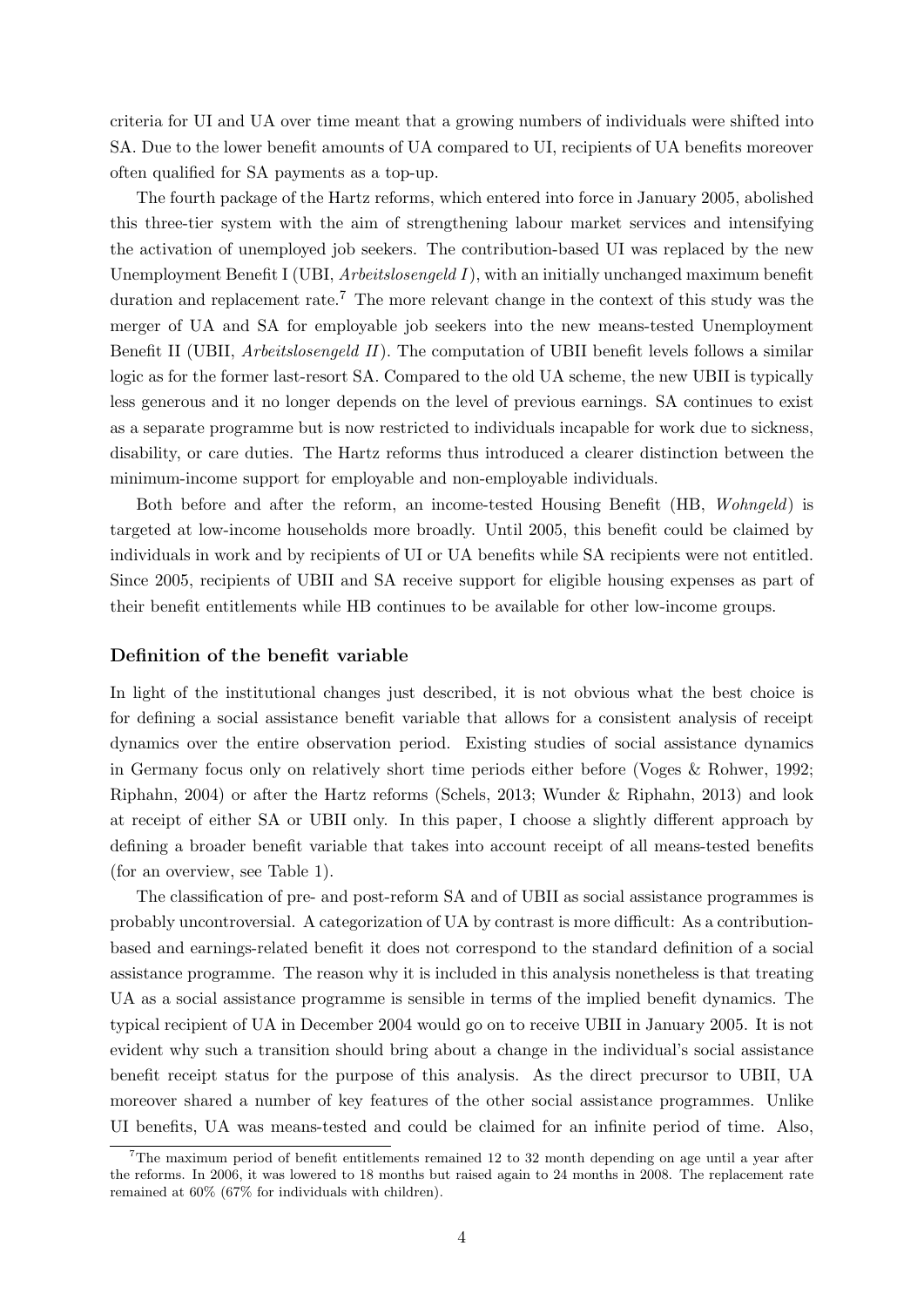it was not paid for by social-security contributions but was tax-funded. Both of these features make it resemble social assistance benefit schemes like SA or UBII.<sup>8</sup> Finally, I also take into account receipt of HB as a means-tested benefit targeted at low-income benefits more broadly. HB receipt rates are however relatively low and excluding HB from the analysis does not affect its main conclusions (see Königs  $(2013)$ ).

|  |  |                        | Table 1: Principal eligibility conditions of social assistance benefit programmes for working-age |  |  |
|--|--|------------------------|---------------------------------------------------------------------------------------------------|--|--|
|  |  | individuals in Germany |                                                                                                   |  |  |

| before the Hartz reforms                                                                                                                                                                                        | after the Hartz reforms                                                                                                                                                                     |
|-----------------------------------------------------------------------------------------------------------------------------------------------------------------------------------------------------------------|---------------------------------------------------------------------------------------------------------------------------------------------------------------------------------------------|
| Social Assistance (Sozialhilfe)<br>• lacking or insufficient social insurance con-<br>tribution history and income and assets be-<br>low a specified minimum level<br>• possibly available for (part-time) work | Social Assistance (Sozialhilfe)<br>• lacking or expired claims to contributory<br>Unemployment Benefit I and income and<br>assets below a specified minimum level<br>• incapable of working |
| <b>Unemployment Assistance</b>                                                                                                                                                                                  | <b>Unemployment Benefits II</b>                                                                                                                                                             |
| $(A \nref{reitslosengeld})$                                                                                                                                                                                     | $(A \n    The its los engeld II)$                                                                                                                                                           |
| • history of work and social insurance con-<br>tributions but expired (or lacking) entitle-<br>ments to Unemployment Insurance benefits                                                                         | • lacking or expired claims to contributory<br>Unemployment Benefit I and income and<br>assets below a specified minimum level<br>• available for at least part-time work                   |
| Housing Benefits (Wohngeld)                                                                                                                                                                                     | Housing Benefits (Wohngeld)                                                                                                                                                                 |
| • income below a specified minimum level<br>and not recipient of Social Assistance (but<br>possibly of Unemployment Insurance or As-<br>sistance Benefits)                                                      | • income below a specified minimum level<br>and not recipient of Social Assistance or<br>UBII (but possibly of UBI)                                                                         |
|                                                                                                                                                                                                                 | Like most comparable previous studies, I use the individual as the unit of analysis. While                                                                                                  |

eligibility for social assistance benefits is determined at the level of a possibly larger 'need unit', frequent changes in household composition imply that it is not obvious how the benefit dynamics of a household could be studied over time. Since for the means test, the financial status not only of the claimant alone but of other household members matters, I however categorize an individual as a benefit recipient if benefit payments are recorded for any individual in the household.<sup>9</sup> Information on benefit payments is taken from both the household questionnaire and the questionnaires completed by each household member.<sup>10</sup> I include partner and house-

<sup>8</sup>Earlier studies of immigrant-native differences in social assistance benefit receipt by Riphahn & Wunder (2012) and Riphahn et al. (2013) also looked at Unemployment Assistance, Unemployment Benefit II, and Social Assistance jointly without however accounting for receipt of Housing Benefits.

<sup>&</sup>lt;sup>9</sup>In the estimations, I need to assume independence across individuals. Strictly speaking, this assumption is violated if in each period, a household can be represented by several observations that by construction have the same social assistance receipt status. Like earlier authors, I ignore any potential inconsistencies induced by this lack of independence. In an earlier version of this paper (Königs, 2013), I however show that results differ little when the sample is split between women and men, a case in which the independence assumption is arguably more credible.

<sup>10</sup>Questions on the receipt of minimum-income benefits by any of the members of a household are included in the household questionnaire. For UBII, an additional question is included in the personal questionnaire that is completed by each working-age member of the household. For further information on the design of the SOEP see the following Section.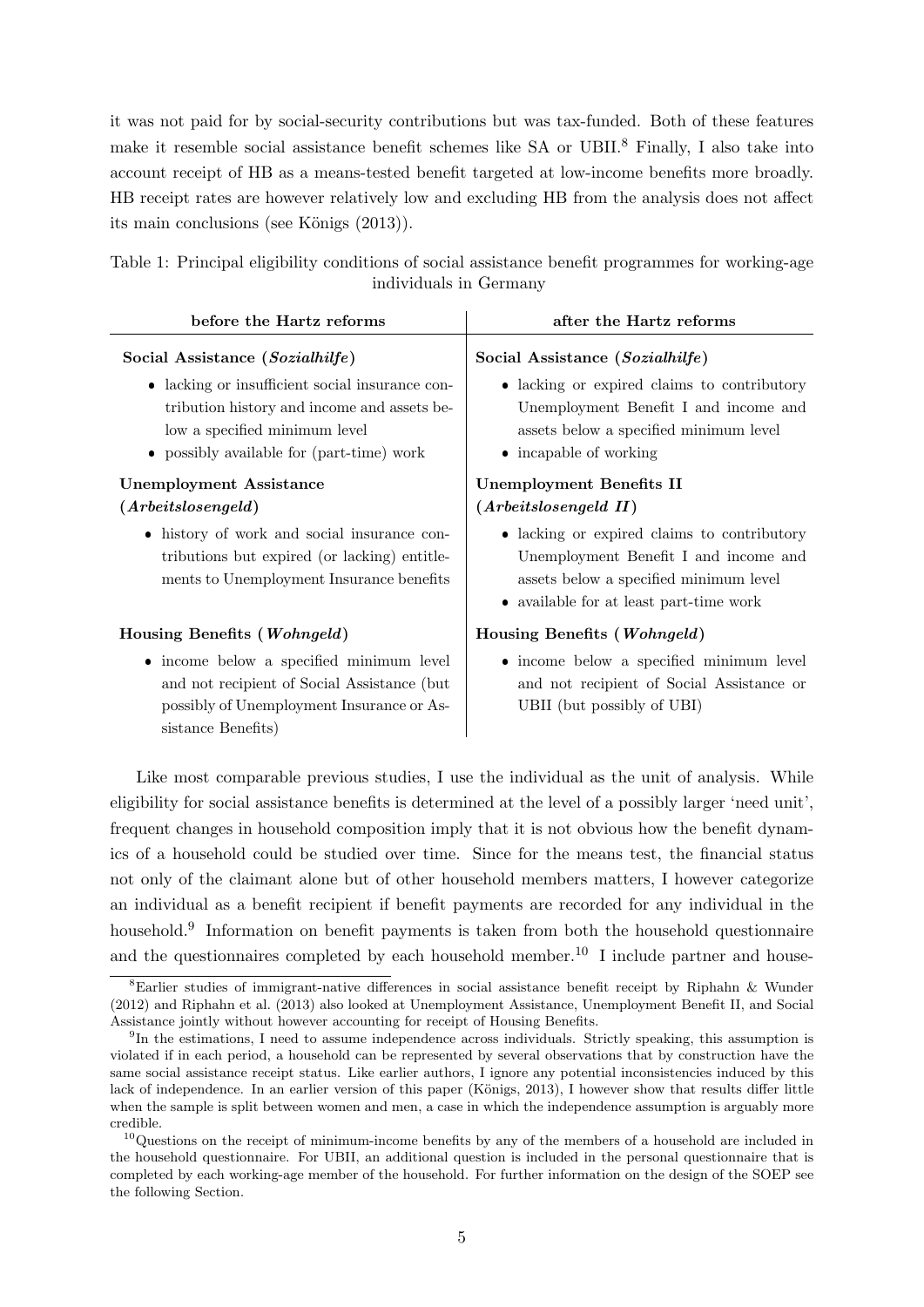hold characteristics as explanatory variables in the econometric estimations to account for the importance of household composition. It is worth noting however that the household as defined in the survey will not always coincide with the benefit unit used by the social assistance office to assess eligibility for income-support payments.

The time interval of analysis is one year during which benefit receipt is measured only once at the moment of the interview. While respondents in the SOEP are requested to provide information on receipt of income-support payments on a monthly basis, corresponding information on personal and household characteristics is lacking that would be required to estimate the model at the monthly level. Earlier research moreover indicates that the quality of monthly data on benefit receipt derived from annual surveys is often poor. In particular, so-called 'seam bias' is observed in months where survey periods adjoin or overlap as respondents have apparent difficulties to answer questions that relate to early parts of the survey year (Pavetti, 1993; Blank & Ruggles, 1994). The approach of modelling benefit transitions from one interview date to the next therefore appears to be the safer option, and it has been previously used for the same reason by Cappellari & Jenkins (2009, 2013) in their analysis of social assistance receipt dynamics in Britain.<sup>11</sup>

### 3 Data used

The data for the analysis come from the German Socio-Economic Panel  $(SOEP)^{12}$ , a representative longitudinal survey of private households in Germany. The panel was started in West Germany in 1984 and expanded to the territory of the former German Democratic Republic in 1990. The last wave currently available is for 2011. Over time, the sample size increased from an initial 6,000 households to around 12,300 households and 22,000 individuals in 2011.

In a sampled household, all individuals aged above 16 are interviewed personally and one of the household members additionally completes a separate household questionnaire. All members of a sampled household are followed over time even if they leave the original household. Individuals who move into a sampled household become part of the panel and remain in the sample even in case of a split-up of that household. Household interviews are conducted annually, with the majority of interviews taking place early in the year.<sup>13</sup> The SOEP oversamples 'guest workers' and other immigrants, German residents of the former German Democratic Republic, and high-income individuals. For a detailed description of the dataset, see Haisken-DeNew & Frick (2005) and Wagner, Frick & Schupp (2007).

I use the last 17 waves of the SOEP for the years 1995-2011 prior to which no question on the receipt of income-support benefits at the time of the interview was asked. I restrict the sample to working-age individuals (25-59 years) who are not dependent children and without missing information on benefit receipt and a few other important variables. I further drop observations

 $11$ An alternative approach frequently used is to define a 'benefit year' by setting the binary social assistance variable equal to one if any positive amount of benefit receipt is recorded during the calendar year. This method is convenient if data come from annual administrative records where information on the amount of benefits received is available but the exact timing of payments during the year is unknown (see Hansen et al. (2006), Hansen & Lofstrom  $(2008, 2011)$ , or Andrén & Andrén  $(2013)$ ).

 $12$ Data for the years 1984-2011, Version 28, SOEP, 2012, doi:10.5684/soep.v28

<sup>&</sup>lt;sup>13</sup>In the years used for the analysis just below 80% of interviews have been conducted in the months January to April.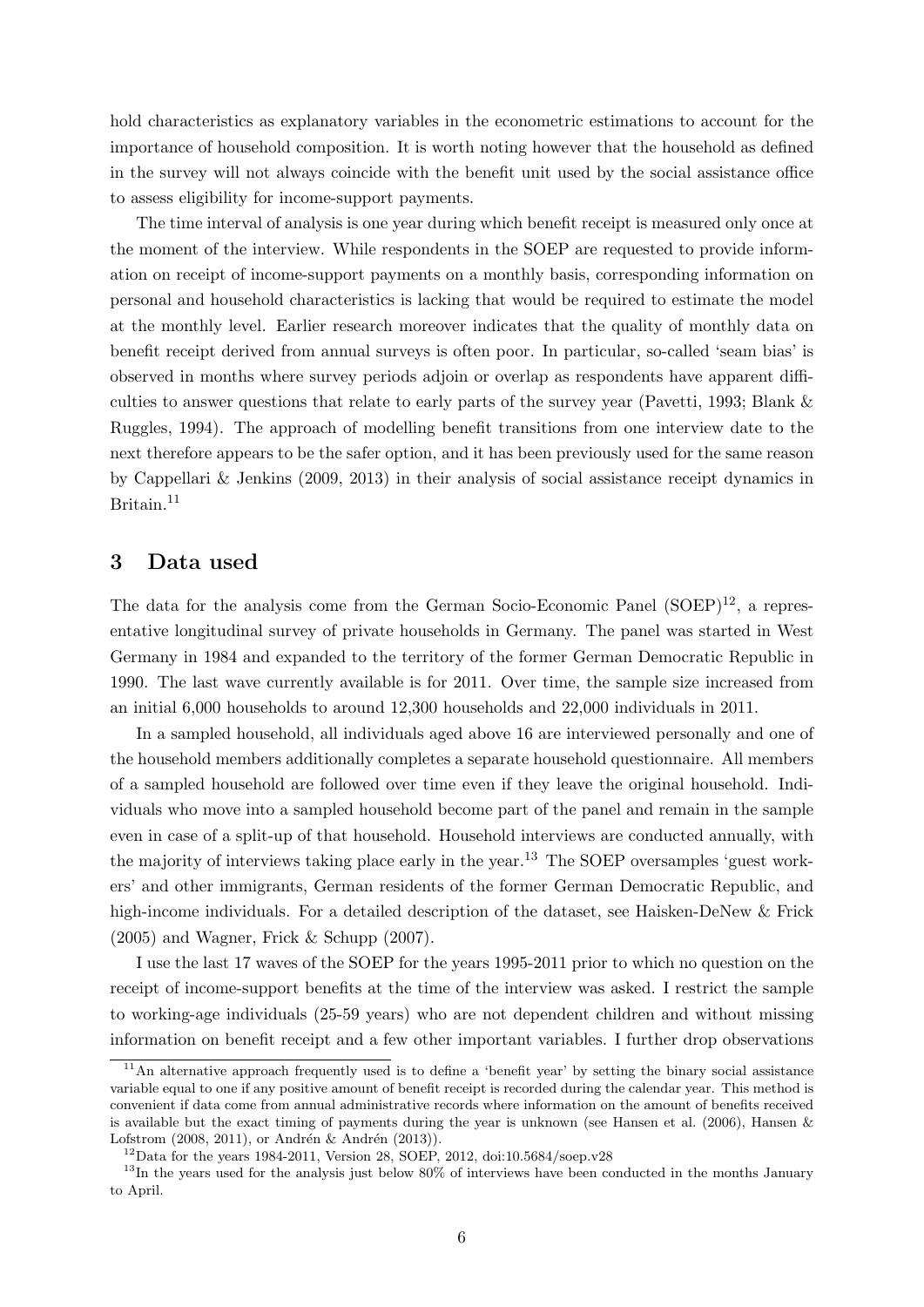for individuals with a partner who is not of working-age (*i.e.* below 25 or above 59 years), observations for individuals in a household with a working-age member in full-time education, and all observations after a gap in an individual's interview sequence. Excluding the initial observation in each individual's interview sequence for which no lag is available, the resulting estimation sample consists of 17,733 individuals and 100,434 person-year observations.

I match the sample with annual data on unemployment rates in the individuals' state of residence from the German Federal Statistical Office (Statistisches Bundesamt, 2013). These data are used to control for differences in regional labour market conditions in the econometric analysis.<sup>14</sup>

### 4 Trends in benefit receipt

Germany has seen a slight rise in rates of social assistance benefit receipt over the 17 years of the observation period. As illustrated in the left panel of Figure 1, the frequency of benefit receipt among working-age individuals is initially relatively stable at around 7-8%. After 2001, rates of benefit receipt start rising strongly to peak at 12.7% in 2006. The beginning of this increase coincides with the start of a period of economic stagnation in Germany in the early 2000s. After 2006, the year after the Hartz reforms, the frequency of benefit receipt declines through the years of the Great Recession and drops to below 10% in 2011.

A breakdown of social assistance into the different programmes shows that trends for the different programmes differ. Rates of HB and SA receipt are relatively stable until 2005, but then drop visibly with the implementation of the Hartz reforms. By contrast, rates of UA receipt show an upward trend in the first decade of the panel, which continues for the newly introduced UBII in 2005 and 2006. The drop in SA receipt rates and the simultaneous jump in receipt rates from UA to UBII indicate that a large share of SA recipients were moved into UBII through the Hartz reforms. Similarly, HB receipt rates fall as recipients who are transferred from UA to UBII lose eligibility to HB. The decline in receipt rates after 2006 is primarily due to a reduced number of UBII recipients.

Patterns of benefit receipt still differ considerably between Eastern and Western Germany. As illustrated in the right panel of Figure 1, receipt rates in Eastern Germany are substantially higher averaging 17.6% compared to 7.6% for Western Germany. This difference is broadly comparable to the disparity in unemployment rates in the two parts of the country.<sup>15</sup> Benefit receipt rates in Eastern Germany show a weak upward trend even in the initial years of the panel and already peak in 2004. Receipt rates for Western Germany closely follow those for Germany overall, which reflects the fact that about 80% of observations in the sample are for Western Germany.

<sup>&</sup>lt;sup>14</sup>The version of the SOEP used for the analysis does not permit for a distinction between the two German states of Saarland and Rhineland-Palatinate in each of the years of the observation period. I therefore allocate a weighted average of the unemployment rates of these two federal states to all individuals living in either of these states.

<sup>&</sup>lt;sup>15</sup>Over the observation period, the average of the yearly unemployment rates was 8.0% in Western Germany compared to  $16.0\%$  in Eastern Germany (Bundesagentur für Arbeit, 2013).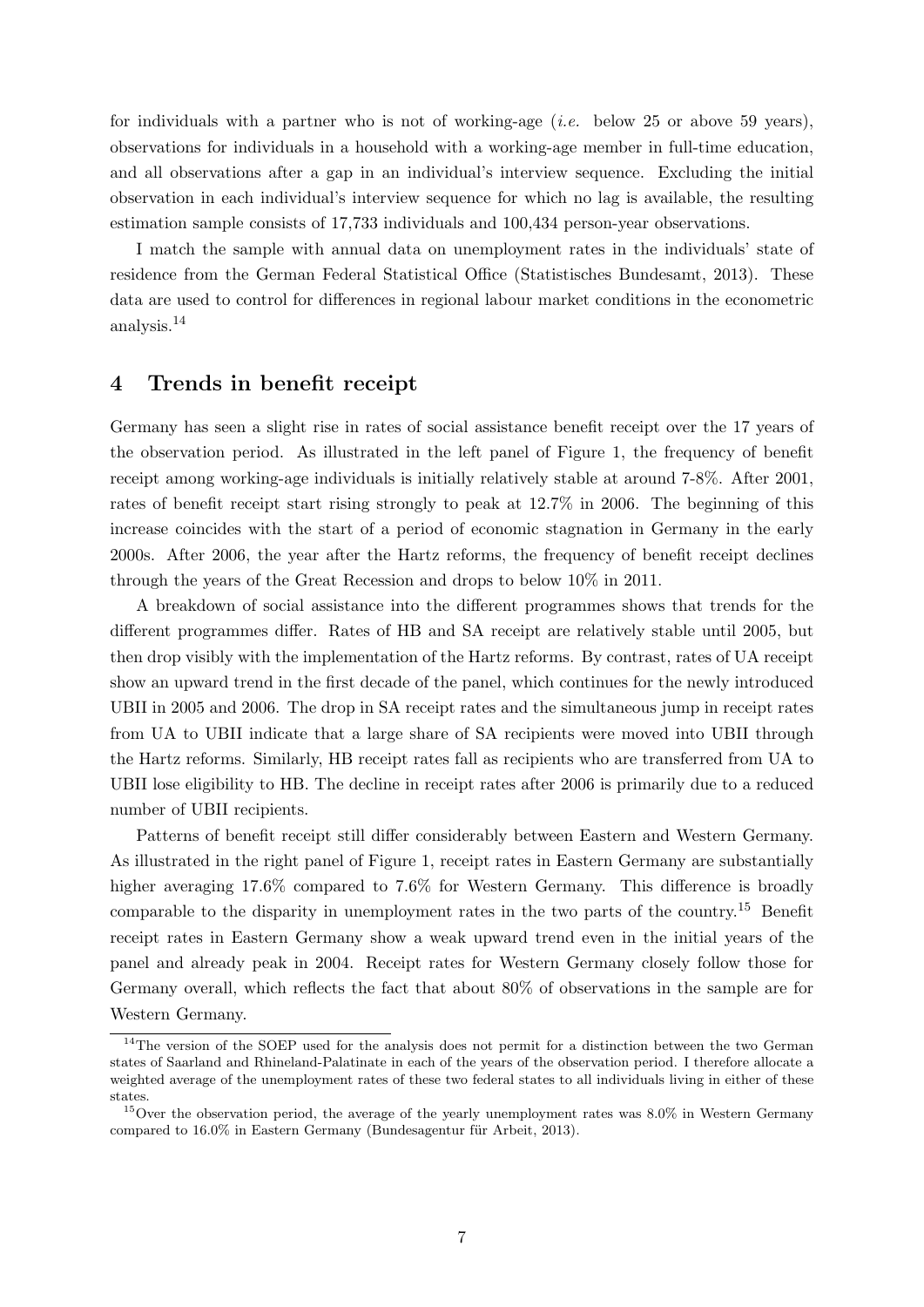#### Figure 1: rates of benefit receipt



Note: Rates of benefit receipt were calculated using cross-sectional individual sampling weights. The frequency of benefit receipt is the share of working-age individuals who live in a benefit-receiving household at the time of the interview. Source: SOEP, 2011

Benefit transition rates plotted in Figure 2 show that the rise in the benefit receipt rates observed after 2001 seems to have been primarily due to a permanent drop in exit rates from benefit receipt. The share of individuals who report leaving benefits from one interview to the next falls from around or above 40% until 2001 to below 30% thereafter (right panel). This is remarkable, since earlier comparable work for Canada (Finnie & Irvine, 2008) and Britain (Cappellari & Jenkins, 2008, 2013) shows that declining rates of benefit receipt in these countries where primarily driven by falling entry rates while exit rates remained stable or declined as well. The rise in receipt rates in Eastern Germany during the late 1990s and, more importantly, the decline in receipt rates after 2006 appear to be due to changes in entry rates (left panel).

The breakdown of benefit transition rates by region again shows very different patterns in the two parts of the country. Exit rates are nearly identical with slightly stronger fluctuations for Eastern Germany due to the much smaller sample size. Entry rates into benefit receipt by contrast are up to four times higher in Eastern Germany than in Western Germany. They also show much more variation in Eastern Germany, rising from around 5% to 8% in 1998 and dropping again by the same amount from 2006 to 2007. The gap in social assistance receipt rates between Eastern and Western Germany shown in Figure 1 is thus due to much higher entry rates in Eastern Germany.

An important implication of these benefit transition rates is that there is indeed substantial observed (or 'raw') state dependence in benefit receipt as highlighted in the Introduction. Average exit rates of around 32% over the observation period imply that 68% of benefit recipients in a given year will continue to receive benefits in the following year. Entry rates into benefits by contrast average only around 3% over the same period. Observed state dependence is thus around 65%. At least some of this effect is of course likely to be driven by differences in individual and household characteristics between social assistance recipients and non-recipients. Königs (2013) shows for instance that benefit recipients in Germany are on average substantially more likely than non-recipients to have less than ten years of education or poor self-assessed health. Also, a larger share of benefit recipients are migrants, and the proportion of single parent households is about three times as high among benefit recipients than for non-recipients.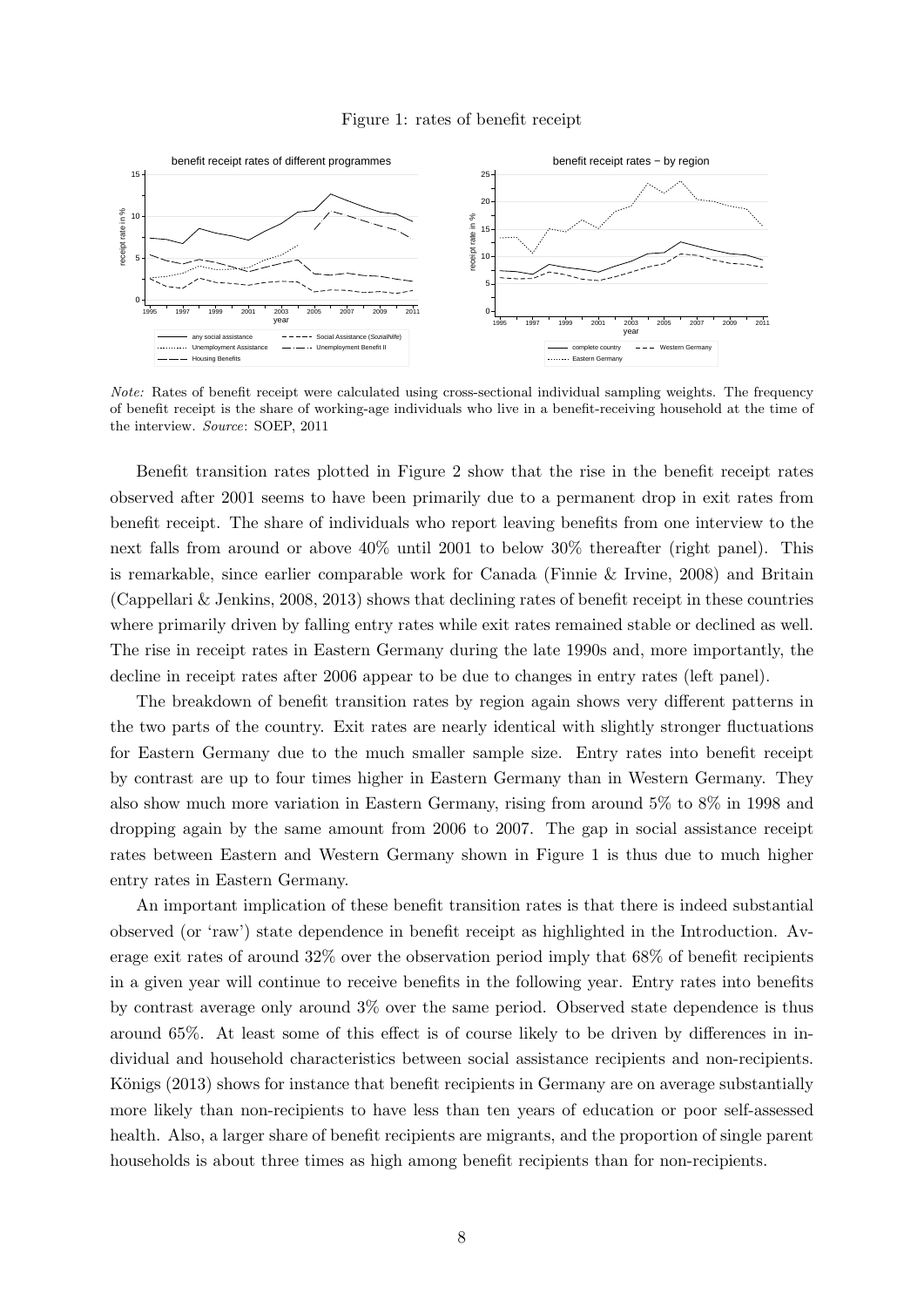#### Figure 2: benefit transition rates



Note: Entry rates into benefit receipt are defined as the number of individuals in receipt of social assistance benefits at time t but not at time  $t-1$  divided by the total number of individuals not in social assistance at time  $t-1$ . Similarly, exit rates from benefit receipt are defined as the number of individuals in receipt at time  $t-1$  but no longer in receipt at time  $t$  divided by the total number of individuals in receipt at time  $t-1$ . Individuals observed for only one of the two waves have not been used in the calculations. Benefit transition rates were calculated using cross-sectional individual sampling weights for period t. Source: SOEP, 2011

Based on the descriptive evidence alone it is not obvious whether there might have been a structural change in benefit receipt dynamics around the time of the Hartz reforms. Receipt rates stopped rising in 2006, the year after the Hartz reforms, to decline thereafter. This trend was driven by a strong drop in entry rates from 2006 to 2007 especially in Eastern Germany. The decline in entry rates however mirrors a comparable earlier increase in the late 1990s, and exit rates remained mostly stable during the reform years.

The econometric model presented in the following Section attempts to determine whether there is evidence for 'structural' state dependence in Germany, and if so, whether the level of state dependence differs for the periods before and after the 2005 Hartz reforms.

# 5 Econometric approach

The econometric analysis is based on a dynamic random-effects probit model, the standard model in recent empirical work on the dynamics of social assistance receipt. Let  $y_{it}$  be a binary outcome variable such that for  $y_{it} = 1$  individual i is in receipt of social assistance in period t. A latent variable specification for this outcome can be written as

$$
y_{it} = 1 \{ y_{it}^{*} > 0 \}
$$
  
= 1 \{ x'\_{i(t-1)} \beta + \lambda y\_{i(t-1)} + u\_{it} > 0 \} for  $i = 1, ..., N; t = 1, ..., T_i,$  (1)

where  $y_{it}^*$  depends linearly on a vector of observable characteristics  $x_{i(t-1)}^{16}$ , the observed receipt status in the previous period  $y_{i(t-1)}$  and an error term  $u_{it}$ . The latent variable  $y_{it}^*$  can be interpreted as the potential utility from receiving social assistance, with the individual choosing benefit receipt for  $y_{it}^* > 0$ .

<sup>&</sup>lt;sup>16</sup>An alternative specification of the model uses current values of the observable characteristics  $x_{it}$ . In using lagged values  $x_{i(t-1)}$ , I follow Cappellari & Jenkins (2009). The difference in results between the two approaches is however modest.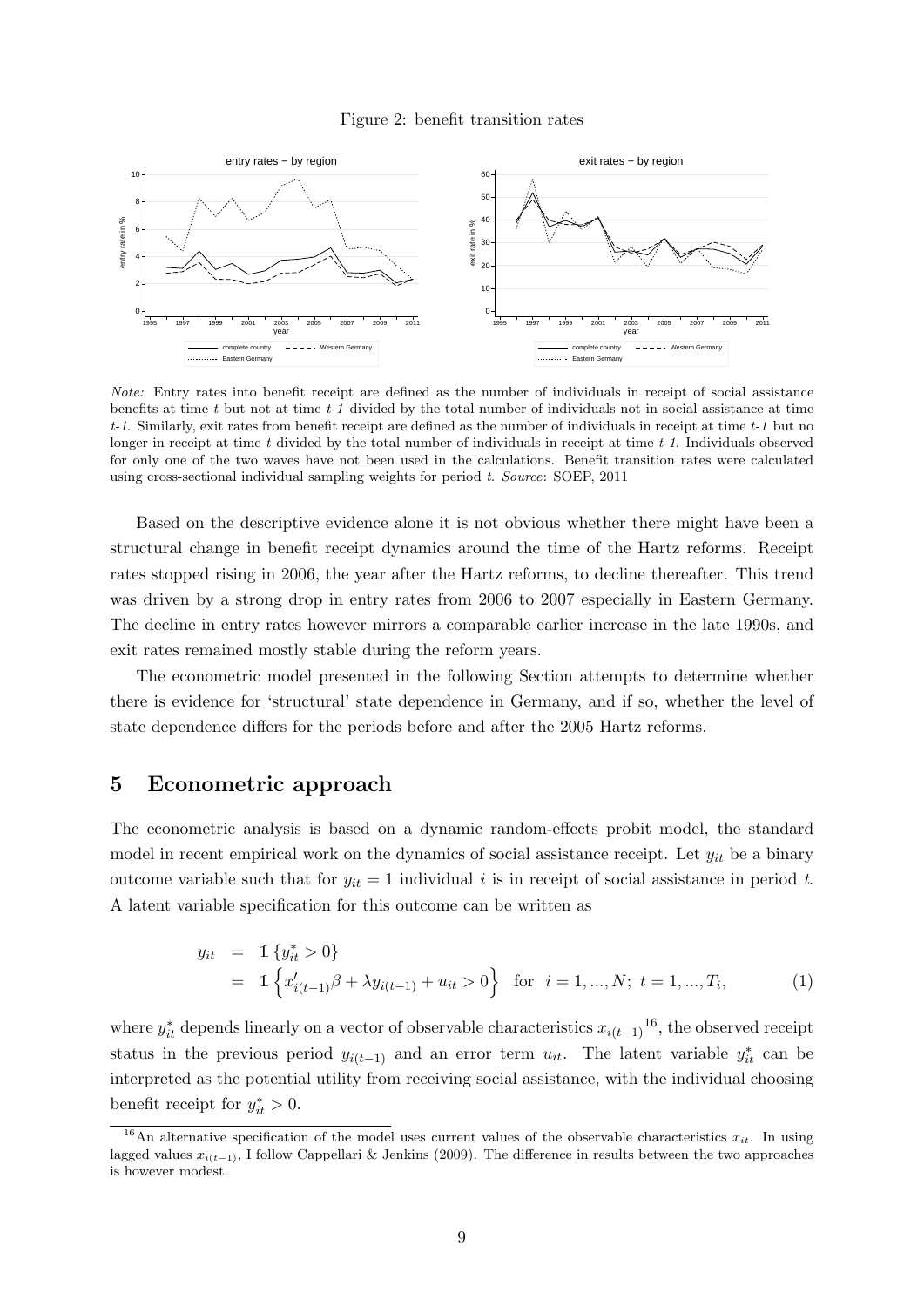The error term can be decomposed as  $u_{it} = \alpha_i + \varepsilon_{it}$ , where  $\alpha_i$  is an individual-specific random intercept and  $\varepsilon_{it}$  is a transitory shock. The two error components are assumed to be mean zero and uncorrelated with each other. The persistent component  $\alpha_i$  is by construction correlated with the lagged dependent variable  $y_{i(t-1)}$  but initially assumed to be uncorrelated with the regressors  $x_{i(t-1)}$ , an assumption that is relaxed below. It is further assumed that the transitory shock  $\varepsilon_{it}$  is standard normal and serially uncorrelated, that the benefit receipt dynamics are correctly represented by a first-order Markov process, and that the covariates  $x_{i(t-1)}$  are strictly exogenous.<sup>17</sup>

Under these conditions, the probability of benefit receipt is given as

$$
P(y_{it}|y_{i0},...,y_{iT},x_i,\alpha_i) = \Phi(x'_{i(t-1)}\beta + \lambda y_{i(t-1)} + \alpha_i),
$$
\n(2)

where  $x_i$  is the vector of an individual's characteristics in all time periods and  $\Phi(\cdot)$  is the standard normal cumulative distribution function.

Following Heckman (1981a), the coefficient of the lagged dependent variable  $\lambda$  in such a model is interpreted as measuring 'structural' state dependence. 'Spurious' state dependence induced by permanent unobserved heterogeneity is captured by the persistent individual-specific error term  $\alpha_i$  that might be interpreted as representing differences in unobserved labour market ability or an individual's preference for benefit receipt.

A difficulty for estimation of this model is that the specification suffers from an initial conditions bias. As for linear dynamic panel data models with unobserved heterogeneity, the individual-specific error component  $\alpha_i$  induces a correlation between the error term and the lagged dependent variable that leads to inconsistent estimates. Integrating out the individualspecific effect  $\alpha_i$  requires specifying its relationship with the outcome in the initial period  $y_{i0}$ that typically cannot be treated as exogenous.

The simplest approach for addressing the initial conditions problem has been proposed by Wooldridge (2005).<sup>18</sup> He suggests specifying a density for the individual-specific effect conditional on the outcome in the initial period and the covariates, which permits integrating out  $\alpha_i$ . More specifically, Wooldridge sets  $\alpha_i = \gamma_0 + \gamma_1 y_{i0} + x'_i \gamma_2 + a_i$ , with  $a_i|y_{i0}, x_i \sim \mathcal{N}(0, \sigma_a^2)$ . The vector  $x_i$  contains here the values of time-varying covariates for all periods not yet already included in  $x_{i(t-1)}$  and allows for a correlation of  $\alpha_i$  with the covariates as proposed by Chamberlain (1982, 1984). Under this assumption, the joint density of  $y_{i1},..., y_{iT} | y_{i0}, x_i$  unconditional

<sup>&</sup>lt;sup>17</sup>Stewart (2006, 2007) estimates a comparable model however allowing for serial correlation in the transitory shock; Biewen (2009) permits feedback effects between the outcome variables and some of the regressors in his model of poverty dynamics in Germany.

<sup>&</sup>lt;sup>18</sup>The earliest and most widely-used approach is due to Heckman (1981b), who suggests approximating the unknown density of  $y_{i0}|x_i, \alpha_i$  to remove the conditioning on  $\alpha_i$ . A further approach proposed by Orme (2001) is used much less frequently in practice. Comparisons of the Heckman and Wooldridge estimators by Arulampalam & Stewart (2009) and Akay (2012) suggest that neither of them is strictly superior in terms of their finite-sample properties. Cappellari & Jenkins (2008) compare all three approaches in their analysis of social assistance benefit dynamics in Britain and find that they give nearly identical results.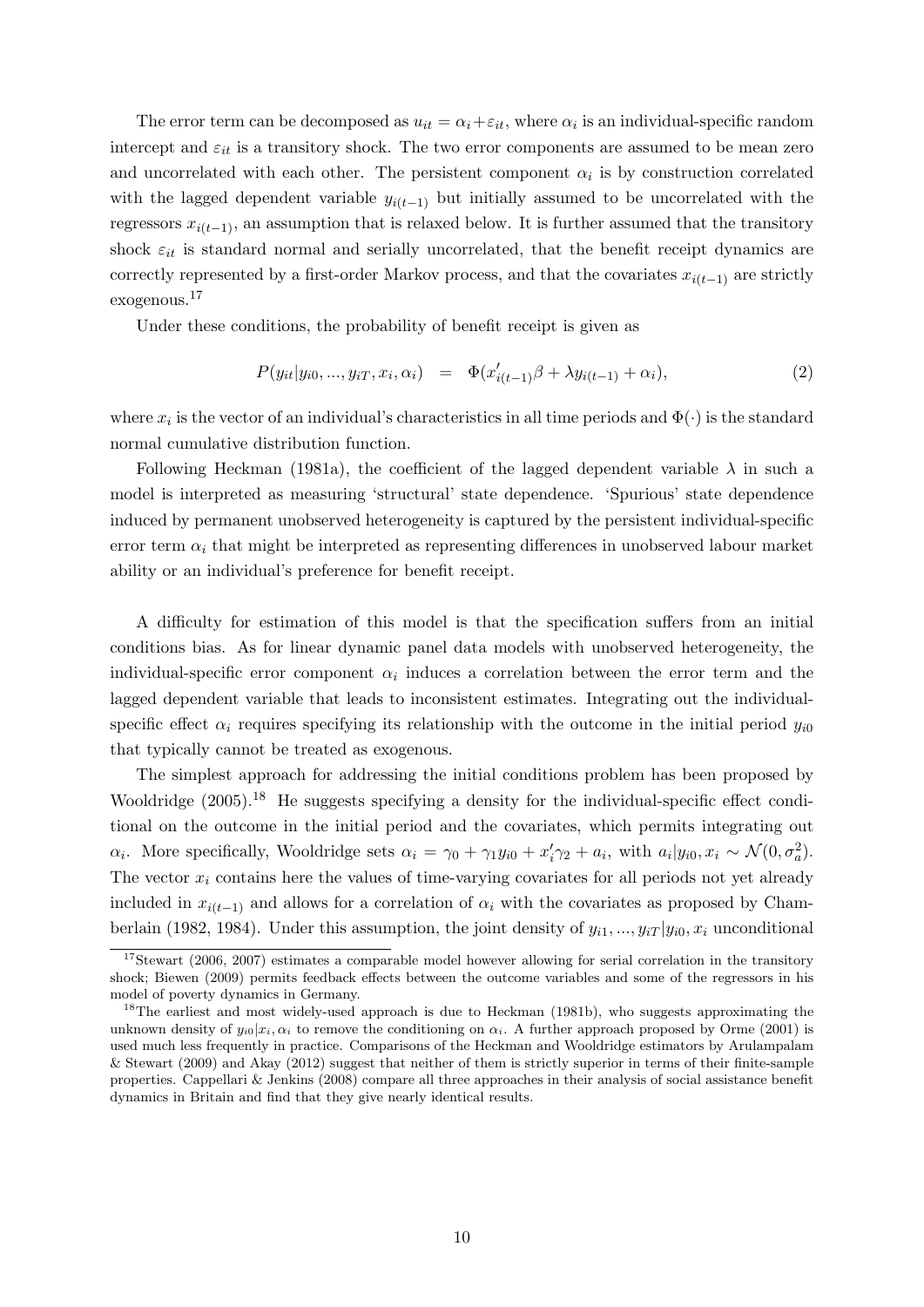on  $\alpha_i$  can be written as

$$
\int \prod_{t=1}^{T} \left[ \Phi \left( x'_{i(t-1)} \beta + \lambda y_{i(t-1)} + \gamma_0 + \gamma_1 y_{i0} + x'_i \gamma_2 + a_i \right) \right]^{y_{it}} \times
$$
\n
$$
\left[ 1 - \Phi \left( x'_{i(t-1)} \beta + \lambda y_{i(t-1)} + \gamma_0 + \gamma_1 y_{i0} + x'_i \gamma_2 + a_i \right) \right]^{1 - y_{it}} \left( \frac{1}{\sigma_a} \right) \phi \left( \frac{a_i}{\sigma_a} \right) da_i. \tag{3}
$$

This expression corresponds to the likelihood of the standard random-effects probit model with the additional explanatory variables  $y_{i0}$  and  $x_i$  added in each period t and can be used for maximum likelihood estimation. In empirical practice, the vector of lags and leads of all time-varying covariates  $x_i$  is typically replaced by an individual's longitudinal averages of these covariates  $\bar{x}_i$  à la Mundlak (1978). This is also what I do in this article to reduce the number of regressors and thus computation time.<sup>19</sup> Consistency of this model relies on the assumption that unobserved heterogeneity is uncorrelated with the regressors once between-individual differences in observable characteristics are accounted for.

Due to the non-linearity of the model, the size of the coefficient estimates is little informative about the magnitude of the implied effects on the outcome variable. To evaluate the degree of state dependence, I therefore calculate the average partial effect (APE) of benefit receipt at the previous interview on benefit receipt at the current interview. Under the assumptions just discussed, I consistently estimate an individual's expected probability of social assistance benefit receipt in period  $t$  as

$$
\frac{1}{N} \sum_{i=1}^{N} \left( \Phi(x'_{i(t-1)}\hat{\beta} + \hat{\lambda}y_{i(t-1)} + \hat{\gamma}_1 y_{i0} + \bar{x}'_i \hat{\gamma}_2)(1-\hat{\rho})^{\frac{1}{2}} \right), \tag{4}
$$

where  $\hat{\rho} = \frac{\hat{\sigma}_a^2}{1 + \hat{\sigma}_a^2}$  is estimated share of the variance of the composite error term that can be attributed to persistent unobserved heterogeneity (Wooldridge, 2005).

Following Stewart (2007), the APE of past benefit receipt is then defined as the difference in average predicted probabilities of social assistance receipt across individuals and time conditional on benefit receipt and non-receipt in the previous period:

$$
APE = \frac{1}{NT} \sum_{t=1}^{T} \sum_{i=1}^{N} \left[ \hat{P}(y_{it} = 1 | y_{i(t-1)} = 1, x_{i(t-1)}, y_{i0}, \bar{x}_i) - \hat{P}(y_{it} = 1 | y_{i(t-1)} = 0, x_{i(t-1)}, y_{i0}, \bar{x}_i) \right].
$$
\n(5)

The APE measures structural state dependence in absolute terms by comparing average predicted entry and persistence probabilities across all individuals over time.

Alternatively, one can express the degree of state dependence in relative terms by calculating the predicted probability ratio (PPR), i.e. the ratio of average predicted probabilities with and

<sup>&</sup>lt;sup>19</sup>Rabe-Hesketh & Skrondal (2013) warn that especially in short panels this simplification can lead to biased estimates. They suggest that also the initial values of all time-varying explanatory variables  $x_{i0}$  should be included in the model as regressors when the simplified Wooldridge approach is used. I have tested this alternative specification and found it to give nearly identical results, which is why I only report results for the simplified Wooldridge approach.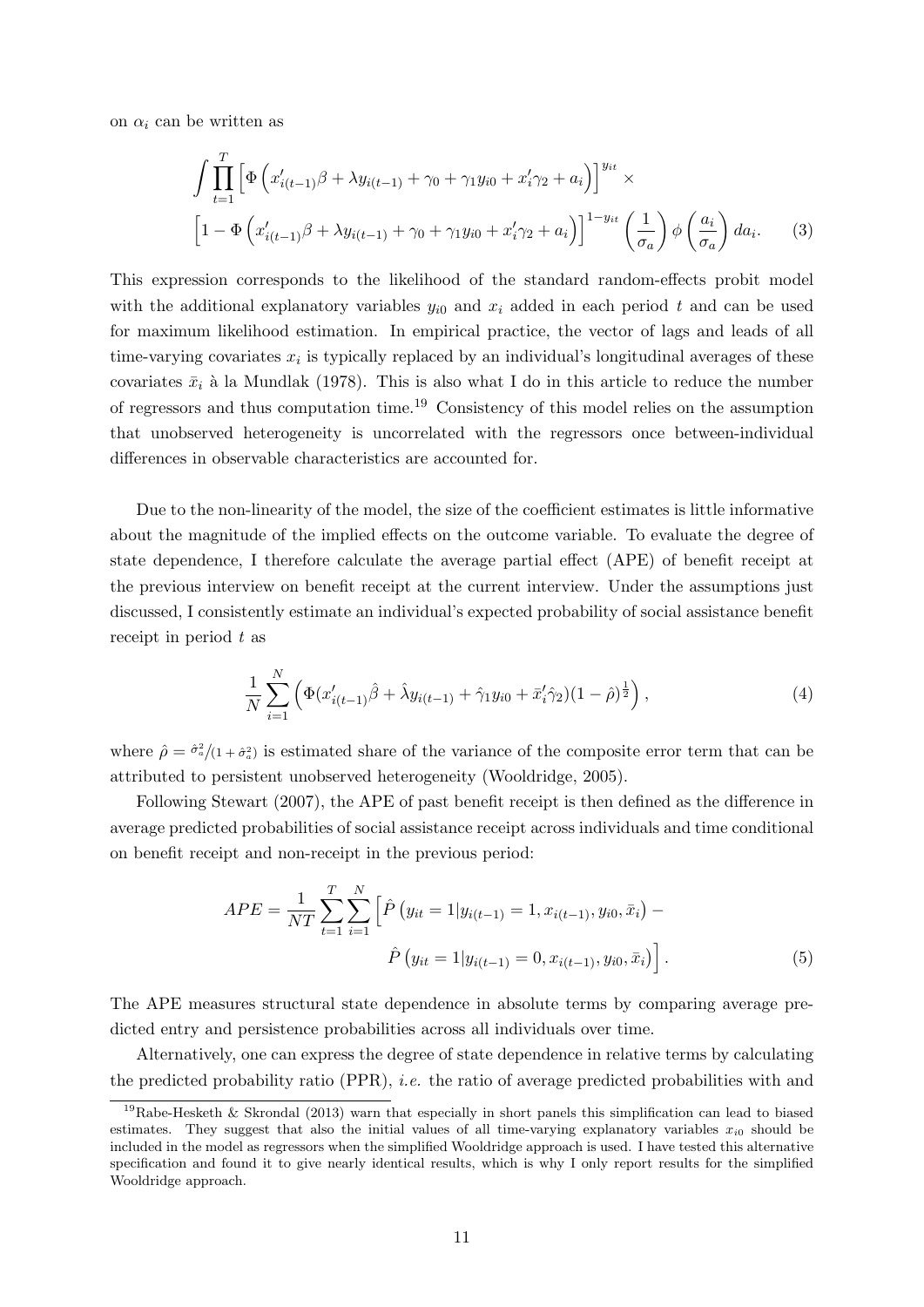without benefit receipt in the previous period:

$$
PPR = \frac{\frac{1}{NT} \sum_{t=1}^{T} \sum_{i=1}^{N} \hat{P}(y_{it} = 1 | y_{i(t-1)} = 1, x_{i(t-1)}, y_{i0}, \bar{x}_i)}{\frac{1}{NT} \sum_{t=1}^{T} \sum_{i=1}^{N} \hat{P}(y_{it} = 1 | y_{i(t-1)} = 0, x_{i(t-1)}, y_{i0}, \bar{x}_i)}.
$$
(6)

The results presented in the next Section were obtained using Stata's xtprobit command, which employs adaptive quadrature with twelve quadrature points for evaluation of the integrals. As a robustness check, all specifications have been re-estimated using Stata's gllamm command that permits robust standard errors and the use of sampling weights (Rabe-Hesketh, Skrondal & Pickles, 2004, 2005), but for which computation time is substantially higher. I find that the use of sampling weights leads to higher standard errors but does otherwise not strongly affect the estimation results. I therefore use weights only for the calculation of APEs and PPRs but not in the estimation process. Results from weighted estimation as well as robustness checks for balanced panels are provided by Königs (2013).

### 6 Estimation results

This Section presents estimation results for the complete sample and separately for Western and Eastern Germany. Covariates used in the estimation consist of personal characteristics (sex, age, years of education, health status, and migrant status), household characteristics (household type, a dummy for the presence of a child aged six years or younger in the household, and household size), and partner characteristics (age, years of education, health status, and migrant status)<sup>20</sup>. In the specification for the complete sample, I control for region of residence using a dummy variable for Eastern Germany. I moreover include a variable measuring the annual state-level unemployment rate in all specifications to capture regional and time differences in the economic environment and, unless noted otherwise, a set of year dummies to control for time trends in benefit receipt.

To address the endogeneity of initial conditions, I include in all specifications as 'Wooldridge controls' the receipt status in the initial period  $y_{i0}$  as well as time-averages of the different family-type variables, the dummy for individuals living in a household with a child aged under six years, household size, the respondent's and her partner's health status, and the regional unemployment rate.

The division of the sample into Western and Eastern Germany is based on residence in the initial period in which an individual is observed. This is meant to help avoid possible endogeneities that might arise as sample members move from one part of the country to another although such moves are infrequent.<sup>21</sup>

 $20$ Partner characteristics are set equal to zero if the individual is single.

 $21$ The proportion of individuals who move from Eastern to Western Germany is indeed slightly higher among social assistance recipients than among non-recipients. However, only about 0.6% of sample members who live in Eastern Germany move to Western Germany in a given year, and only about 0.1% migrate in the opposite direction. Benefit-induced migration within Germany is thus unlikely to be an important issue for the analysis.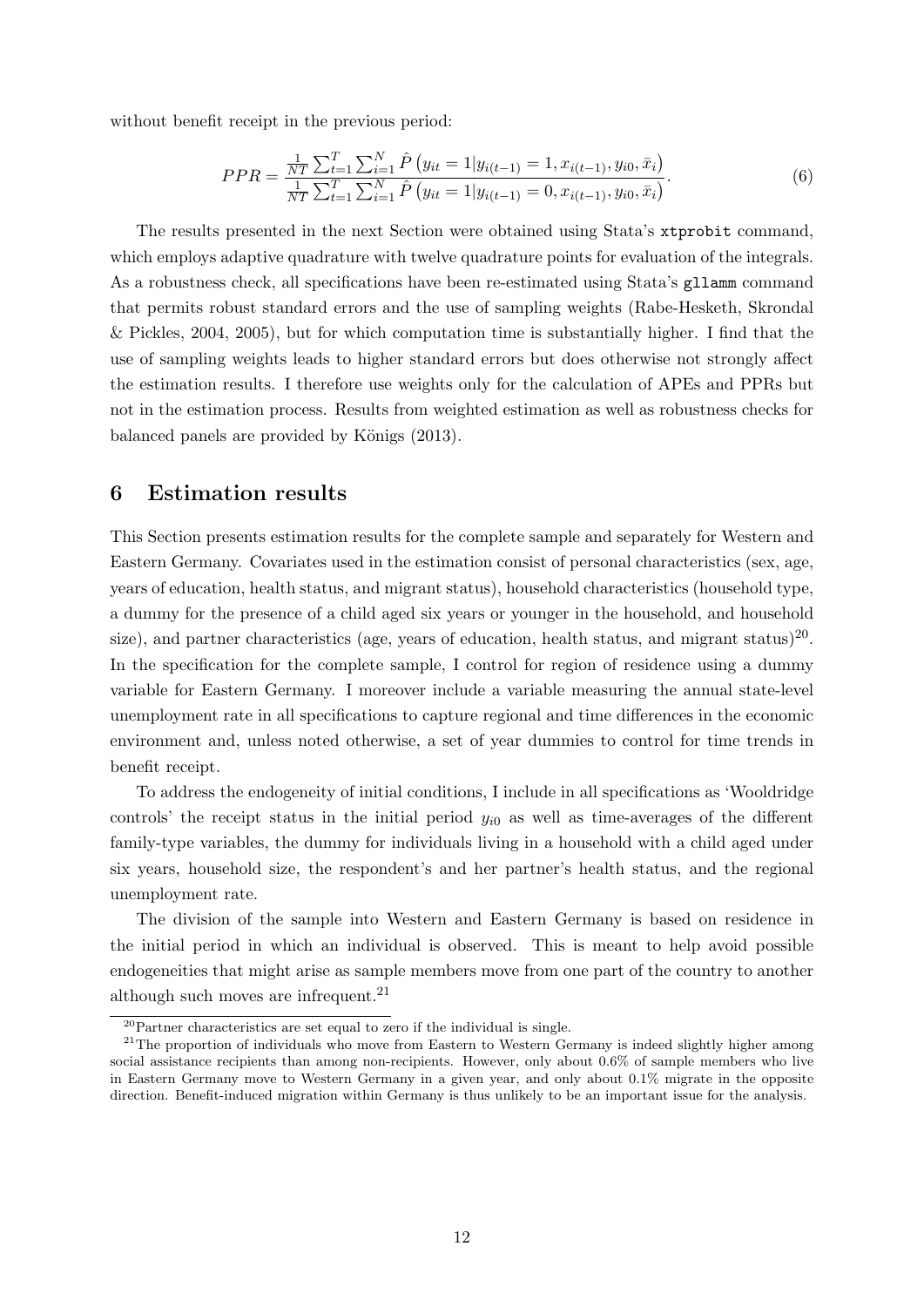#### The evidence for state dependence

I start the econometric analysis by presenting results from the standard version of the dynamic random-effects probit model described in the previous Section. Estimation results reported in Table 2 indicate that there is considerable state dependence in social assistance benefit receipt in Germany. Column I of Panel A, which gives coefficient estimates, shows that the coefficient of the lagged dependent variable is positive and strongly significant for the complete sample. Panel B presents the corresponding average predicted transition rates: I calculate an average predicted entry rate of 5.4% and an average predicted persistence rate of 18.4%. The resulting APE is 13.0 percentage points.

The result implies that even after controlling for observed and persistent unobserved characteristics, an individual in the sample is on average 13 percentage points more likely to report benefit receipt at the current interview if she already received benefit payments at the last interview. This corresponds to an increase in the probability of benefit receipt by a factor of 3.4 as indicated by the PPR. While an APE of 13 percentage points is substantial, the value is considerably lower than the difference between observed persistence and entry rates of about 65 percentage points shown in Figure 2. Most of the 'raw' state dependence is thus due to observed and unobserved heterogeneity across individuals.

Results for Western and Eastern Germany show strong disparities in average predicted transition rates, but relatively similar levels of state dependence in absolute terms. Columns II and III of Panel A again give significantly positive coefficient estimates for the lagged dependent variable in both subsamples. Average predicted entry and persistence rates for Western Germany are very close but lower than for the entire country. For Eastern Germany, both predicted entry and persistence rates are substantially higher as one would expect. State dependence in Western and Eastern Germany is comparable when measured in absolute terms at 13.5 percentage points in Western Germany and 15.2 percentage points in Eastern Germany. In relative terms, the effect of past benefit receipt is however much stronger for Western Germany where receipt rates are much lower: The PPR implies that benefit receipt at the time of the last interview raises the likelihood of benefit receipt at the current interview by a factor of 4.2 for Western Germany compared to 2.2 in Eastern Germany.

A methodological point worth mentioning is that predicted transition rates for Western and Eastern Germany are within-sample predictions in the sense that they have been calculated for the respective subsamples used for estimation rather than over all sample members in Germany. A disadvantage of this approach is arguably that results are less comparable, as – due to the non-linearity of the model – they depend on the distributions of observable characteristics in the two subsamples. The reason why I have nonetheless opted for this approach is that results by region can be straightforwardly be interpreted as the decomposition of the results for the entire country. By contrast, I found that out-of-sample predictions based on coefficient estimates for Western or Eastern Germany over all individuals in Germany can give very counter-intuitive results, for instance with predicted transition rates in each of the two regions being higher than in Germany overall.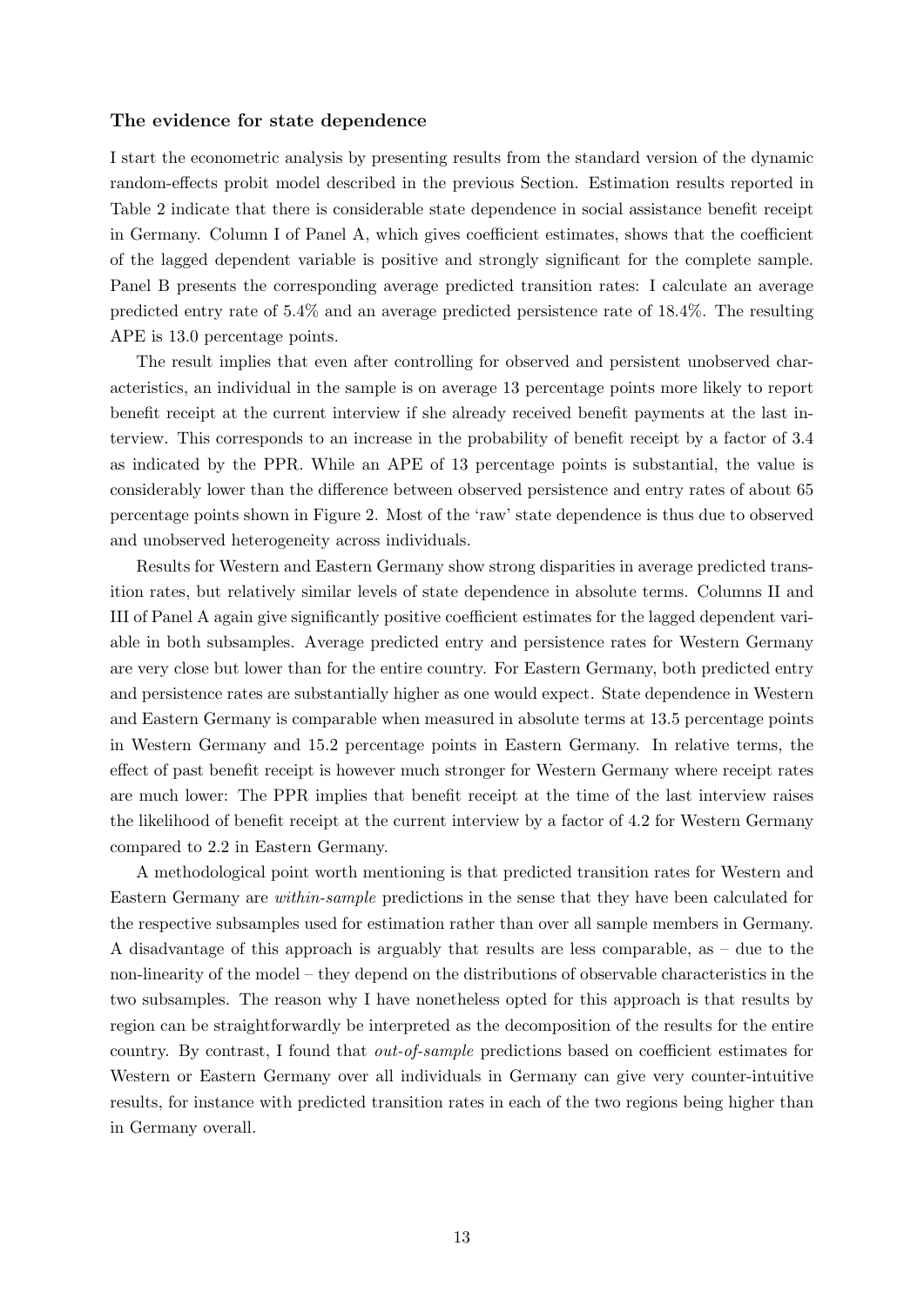|  | anel<br>$\sim$ | ۰ |  |
|--|----------------|---|--|
|--|----------------|---|--|

|                                   | complete        |         | Western     |         | Eastern     |         |  |
|-----------------------------------|-----------------|---------|-------------|---------|-------------|---------|--|
|                                   | country         |         | Germany     |         | Germany     |         |  |
| $y_{t-1}$                         | $1.160***$      | (0.029) | $1.259***$  | (0.036) | $0.977***$  | (0.048) |  |
| <i>individual characteristics</i> |                 |         |             |         |             |         |  |
| female                            | $-0.004$        | (0.029) | $-0.010$    | (0.033) | 0.023       | (0.057) |  |
| age                               | $-0.078***$     | (0.013) | $-0.077***$ | (0.015) | $-0.080***$ | (0.025) |  |
| $\rm{age}^2$                      | $0.088***$      | (0.015) | $0.087***$  | (0.017) | $0.089***$  | (0.029) |  |
| years of education                | $-0.293***$     | (0.042) | $-0.252***$ | (0.045) | $-0.725***$ | (0.127) |  |
| years of education <sup>2</sup>   | $0.007***$      | (0.002) | $0.006***$  | (0.002) | $0.021***$  | (0.005) |  |
| good health                       | $-0.060**$      | (0.028) | $-0.070**$  | (0.034) | $-0.027$    | (0.051) |  |
| poor health                       | $0.080**$       | (0.035) | $0.097**$   | (0.041) | 0.020       | (0.066) |  |
| migrant                           | $0.268***$      | (0.045) | $0.261***$  | (0.046) | $\,0.263\,$ | (0.186) |  |
| household characteristics         |                 |         |             |         |             |         |  |
| single, with children             | $\,0.029\,$     | (0.064) | 0.100       | (0.082) | $-0.043$    | (0.104) |  |
| couple, no children               | $\,0.061\,$     | (0.073) | 0.095       | (0.089) | $\,0.022\,$ | (0.132) |  |
| couple, with children             | $-0.076$        | (0.075) | $-0.061$    | (0.092) | $-0.047$    | (0.131) |  |
| child $\leq$ 6 years              | $0.096**$       | (0.039) | $0.166***$  | (0.045) | $-0.083$    | (0.076) |  |
| household size                    | $0.062***$      | (0.022) | $0.047*$    | (0.026) | $0.108**$   | (0.043) |  |
| partner characteristics           |                 |         |             |         |             |         |  |
| $\rm age$                         | $-0.018***$     | (0.004) | $-0.016***$ | (0.005) | $-0.021***$ | (0.008) |  |
| $\mathrm{age}^2$                  | $0.022***$      | (0.007) | $0.020***$  | (0.008) | $0.026*$    | (0.013) |  |
| years of education                | $0.056^{***}\,$ | (0.012) | $0.046***$  | (0.014) | $0.086***$  | (0.025) |  |
| years of education <sup>2</sup>   | $-0.005***$     | (0.001) | $-0.004***$ | (0.001) | $-0.006***$ | (0.001) |  |
| good health                       | $\,0.003\,$     | (0.031) | $0.002\,$   | (0.038) | $0.018\,$   | (0.057) |  |
| poor health                       | $0.155***$      | (0.041) | $0.175***$  | (0.048) | $0.097\,$   | (0.076) |  |
| migrant                           | $0.163***$      | (0.048) | $0.163***$  | (0.049) | $0.504**$   | (0.201) |  |
| $\emph{calardar-year effects}$    |                 |         |             |         |             |         |  |
| 1997                              | $-0.116**$      | (0.055) | 0.061       | (0.064) | $-0.525***$ | (0.108) |  |
| 1998                              | 0.039           | (0.058) | 0.097       | (0.070) | 0.049       | (0.114) |  |
| 1999                              | $-0.100*$       | (0.057) | $-0.016$    | (0.068) | $-0.155$    | (0.115) |  |
| $2000\,$                          | $-0.076$        | (0.058) | $-0.100$    | (0.070) | $0.057\,$   | (0.111) |  |
| $2001\,$                          | $-0.083$        | (0.052) | $-0.108*$   | (0.062) | 0.066       | (0.104) |  |
| 2002                              | $-0.081$        | (0.053) | $-0.130**$  | (0.065) | 0.114       | (0.106) |  |
| $\,2003\,$                        | $0.097*$        | (0.053) | 0.068       | (0.063) | $0.278***$  | (0.107) |  |
| 2004                              | 0.080           | (0.055) | $\,0.054\,$ | (0.065) | $0.316***$  | (0.115) |  |
| $\,2005\,$                        | $0.129**$       | (0.056) | $0.169***$  | (0.065) | $0.229**$   | (0.116) |  |
| $\,2006$                          | $0.190***$      | (0.060) | $0.195***$  | (0.075) | $0.410***$  | (0.118) |  |
| $2007\,$                          | $-0.018$        | (0.058) | $\,0.043\,$ | (0.071) | $-0.005$    | (0.111) |  |
| 2008                              | 0.049           | (0.057) | $\,0.015\,$ | (0.069) | $0.134\,$   | (0.105) |  |
| $2009\,$                          | $0.136**$       | (0.060) | $0.158**$   | (0.072) | $\,0.019\,$ | (0.111) |  |
| $2010\,$                          | $0.155**$       | (0.063) | $\,0.095\,$ | (0.076) | $0.208*$    | (0.115) |  |
| 2011                              | $\,0.084\,$     | (0.068) | $0.108\,$   | (0.080) | $-0.084$    | (0.130) |  |
| Wooldridge controls               |                 |         |             |         |             |         |  |
| $y_0$                             | $1.268***$      | (0.048) | $1.222***$  | (0.059) | $1.335***$  | (0.086) |  |
| avg: good health                  | $-0.110**$      | (0.055) | $-0.080$    | (0.066) | $-0.192*$   | (0.103) |  |
| avg: poor health                  | $0.308***$      | (0.071) | $0.332***$  | (0.083) | $0.217\,$   | (0.143) |  |
| avg: single, with children        | $0.304***$      | (0.093) | $0.245**$   | (0.113) | $0.392**$   | (0.173) |  |
| avg: couple, no children          | $-0.360***$     | (0.090) | $-0.447***$ | (0.108) | $-0.250$    | (0.167) |  |

– continued on next page –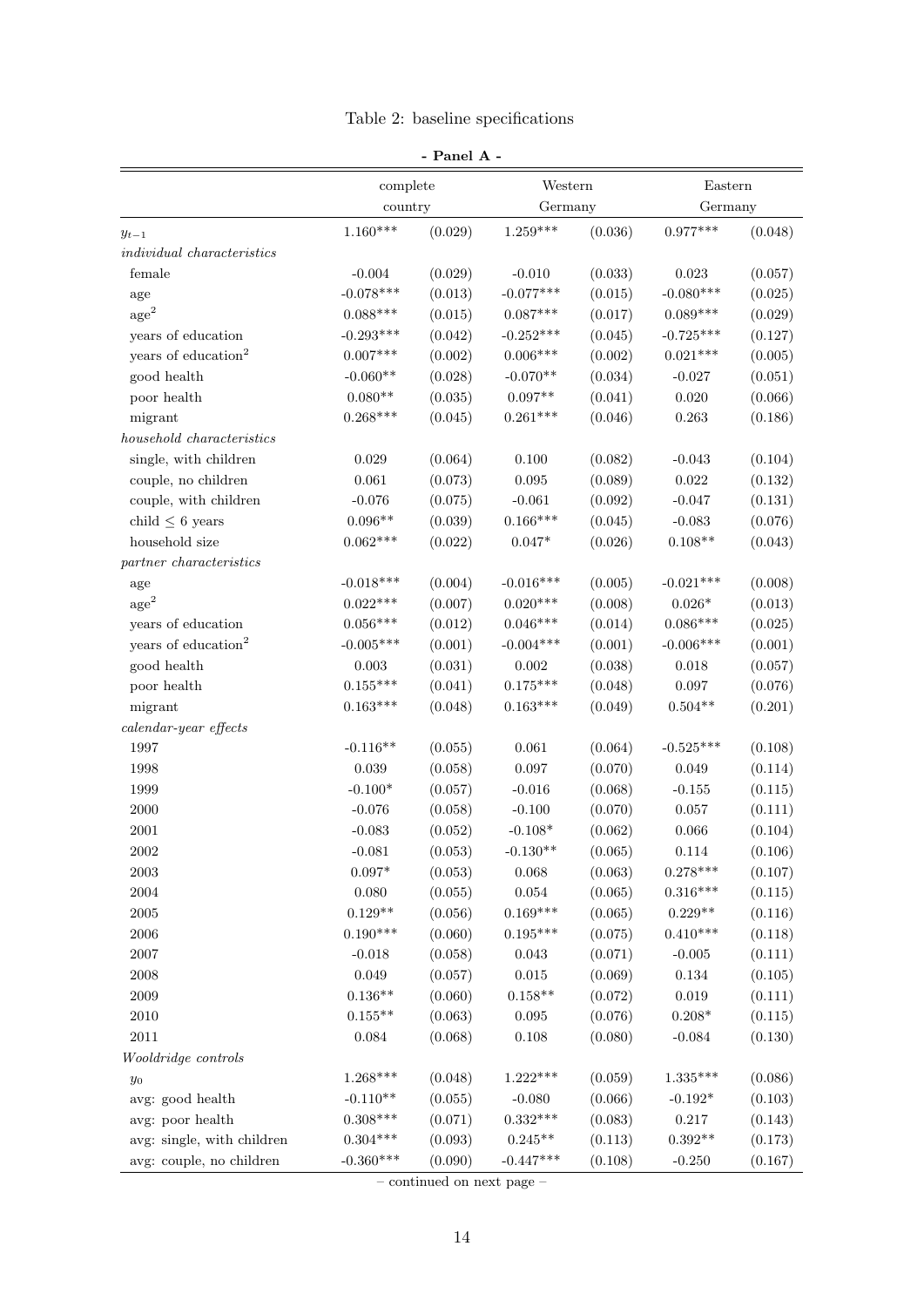|                             | complete      |         | Western      |         | Eastern      |         |
|-----------------------------|---------------|---------|--------------|---------|--------------|---------|
|                             | country       |         | Germany      |         | Germany      |         |
| avg: couple, with children  | $-0.267***$   | (0.098) | $-0.358***$  | (0.116) | $-0.107$     | (0.187) |
| avg: child $\leq$ 6 years   | $0.267***$    | (0.064) | $0.192***$   | (0.073) | $0.525***$   | (0.133) |
| avg: household size         | $0.059**$     | (0.028) | $0.086***$   | (0.032) | $-0.030$     | (0.058) |
| avg: reg. unemployment rate | $0.024**$     | (0.010) | $0.042**$    | (0.018) | 0.005        | (0.017) |
| avg: good health (partner)  | $-0.096*$     | (0.057) | $-0.024$     | (0.068) | $-0.227**$   | (0.107) |
| avg: poor health (partner)  | $0.209***$    | (0.079) | $0.260***$   | (0.092) | 0.115        | (0.161) |
| reg. unemployment rate      | $0.037***$    | (0.009) | 0.021        | (0.017) | 0.007        | (0.016) |
| Eastern Germany             | $0.247***$    | (0.056) |              |         |              |         |
| constant                    | $0.923**$     | (0.375) | 0.549        | (0.423) | $5.096***$   | (0.998) |
| $\sigma_a$                  | $0.831***$    | (0.025) | $0.773***$   | (0.030) | $0.959***$   | (0.047) |
| $\rho$                      | $0.409***$    | (0.014) | $0.374***$   | (0.018) | $0.479***$   | (0.025) |
| log Likelihood              | $-14,538.474$ |         | $-9,671.444$ |         | $-4,776.992$ |         |
| $\#$ of observations        | 100,434       |         | 79,790       |         | 20,644       |         |
| $#$ of individuals          | 17,733        |         | 14,010       |         | 3,723        |         |

Table 2 – continued from previous page –

\* p<0.10, \*\* p<0.05, \*\*\* p<0.01

*Note:* Standard errors are given in parentheses.  $y_{t-1}$  and  $y_0$  are the observed social assistance receipt status in the last period and the initial observed period, respectively. All other covariates with the exception of calendar-year dummies are lagged by one period. Among the 'Wooldridge controls', I use the prefix 'avg:' to refer to an individual's time-average for this variable. Values of  $age<sup>2</sup>$  have been scaled through division by 100. The breakdown of the sample into Western and Eastern Germany is based on region of residence in an individual's initial observed period. Source: SOEP, 2011

- Panel B -

|                                           | complete  | Western   | Eastern   |
|-------------------------------------------|-----------|-----------|-----------|
|                                           | country   | Germany   | Germany   |
| average predicted entry rate in $\%$      | 5.4(0.2)  | 4.2(0.1)  | 12.3(0.6) |
| average predicted persistence rate in $%$ | 18.4(0.7) | 17.7(0.9) | 27.5(1.2) |
| Average Partial Effect (in ppts)          | 13.0(0.7) | 13.5(0.9) | 15.2(1.3) |
| Predicted Probability Ratio (in ppts)     | 3.4(0.2)  | 4.2(0.3)  | 2.2(0.1)  |

Note: Calculations are based on the coefficient estimates presented in Panel A. All averages have been calculated using individual cross-sectional sampling weights. Standard errors in parenthesis were obtained by bootstrapping with 100 replications. Results for Western and Eastern Germany are within-sample predictions.

The links between individual-, household-, and partner-level characteristics and the likelihood of benefit receipt tend to have the direction one would assume. Since there are few differences between results for Western and Eastern Germany – except for the lower statistical significance of coefficients estimates for Eastern Germany due to the smaller sample size – I limit the discussion to estimates for the entire country.

Looking first at the impact of individual-level explanatory variables, a surprising finding is that, ceteris paribus, the sex of the respondent does not seem to be related to the risk of benefit receipt as indicated by the insignificant coefficient on the female dummy.<sup>22</sup> The effect of age on the outcome variable is u-shaped with a minimum at age 44 implying that young adults and older individuals have a higher probability of benefit receipt. Education is associated negatively with social assistance receipt at a slightly diminishing rate for higher years of education as suggested by the positive coefficient on the quadratic term (the minimum is at about 21 years

 $^{22}$ For a detailed breakdown of the benefit dynamics by sex, see Königs (2013).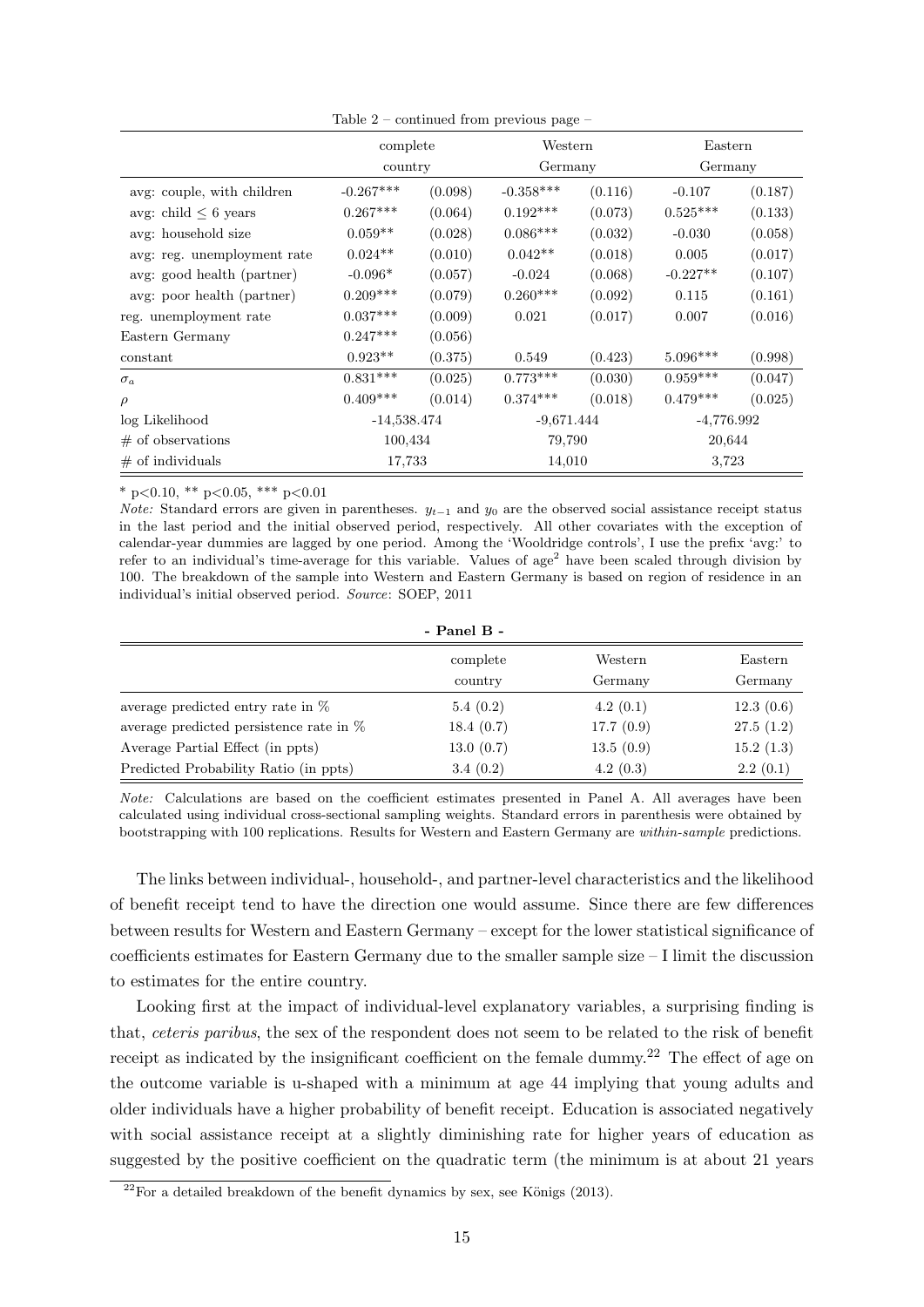of education). As one would expect, poor health is associated with a higher probability of benefit receipt and healthier individuals are less likely to receive benefits. Even after controlling for personal characteristics, first- or second-generation migrants are significantly more likely to receive social assistance than natives.

A first impression from looking at the controls for household-level characteristics may be that these variables are not strongly associated with benefit receipt status since for instance all familytype variables are insignificant. This result may however primarily reflect insufficient timevariation in those variables over the observation period. The time-averages of these variables among the Wooldridge controls are highly significant: Living in a couple (with or without children) is a associated with a lower probability of benefit receipt and being a single parent is associated with a higher likelihood of benefit receipt (both compared to the base category singles without children). These findings however have to be interpreted with care, because the timeaverages were only included in the specification to capture persistent differences in unobserved factors that they might be correlated with. Both household size and the dummy variable for a child aged 6 years and younger in the household enter positively. This might reflect the greater generosity of the means-test for larger households.

Also the partner's characteristics appear highly relevant for determining an individual's social assistance receipt. The variable controlling for the partner's age displays a profile similar to that of the respondent with the size of the effect falling until age 41 and rising thereafter. There is again a negative relationship between the partner's education and the likelihood of benefit receipt, with additional eduction reducing the risk of benefit receipt at an increasing rate. Finally, respondents whose partner suffers from poor health and those with a migrant partner are more likely to receive benefits.

Further down in Table 2, the coefficient estimate for the state-level unemployment rate indicates that living in a region with higher unemployment is associated with a higher likelihood of benefit receipt. The positive coefficient of the dummy for residence in Eastern Germany implies that even once socio-economic characteristics and the state-level unemployment rate are controlled for, the probability of benefit receipt is higher for individuals living in the east.

The model captures time trends in benefit receipt during the observation period through a series of year dummies measured in reference to the year 1996. The large majority of year coefficients in the model is insignificant, which suggests that the model does relatively well at explaining the time trends observed in Section 4. I obtain significantly positive coefficient estimates for the years 2005 and 2006, which indicates ceteris paribus a higher probability of social assistance receipt in the years directly after implementation of the Hartz reforms. Yet, this rise in the probability of benefit receipt is transitory as the estimated coefficients for the years 2007 and 2008 are very close to zero again and statistically insignificant. The coefficient estimates for the years 2009 and 2010 are positive and significant suggesting a higher probability of benefit receipt during the economic crisis. While a negative coefficient estimate is observed for the year 1997, there does not appear to be a clear time trend or any systematic difference in the probability of benefit receipt before and after the Hartz reforms.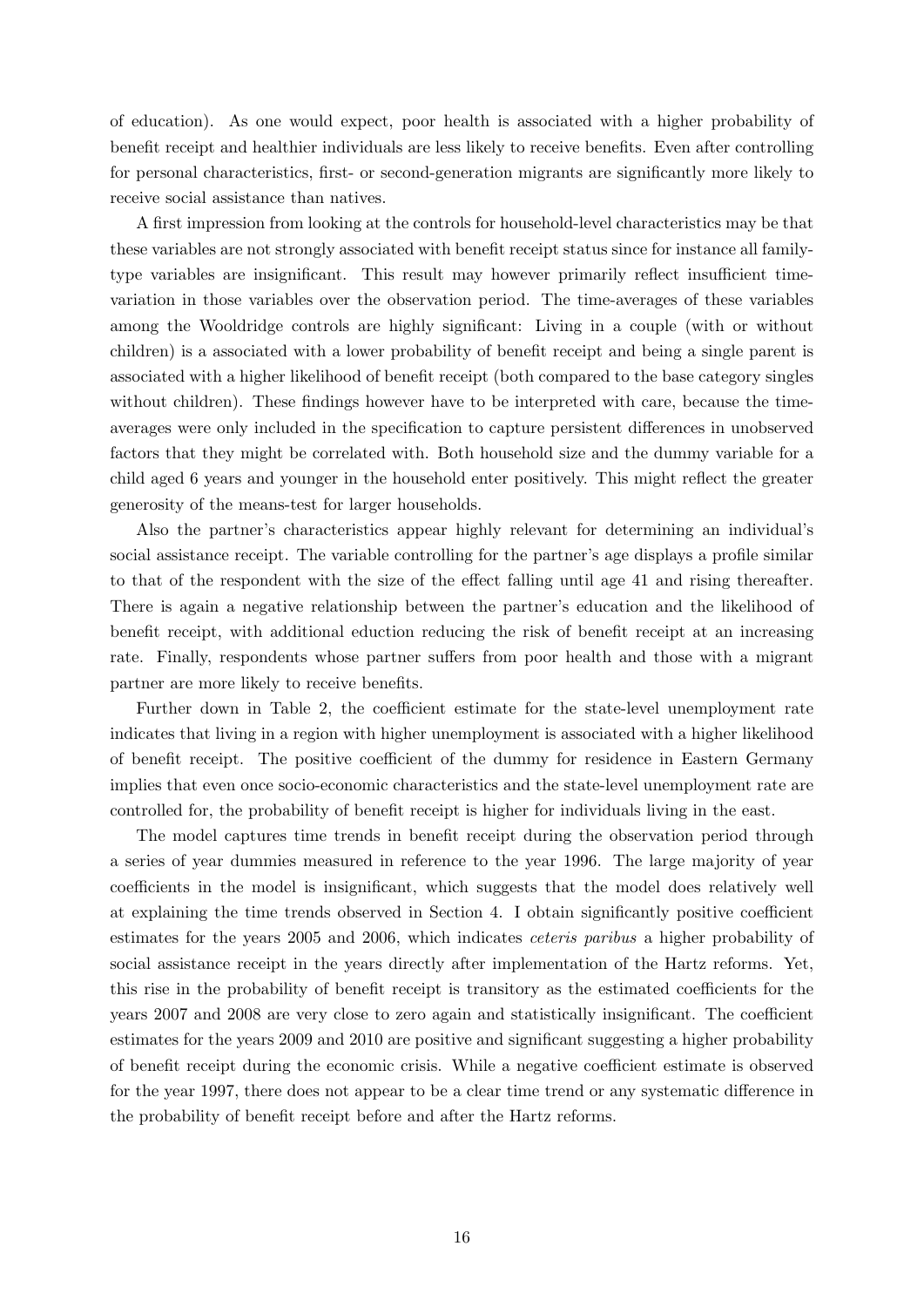#### Time-variation in state dependence

The results presented thus far suggest that social assistance benefit receipt in Germany is characterised by a substantial degree of state dependence. As outlined in Section 3 the institutional framework for the provision of minimum-income benefits in Germany underwent a major reform during the observation period. Since one explicit aim of these reforms was to strengthen the activating elements in social assistance, an interesting question is whether based on the models I can find any evidence for changes in the degree of state dependence around the time of the Hartz reforms.

I begin with a comparison of the level of state dependence before and after the Hartz reforms by re-writing the standard model as

$$
y_{it} = \mathbb{1}\left\{x'_{i(t-1)}(\beta^0 + \beta^1 H_t) + (\lambda^0 + \lambda^1 H_t)y_{i(t-1)} + (\gamma_1^0 + \gamma_1^1 H_t)y_{i0} + \overline{x}'_i(\gamma_2^0 + \gamma_2^1 H_t) + a_i > 0\right\}
$$
 for  $i = 1, ..., N$ ;  $t = 1, ..., T_i$ , (7)

where  $H_t$  is a dummy variable for the post-Hartz period that takes the value of one in the years 2005-2011 and is zero otherwise.

This specification allows for differences in the processes driving benefit receipt before and after the Hartz reforms by letting the coefficients of the lagged dependence variable  $y_{i(t-1)}$ , of the covariates  $x_{i(t-1)}$  and of the Wooldridge controls  $y_{i0}$  and  $\bar{x}_i$  differ between those two periods. Note that unlike in the standard specification the covariate vector  $x_{i(t-1)}$  now no longer includes a set of year dummies. The time trend is instead captured by an interaction of the post-Hartz dummy with the intercept term included in  $x_{i(t-1)}$ . Unobserved heterogeneity is assumed not to vary over time.

I evaluate the degree of state dependence implied by the model estimates by calculating again predicted entry and persistence rates and the average partial effect across all individuals in the sample. A comparison of pre- and post-reform state dependence is carried out by making counterfactual assumptions on the period of observation switching the post-Hartz dummy 'on' and 'off' for each individual. The results of this exercise are presented in Table 3. Coefficient estimates are provided in Table A.1 in the Appendix but are not discussed in detail.

Estimation results show an increase in state dependence from the pre-Hartz to the post-Hartz period. Average predicted entry rates into benefits for the complete country increase by 1 percentage point from 1996-2004 to 2005-2011, with the effect being slightly lower in Western Germany (0.8 ppts) and larger in Eastern Germany (1.8 ppts). Average predicted persistence rates rise by 3.6 percentage points (2.5 ppts in Western Germany, 6.1 ppts in Eastern Germany). The implied APE rises by 2.6 percentage points for the entire country, by (insignificant) 1.7 percentage points in Western Germany and by 4.3 percentage points in Eastern Germany. Measured in relative terms, state dependence by contrast remained stable with the change in PPRs being statistically different from zero in none of the three samples.

An aspect worth noting is that the predicted increase in state dependence for the complete country described in Table 3 is entirely due to a change in the coefficient estimates of the covariates, in particular the intercept term. Unlike for Eastern Germany, the coefficient estimate of the lagged dependent variable does not vary over time in the specification for the complete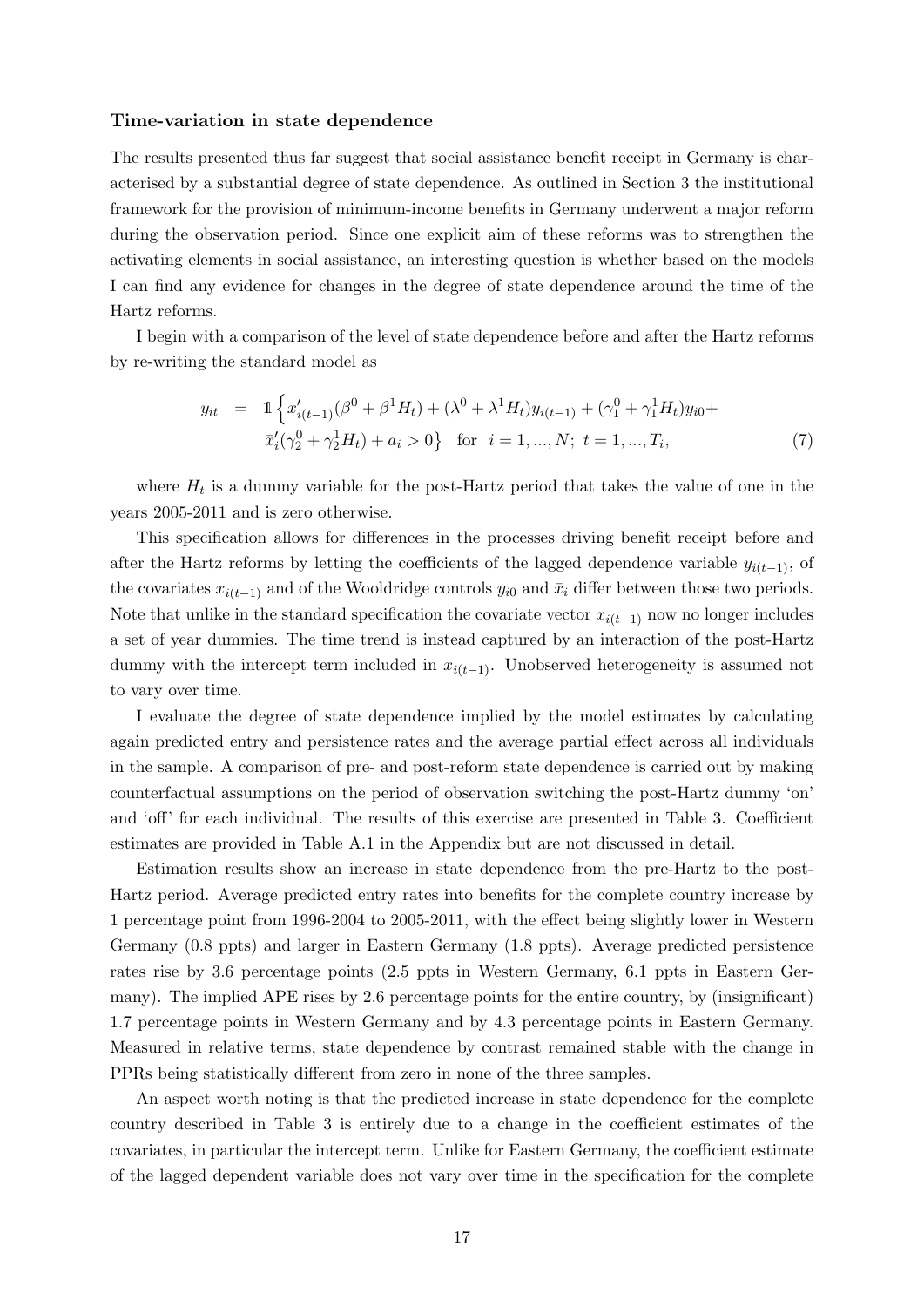country as illustrated by the insignificant interaction term between the lagged dependent variable and the post-Hartz dummy reported in Table A.1. The increase in state dependence in the data is thus entirely captured by the non-linearity of the model. This non-linearity means that changes in the effect of observable characteristics and the intercept term indirectly affect the impact of the lagged dependent variable and thus the estimated degree of state dependence. When using a non-linear model to evaluate changes in state dependence over time by interacting the lagged dependent variable with a time dummy, it is thus not sufficient to focus alone on the significance of the interaction term if the model also includes a time trend.

| Table 3: pre- vs. post-Hartz variation in state dependence |  |
|------------------------------------------------------------|--|
| - complete country -                                       |  |

|                                            | 1996-2004 | 2005-2011    |                |
|--------------------------------------------|-----------|--------------|----------------|
| average predicted entry rate in $\%$       | 5.2(0.2)  | 6.2(0.2)     | $1.0***(0.2)$  |
| average predicted persistence rate in $\%$ | 16.6(0.7) | 20.2(1.0)    | $3.6***(0.9)$  |
| Average Partial Effect                     | 11.5(0.7) | 14.0 $(0.9)$ | $2.6***$ (0.9) |
| Predicted Probability Ratio                | 3.2(0.2)  | 3.3(0.2)     | 0.0(0.2)       |

| - Western Germany -                        |           |              |                   |  |  |  |
|--------------------------------------------|-----------|--------------|-------------------|--|--|--|
|                                            | 1996-2004 | 2005-2011    |                   |  |  |  |
| average predicted entry rate in $\%$       | 3.9(0.2)  | 4.7(0.2)     | $0.8$ *** $(0.2)$ |  |  |  |
| average predicted persistence rate in $\%$ | 16.3(0.9) | 18.8(1.2)    | $2.5***(1.2)$     |  |  |  |
| Average Partial Effect                     | 12.4(0.9) | 14.0 $(1.2)$ | 1.7(1.2)          |  |  |  |
| Predicted Probability Ratio                | 4.5(0.3)  | 4.3(0.3)     | $-0.2(0.3)$       |  |  |  |

| - Eastern Germany -                        |           |           |                  |  |  |  |
|--------------------------------------------|-----------|-----------|------------------|--|--|--|
|                                            | 1996-2004 | 2005-2011 | Λ                |  |  |  |
| average predicted entry rate in $%$        | 12.0(0.6) | 13.8(0.8) | $1.8***(0.7)$    |  |  |  |
| average predicted persistence rate in $\%$ | 24.8(1.3) | 30.8(1.9) | $6.1***$ $(2.0)$ |  |  |  |
| Average Partial Effect                     | 12.7(1.4) | 17.0(1.8) | $4.3**$ (1.9)    |  |  |  |
| Predicted Probability Ratio                | 2.1(0.1)  | 2.2(0.2)  | 0.2(0.2)         |  |  |  |

\* p<0.10, \*\* p<0.05, \*\*\* p<0.01

Note: Calculations are based on the coefficient estimates presented in Table A.1 in the Appendix. ∆ gives the change between columns 1 and 2. All averages have been calculated using individual cross-sectional sampling weights. Standard errors in parenthesis were obtained by bootstrapping with 100 replications. Results for Western and Eastern Germany are within-sample predictions. Source: SOEP, 2011

For a better impression of the timing of changes in state dependence, I estimate an alternative specification that allows the effect of the lagged dependent variable on the likelihood of benefit receipt to vary on a year-by-year basis. I again extend the standard specification, this time allowing for interactions between the lagged dependent variable and calendar-year dummies  $\mu^{\tau}$ writing

$$
y_{it} = 1 \left\{ x'_{i(t-1)}\beta + (\lambda + \sum_{\tau=1997}^{2011} \mu^{\tau}) y_{i(t-1)} + \gamma_1 y_{i0} + \bar{x}'_i \gamma_2 + a_i > 0 \right\}
$$
  
for  $i = 1, ..., N; t = 1, ..., T_i.$  (8)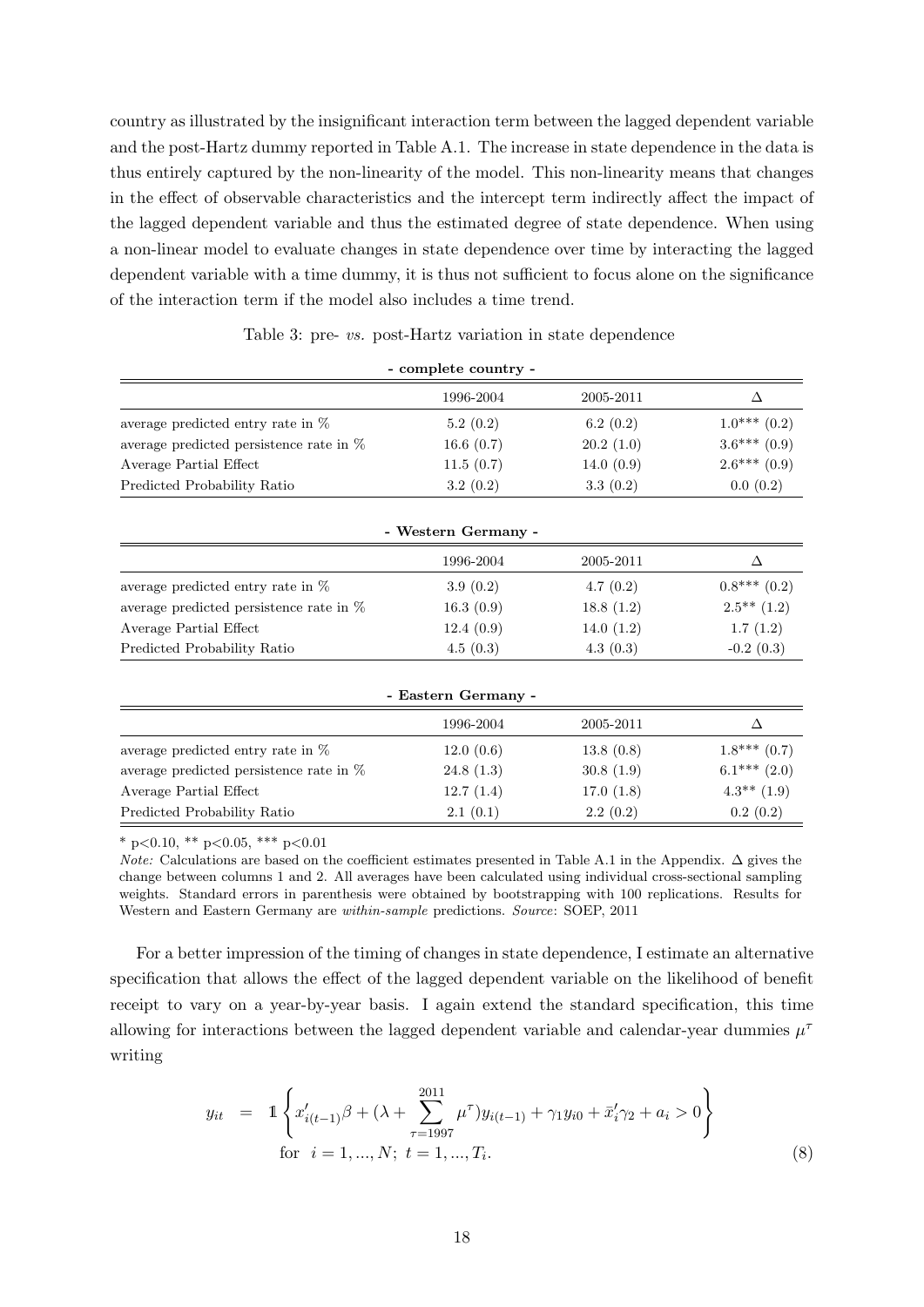As the standard model, this model now again includes a simple time trend in the form of a set of year dummies included in the covariate vector  $x_{i(t-1)}$ . The effects of all other variables are assumed to be constant over time.<sup>23</sup>

This specification is more flexible than the the previous one in allowing for richer variation in the effect of lagged benefit receipt. It is by contrast more restrictive in imposing that the coefficients of other covariates do not change over time. The results presented in Table A.1 however indicate that most of the time-variation in benefit dynamics in the model described in Equation (7) is driven by a change in the intercept term such that this simplification does not appear too problematic.

To assess variations in the degree of state dependence, I again use the coefficient estimates obtained from the model to predict entry and persistence rates and the implied average partial effect. As for the specification described by Equation (7), time-variation in state dependence is evaluated by making counterfactual assumptions on the period of observation. For each individual in the sample, I now predict entry and persistence rates in each of the 15 years in the observation period by 'switching on' the respective year dummy and its interaction with the lagged dependent variable. Figure 3 plots the predicted average entry and persistence rates in each year (in the panels on the left) and the year-by-year time variation in the APEs compared to the initial year 1996 (on the right). Coefficient estimates for the specification are reported in Table A.2 in the Appendix.

The upper-two panels show changes in predicted transition rates and state dependence for the complete sample. I find that entry rates in benefit receipt are very stable over time at around 5% per year with rises to 6% in 2005-6 and 2010-11. The average predicted persistence rate drops from 19% in 1996 to below 13% in 1997, but then starts rising to reach 20% in 2003 and to peak at 26% in 2010.

The top-right panel plots the variation in the average partial effect with respect to the reference year 1996, i.e. the difference in the vertical distance between average predicted persistence and entry rates in the given year compared to that in the initial year of the observation period. As one would expect from looking at the top-left panel, the level of estimated state dependence is lowest in 1997 and then slowly starts to rise eventually peaking in 2010. The annual APE is however statistically different from the one measured in the initial year 1996 only in 1997 (when it is significantly lower) and in 2010 (when it is significantly greater). A negative blip in the change in APEs for the year 2005 is just on the border of being statistically significant.

The corresponding graphs for Western Germany – shown in the middle-two panels – offer few additional insights. As observed for other specifications, average predicted persistence and entry rates are very similar to those for the entire country. The same is consequently true also for the year-to-year variations in the average partial effects, now however with none of the annual APEs calculated being significantly different from the one for the initial period. Time variations in predicted transition rates appear to be stronger for Eastern Germany (bottom-two panels). Results are however less easy to interpret due to the much smaller sample size and thus much wider confidence bands. Predicted benefit persistence rates are initially only slightly higher than for Western Germany however rise strongly in the early 2000s. They remain relatively stable

<sup>&</sup>lt;sup>23</sup>The same type of specification has previously been estimated by Cappellari & Jenkins (2008) in their analysis of social assistance dynamics in Britain.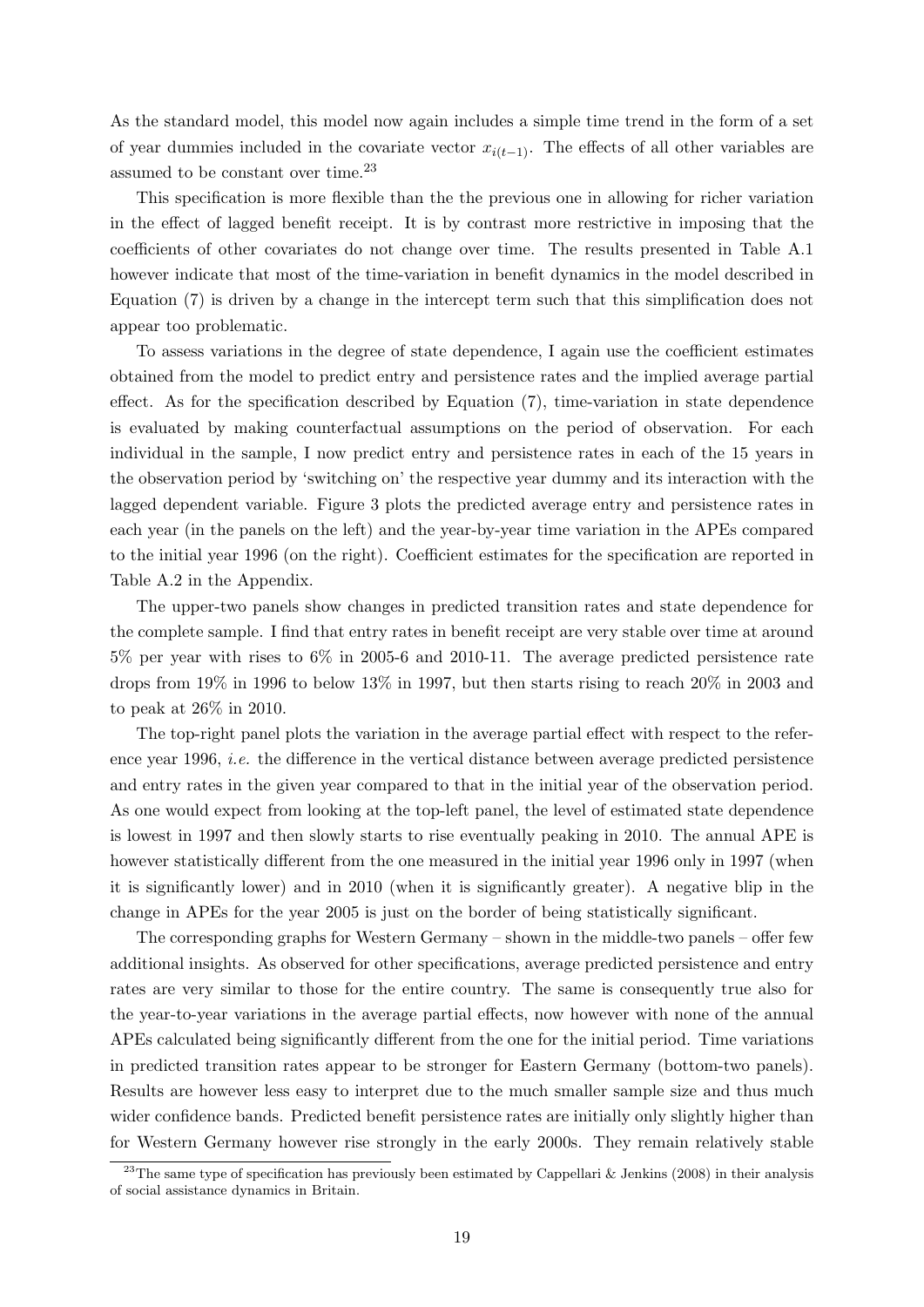over the second part of the observation period at around 30-35% with a one-year drop in 2005. Predicted entry rates are about twice as high as for Western Germany, appear to rise through the early- and mid-2000s, but then drop substantially after the Hartz reforms from around 17% in 2006 to 10% in 2007.





Note: Calculations are based on the coefficient estimates presented in Table A.2 in the Appendix. The left panels show year-by-year averages of predicted benefit persistence and entry rates. The right panels show the change in the annual average partial effect compared to the one in the initial year 1996. The dotted lines give the 95% confidence intervals. All averages have been calculated using individual cross-sectional sampling weights. Standard errors were obtained by bootstrapping with 100 replications. Results for Western and Eastern Germany are within-sample predictions. Source: SOEP, 2011

Estimated year-by-year changes in APEs are much more pronounced in Eastern Germany. The APE appears to be around 5 percentage points lower than in the initial period in the late 1990s and around 5 percentage points higher than in the initial period from 2001. I moreover again find a strong drop in the APE for the year 2005 and a rise up to around 10% for the final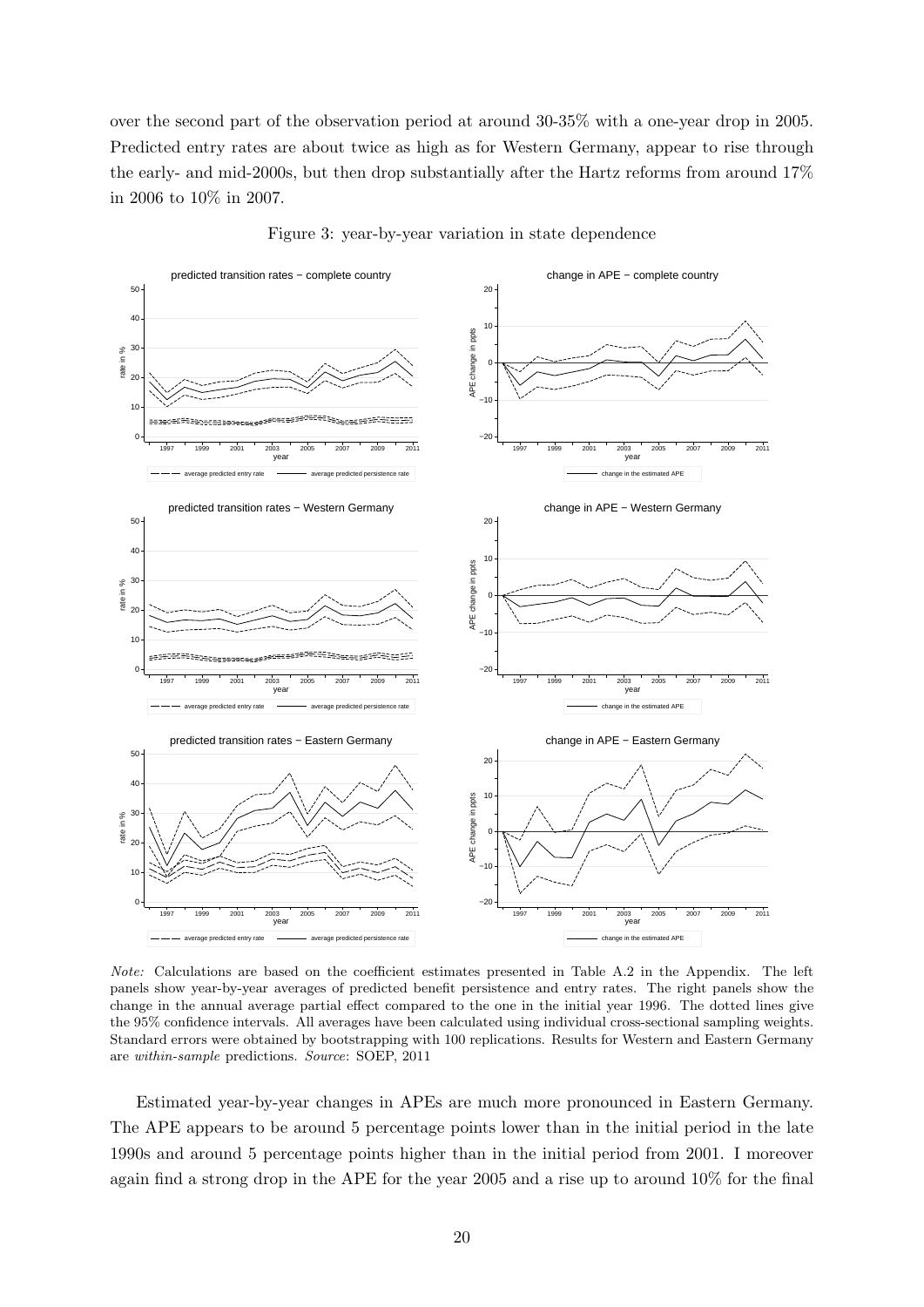years of the observation period. Because of very wide confidence intervals, however, only the drops in the APE for the years 1997 and 1999 and the increase for the years 2010 and 2011 are statistically significant at the 5% level.

Overall, I conclude based on the model estimates that there is no evidence for a change in state dependence around the time of the Hartz reforms possibly except for a one-time drop in 2005. A specification that interacts the lagged dependent variable and all regressors with a dummy for the post-Hartz years shows that state dependence over the years 2005-2011 was 2.6 percentage points higher compared to the years 1996-2004. Allowing for year-by-year changes in state dependence however suggests that this effect is due to lower state dependence in the late 1990s and stronger state dependence during the crisis years in Eastern Germany. State dependence in Western Germany shows not significant time variation. More generally, the magnitude of estimated state dependence appears to be positively associated with benefit receipt rates being relatively low in the 1990s and increasing along with rising receipt rates from 2001 onwards. Most of these variations however do not reach statistical significance.

#### The sensitivity of results to changes in the methodology

The finding of positive state dependence in social assistance receipt confirms similar results from comparable earlier studies for other countries. The APE of 13 percentage points reported in Table 2 is relatively close for instance to the value of 14.4 percentage points estimated by Cappellari & Jenkins (2008) in their analysis for Britain with the same methodology. The findings just reported by contrast differ surprisingly from those presented by Wunder & Riphahn (2013) in their study on state dependence in social assistance receipt for Germany.

Using SOEP data for the years 2005-2009, Wunder & Riphahn estimate a dynamic multinomial logit model of transitions between receipt of 'welfare' benefits (Unemployment Benefit II), employment and 'inactivity' (which they define as including unemployment).<sup>24</sup> They find evidence of structural state dependence in all three states modelled, the effect size however is much smaller than the one reported in this article. For natives, the authors calculate a predicted persistence rate in welfare of 3.1% and predicted entry rates into welfare of 1.6% from inactivity and of 0.5% from employment. For immigrants, the predicted persistence rate is 9.0%, compared to an entry rate of 3.8% from inactivity and of 1.8% from employment. The partial effect of past welfare receipt on welfare receipt in the current period lies thus between 1.5 and 2.6 percentage points for natives and between 5.2 and 7.2 percentage points for immigrants (Wunder & Riphahn, 2013, Table 5).<sup>25</sup> Since moreover exit rates to employment are higher from welfare than from inactivity for both natives and immigrants, they conclude that there is no evidence of a 'welfare trap'.

One difference between my study and the one by Wunder & Riphahn is methodological. While the analysis presented in this article is based on a binary dynamic probit model, Wun-

 $^{24}$ For individuals who receive welfare benefits while being employed or unemployed welfare receipt is defined as the overriding state.

<sup>&</sup>lt;sup>25</sup>They argue that the higher welfare entry rates from inactivity rather than those from employment should be used for assessing state dependence, because transitions from employment to welfare might be influenced more by employment protection legislation than by features of the welfare system. All their predicted transition rates have been calculated for a randomly selected individual, which the authors however show to yield a result similar to the average transition rate across all individuals.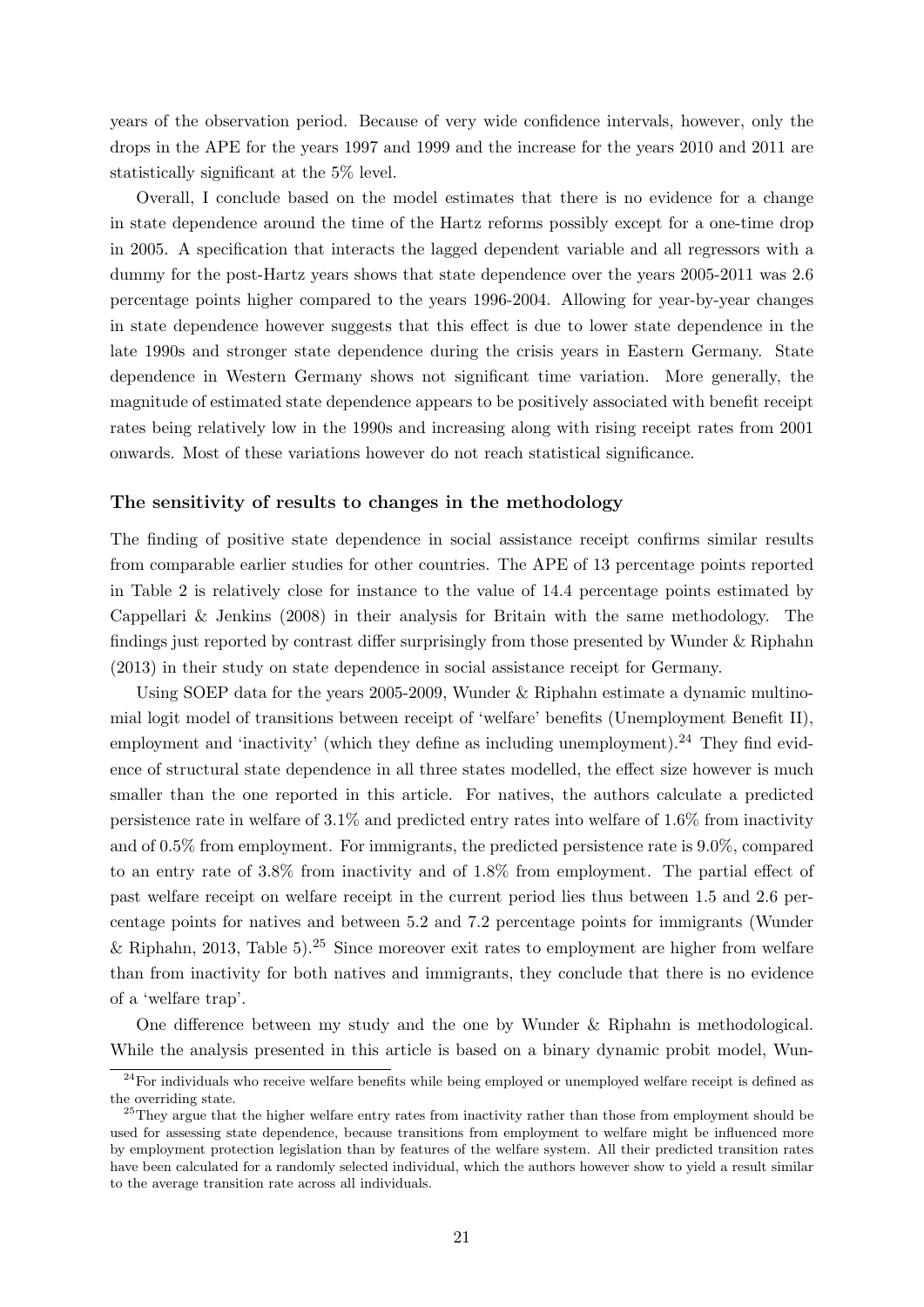der & Riphahn estimate a more complex dynamic multinomial logit model that distinguishes between inactivity and employment among non-recipients of welfare benefits. A second important difference lies in sample selection and in the way the benefit variable is defined. Wunder & Riphahn limit their attention to receipt of post-Hartz UBII and the years 2005-2009. They further restrict their analysis to Western Germany and drop individuals with a disability from the sample. Finally, Wunder & Riphahn define benefit receipt at the individual level using only information from the respondent's personal questionnaire. This approach is different from the one taken in this study (and in most of the related literature) of defining social assistance receipt at the household level.

To assess the reason for the difference in findings between the two studies, I use my simpler model to study the UBII receipt dynamics for the years 2005-2009 only. I then vary the way of defining the benefit variable (household- vs. individual-level definition) and the estimation sample (standard sample vs. restricted sample of natives in Western Germany without disability).<sup>26</sup> The results of this exercise are presented in Table 4.

Table 4: The impact of sample selection and the definition of the benefit variable on estimated state dependence

|                                 | standard sample, 2005-2009 |                            |                |                      | restricted sample, 2005-2009 |                |  |
|---------------------------------|----------------------------|----------------------------|----------------|----------------------|------------------------------|----------------|--|
|                                 | entry<br>rate in $%$       | persistence<br>rate in $%$ | APE<br>in ppts | entry<br>rate in $%$ | persistence<br>rate in $%$   | APE<br>in ppts |  |
| Benefit variable defined at the |                            |                            |                |                      |                              |                |  |
| household level                 | 6.0(0.4)                   | 14.2(1.4)                  | 8.3(1.5)       | 3.5(0.5)             | 8.7(1.5)                     | 5.2(1.7)       |  |
| individual level                | 4.5(0.4)                   | 9.0(1.1)                   | 4.6(1.2)       | 2.7(0.5)             | 5.6(1.6)                     | 2.9(1.8)       |  |
| $\#$ of individuals             |                            | 6,769                      |                |                      | 4,083                        |                |  |
| $\#$ of observations            | 22,289                     |                            |                | 13,249               |                              |                |  |

Note: The standard sample is defined using the sample selection criteria outlined in Section 3. The 'restricted' sample excludes individuals who live in Eastern Germany, disabled individuals, and first- or second-generation migrants. The benefit variable measures receipt of Unemployment Benefit II. For the household-level definition, I categorize an individual as a recipient if benefit payments are recorded for any member of the household; for the individual-level definition, I only use information on benefit receipt reported in the personal questionnaire. Standard errors in parentheses have been obtained from bootstrapping with 100 replications. Coefficient estimates are not reported but available from the author upon request. Source: SOEP, 2011

The level of estimated state dependence in benefit receipt is highly sensitive to both the approach used for defining the benefit variable and the sample selection criteria. For the standard sample and the household-level definition of the benefit variable, I calculate an average partial effect of 8.3 percentage points. The disparity between this value and the much higher 13 percentage points reported for the standard specification in Table 2 reflects the lower rate of benefit receipt once Social Assistance and Housing Benefit are no longer considered. Switching from the household-level to the individual-level definition of the benefit variable then reduces this APE by nearly half to 4.6 percentage points. The restriction of the sample to natives without disability in Western Germany leads to a further reduction in estimated state dependence. For the household-level definition, the estimated APE declines from 8.3 to 5.2 percentage points; for

 $^{26}$ As in Wunder & Riphahn (2013) 'natives' are defined as sample members who are not first- or secondgeneration immigrants irrespective of citizenship. I do not replicate Wunder & Riphahn's sample selection criteria exactly in that the upper age threshold of 59 years I use is slightly more restrictive than theirs of 65 years.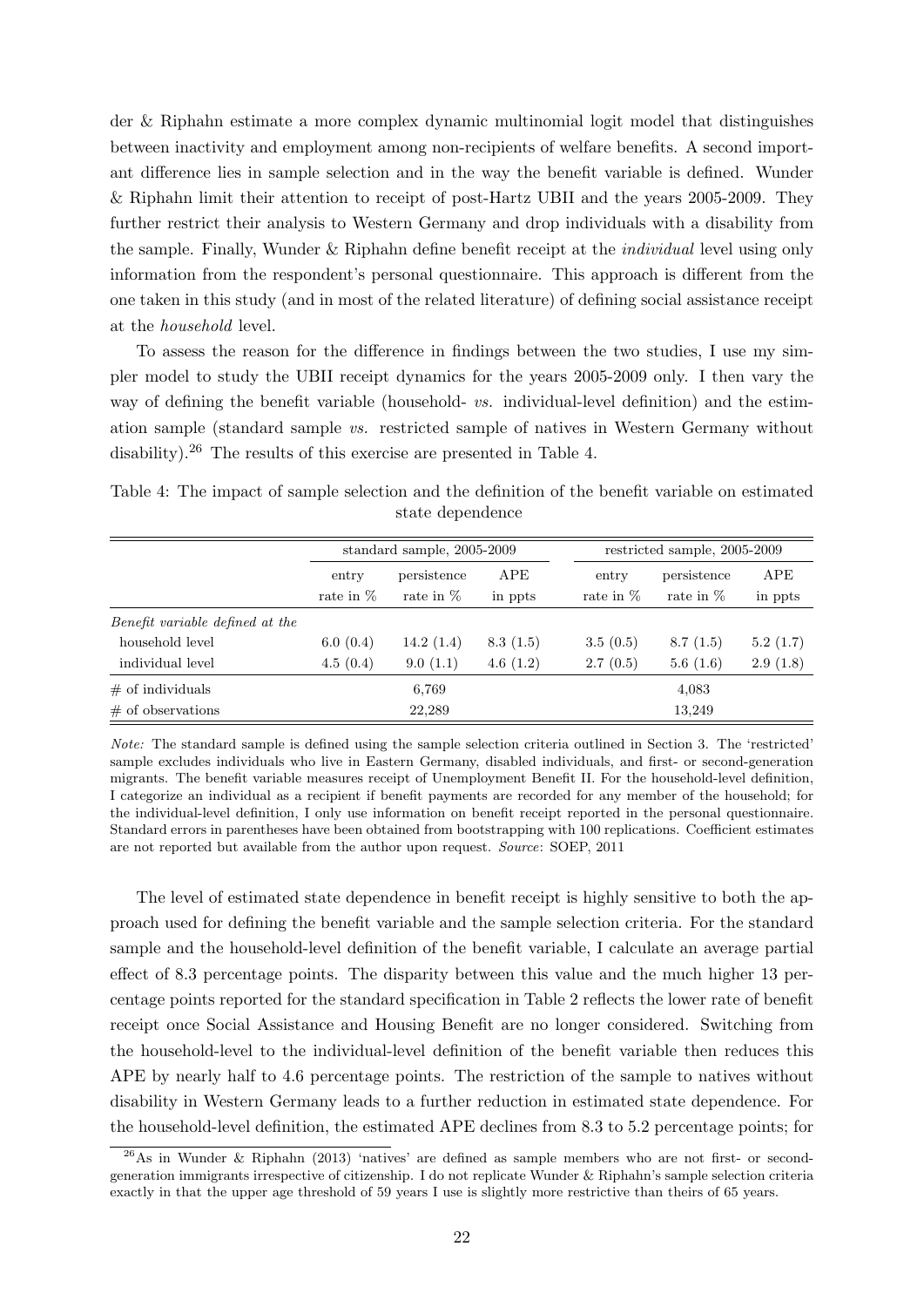the specification that uses the individual-level benefit variable, the APE drops from 4.6 to 2.9 percentage points. This APE of 2.9 percentage points is very close to the 1.5 to 2.6 percentage points reported by Wunder & Riphahn for a similar sample and definition of the benefit variable. The APE is moreover no longer significantly different from zero even at the  $10\%$  level (*t*-value of 1.62).

A quick robustness check thus suggests that the results presented in this paper and in the study by Wunder & Riphahn (2013) can easily be reconciled. As outlined in Section 3, I believe that there are good reasons to define the benefit variable at the household level as it is done in this article. The differences observed in Table 4 might thus be an indication that a benefit variable defined at the individual level correctly captures the benefit receipt status of the claimant, but not necessarily also that of other family members in a larger benefit unit. To the extent that this is the case, defining the benefit variable at the individual level is likely to lead to an underestimate of receipt rates and the estimated level of state dependence.

# 7 Conclusion

In this paper, I have studied state dependence in social assistance benefit receipt in Germany using annual data from the German Socio-Economic Panel (SOEP) for the years 1995 to 2011. Estimating a series of dynamic random-effects probit models that control for observed and persistent unobserved heterogeneity, I found evidence of substantial structural state dependence: Benefit receipt at the last interview is on average associated with a rise in the likelihood of benefit receipt at the current interview by 13 percentage points. This corresponds to an increase by a factor of 3.4. Predicted benefit entry and persistence rates and the resulting absolute level of state dependence are higher in Eastern Germany than in Western Germany. Large disparities between observed and estimated structural state dependence however illustrate that individual characteristics are the most important determinant of benefit transitions.

An analysis of variations in state dependence over the observation period does not provide evidence of a difference in patterns before and after the Hartz reforms. A simple comparison of the periods 1996-2004 and 2005-2011 suggests that estimated state dependence was 2.6 percentage points higher in the years after the Hartz reforms than in the years before. However, looking at year-to-year changes in state dependence, I found that this effect is likely driven by a period of lower state dependence in the late 1990s and a spike in state dependence in Eastern Germany in 2010. For none of the other years I found significant variations in state dependence compared to the initial year 1996.

A methodological insight from this article is finally that the magnitude of estimated state dependence can be highly sensitive to the method used for constructing the benefit variable. For the means-tested Unemployment Benefits II that was introduced by the Hartz reforms, I showed that defining the benefit variable at the individual rather than at the household level can lead to substantially lower estimated state dependence. An implication of this finding is that the results presented in this article are consistent with those reported by Wunder & Riphahn (2013), who – based on a slightly different methodological approach – find little evidence for state dependence in UBII receipt in post-Hartz Western Germany.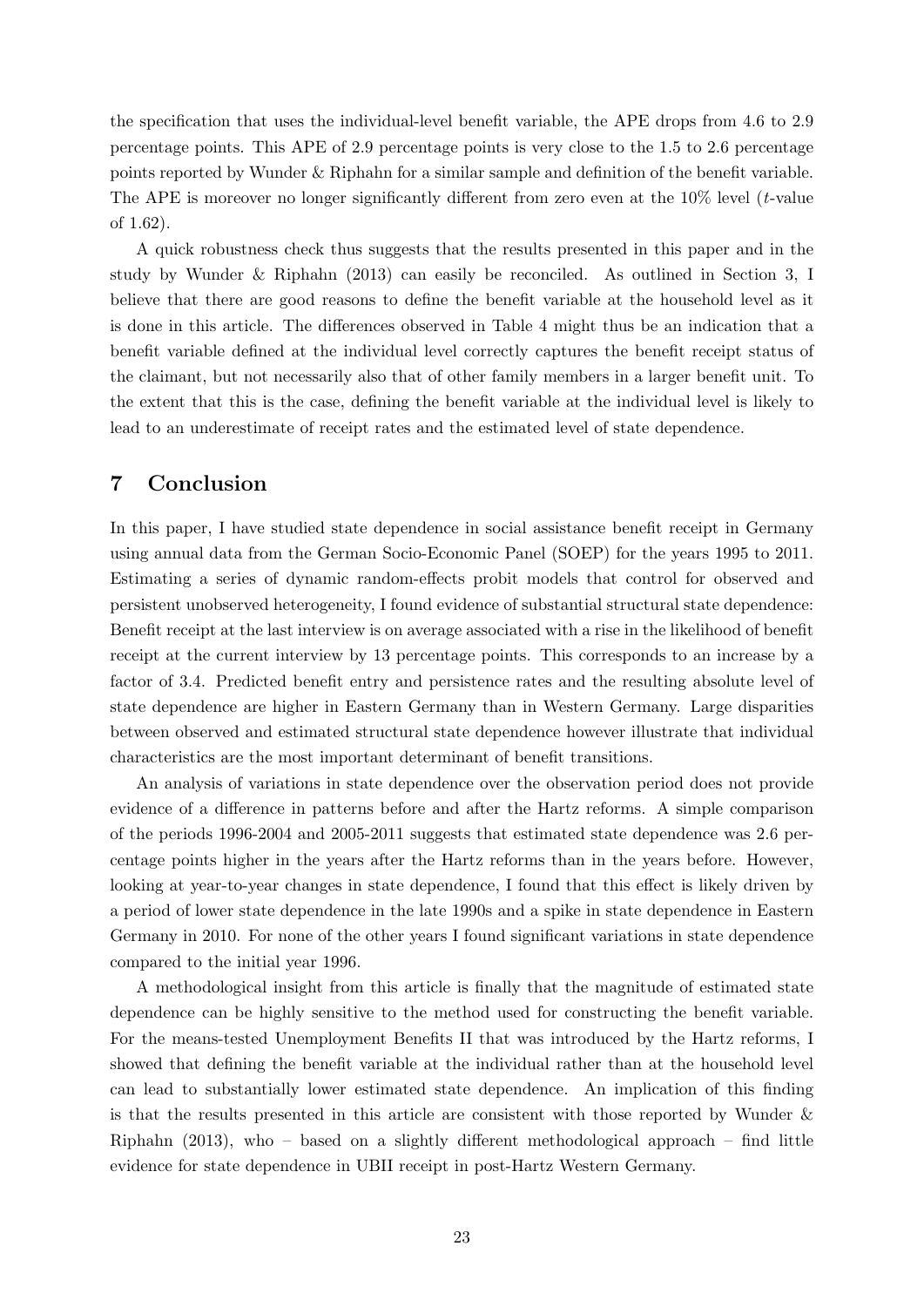The policy implications of these findings depend much on what assumptions one makes about likely sources of structural state dependence in social assistance. The results presented in this paper are consistent with 'scarring' effects in social assistance that might arise if benefit receipt affects an individual's job-search behaviour or reservation wages. In this case, it is somewhat surprising that the analysis does not show a decline in the level of state dependence following the Hartz reforms. While clearly, the model estimated in this article is not suited to identify the causal effects of a policy change, one might nonetheless have expected the level of state dependence to fall with the introduction of stronger job search requirements and increased incentives to take up work.

A potential explanation for the lack of measurable time variation in state dependence might be that the effect of the Hartz reforms varies by recipient group. For instance, state dependence might have declined for employable benefit recipients for whom the benefit system got less generous as they were moved from UA to UBII; no such effect might in contrast exist for those judged unable to work who received SA after the reforms. The number of recipient households in the SOEP however is too low to permit splitting the analysis by benefit programme. Separate analyses for women and men and for natives and migrants gave no evidence of time variations in state dependence for any of these groups (Königs,  $2013$ ). A point worth noting is moreover that the partial effects reported in this article are (sub)population averages and might well differ from the effect on the 'treated' group of benefit recipients.

A different reason for why even a successful policy reform might not translate into a decline in state dependence is that it might lower both benefit entry and persistence rates, for instance as benefit generosity is reduced. Since state dependence is calculated as the difference between predicted persistence and entry rates, such a reform might not at all affect the level of state dependence. In Eastern Germany, average predicted entry rates into social assistance seem to have fallen after the Hartz reforms at relatively stable average predicted persistence rates such that state dependence increased (though most of these changes were not statistically significant). A policy reform that works by keeping individuals off benefits rather than by promoting exits might thus even induce greater state dependence.

Finally, it remains unclear whether the measured state dependence in benefit receipt indeed reflects the properties of the benefit system as opposed to labour market and income dynamics more broadly. Contini & Negri (2007) for instance highlight that measured state dependence in social assistance might in reality be driven by persistence in unemployment or the detrimental effects of living in poverty. Up to date, there exists unfortunately little empirical evidence on the drivers of state dependence in social assistance, and this study is not well-suited to provide any insights on this question. In the absence of (quasi-)experimental evidence, more sophisticated models of labour market transitions, for instance of the type used by Wunder & Riphahn, might allow to shed further light on this issue.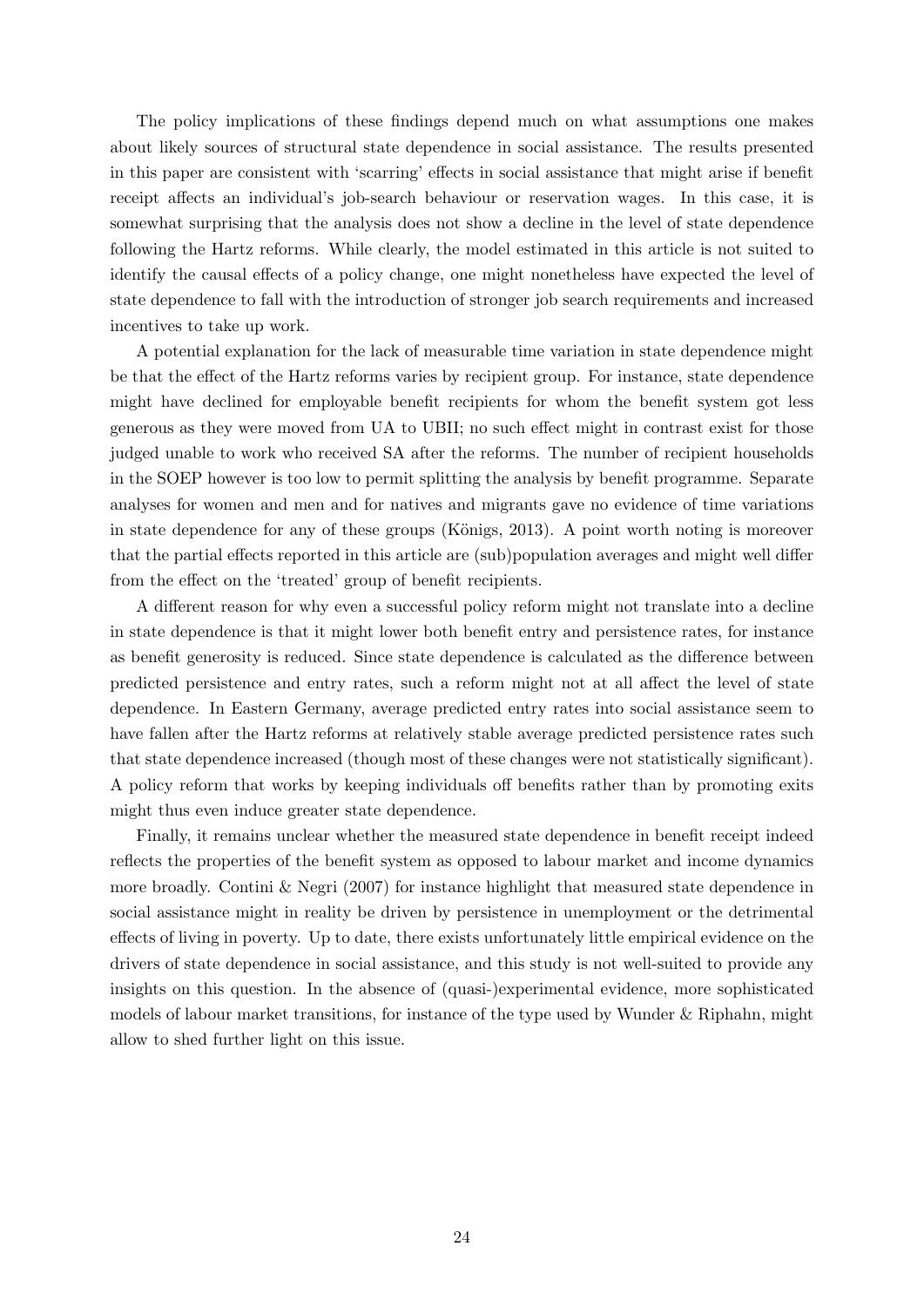# References

- Akay, A. (2012). Finite-sample comparison of alternative methods for estimating dynamic panel data models. *Journal of Applied Econometrics*,  $27(7)$ , 1189–1204.
- Andrén, T. & Andrén, D. (2013). Never give up? The persistence of welfare participation in Sweden. IZA Journal of European Labor Studies, 2(1), 1–21.
- Arulampalam, W. & Stewart, M. B. (2009). Simplified Implementation of the Heckman Estimator of the Dynamic Probit Model and a Comparison with Alternative Estimators. Oxford Bulletin of Economics and Statistics, 71 (5), 659–681.
- Bane, M. J. & Ellwood, D. T. (1994). Understanding Welfare Dynamics. In M. J. Bane & D. T. Ellwood (Eds.), Welfare Realities: From Rhetoric to Reform (pp. 28–66). Harvard University Press.
- Biewen, M. (2009). Measuring state dependence in individual poverty histories when there is feedback to employment status and household composition. Journal of Applied Econometrics,  $24(7)$ , 1095-1116.
- Blank, R. M. & Ruggles, P. (1994). Short-Term Recidivism Among Public-Assistance Recipients. The American Economic Review, 84 (2), 49–53.
- Bundesagentur für Arbeit (2013). Arbeitsmarkt in Zahlen: Monats-/Jahreszahlen -Arbeitslosigkeit im Zeitverlauf – März 2013. http://statistik.arbeitsagentur.de/Statischer-Content/Statistik-nach-Themen/Zeitreihen/Generische-Publikationen/Arbeitslosigkeit-Deutschland-Zeitreihe.xls.
- Cappellari, L. & Jenkins, S. (2008). The Dynamics of Social Assistance Receipt: Measurement and Modelling Issues, with an Application to Britain. OECD Social, Employment, and Migration Working Papers, 67.
- Cappellari, L. & Jenkins, S. (2009). The Dynamics of Social Assistance Benefit Receipt in Britain. IZA Discussion Papers, 4457.
- Cappellari, L. & Jenkins, S. P. (2013). The Dynamics of Social Assistance Benefit Receipt in Britain. unpublished working paper.
- Chamberlain, G. (1982). Multivariate regression models for panel data. Journal of Econometrics,  $18(1), 5-46.$
- Chamberlain, G. (1984). Panel Data. In Z. Griliches & M. D. Intriligator (Eds.), Handbook of Econometrics (pp. 1247–1318). North-Holland: Elsevier Science Publishers.
- Chay, K. & Hyslop, D. (2000). Identification and Estimation of Dynamic Binary Response Panel Data Models: Empirical Evidence using Alternative Approaches. working paper.
- Chay, K. Y., Hoynes, H., & Hyslop, D. (1999). A Non-experimental Analysis of "true" State Dependence in Monthly Welfare Participation Sequences. American Statistical Association, 1999 Proceedings of the Business and Economic Statistics Section, 9–17.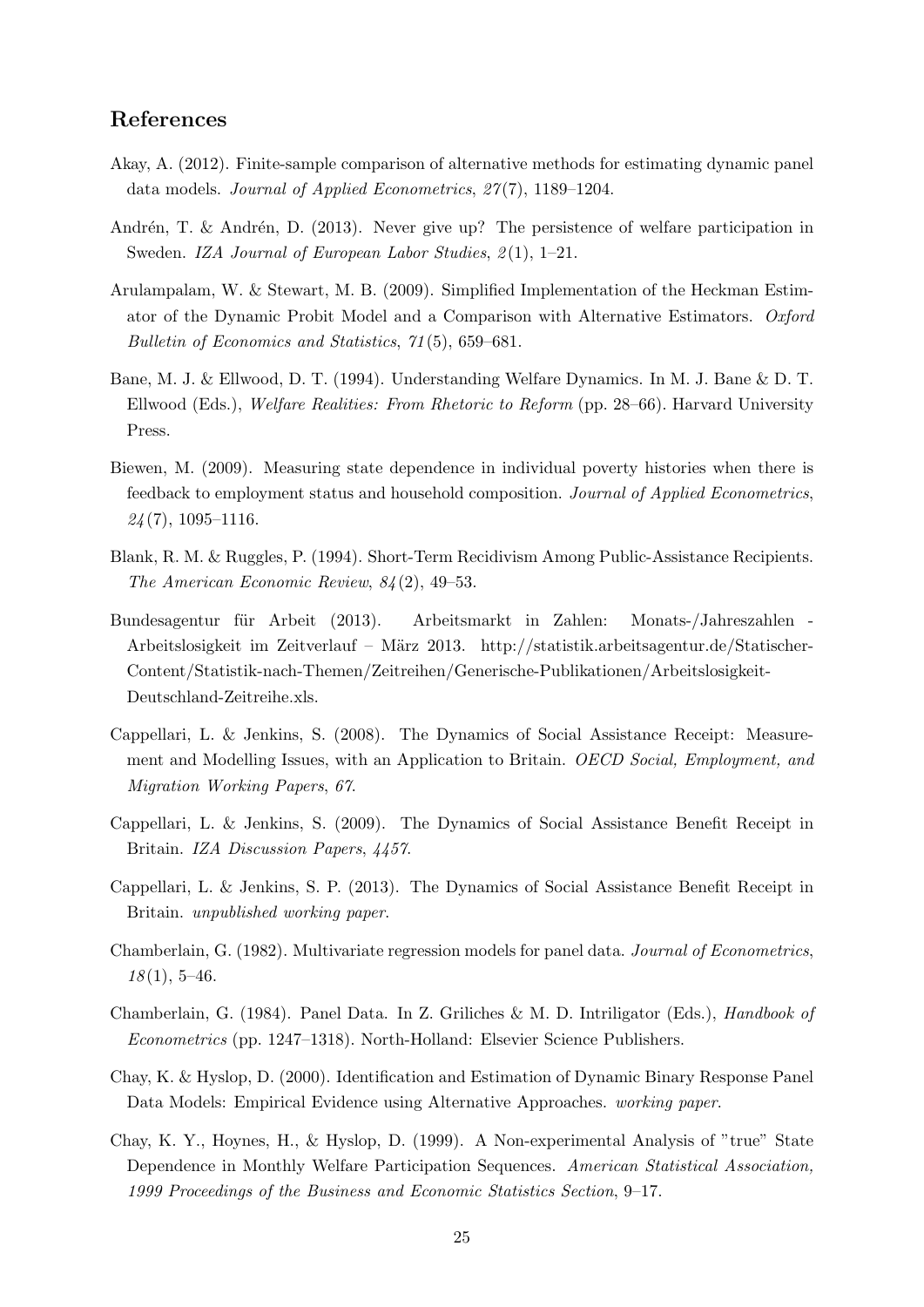- Contini, D. & Negri, N. (2007). Would declining Exit Rates from Welfare provide Evidence of Welfare Dependence in Homogeneous Environments? European Sociological Review, 23(1), 21–33.
- Dahl, E. & Lorentzen, T. (2003). Explaining Exit to Work among Social Assistance Recipients in Norway: Heterogeneity or Dependency? European Sociological Review, 19 (5), 519–536.
- Finnie, R. & Irvine, I. (2008). The Welfare Enigma: Explaning the dramatic decline in Candians' Use of Social Assistance, 1993-2005. C.D. Howe Institute Commentary, 267.
- Gong, X. (2004). Transition Patterns for the Welfare Reliance of Low Income Mothers in Australia. IZA Discussion Papers, 1047.
- Haisken-DeNew, J. P. & Frick, J. R. (Eds.). (2005). DTC Desktop Companion to the German Socio-Economic Panel (SOEP).
- Hansen, J. & Lofstrom, M. (2008). The Dynamics of Immigrant Welfare and Labor Market Behavior. Journal of Population Economics, 22 (4), 941–970.
- Hansen, J. & Lofstrom, M. (2011). Immigrant–Native Differences in Welfare Participation: The Role of Entry and Exit Rates. *Industrial Relations: A Journal of Economy and Society, 50(3)*, 412–442.
- Hansen, J., Lofstrom, M., & Zhang, X. (2006). State Dependence in Canadian Welfare Participation. IZA Discussion Papers, 2266.
- Heckman, J. J. (1981a). Heterogeneity and state dependence. In S. Rosen (Ed.), Studies in Labor Markets (pp. 91–140). University of Chicago Press: Studies in Labor Markets.
- Heckman, J. J. (1981b). The Incidental Parameters Problem and the Problem of Initial Conditions in Estimating a Discrete Time-Discrete Data Stochastic Process. In C. F. Manski & D. McFadden (Eds.), Structural Analysis of Discrete Data with Econometric Applications (pp. 179–195). Cambridge: The MIT Press.
- Königs, S. (2013). The Dynamics of Social Assistance Benefit Receipt in Germany: State Dependence before and after the Hartz Reforms. OECD Social, Employment, and Migration Working Papers, 136.
- Mood, C. (2013). Social Assistance dynamics in Sweden: Duration dependence and heterogeneity. Social Science Research, 42 (1), 120–139.
- Mühleisen, M. & Zimmermann, K. F. (1994). A Panel Analysis of Job Changes and Unemployment. European Economic Review, 38, 793–801.
- Mundlak, Y. (1978). On the pooling of time series and cross section data. *Econometrica*,  $46(1)$ , 69–85.
- Orme, C. D. (2001). Two-Step Inference in Dynamic Non-Linear Panel Data Models. Working Paper, University of Manchester.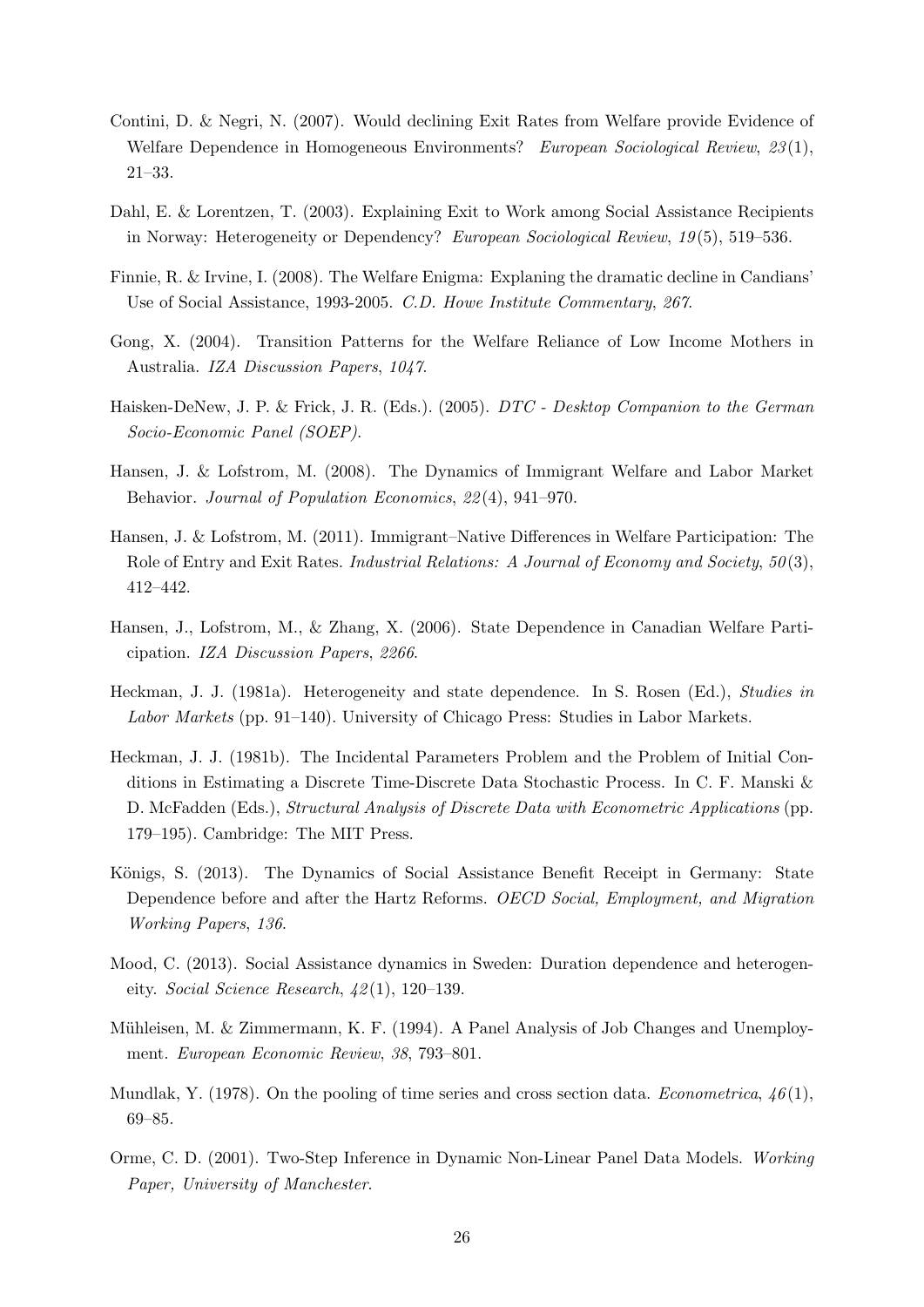- Pavetti, L. A. (1993). The Dynamics of Welfare and Work: Exploring the Process by which Women Work Their Way Off Welfare. PhD thesis, Harvard University.
- Rabe-Hesketh, S. & Skrondal, A. (2013). Avoiding biased versions of Wooldridge's simple solution to the initial conditions problem. Economics Letters,  $120(2)$ ,  $346-349$ .
- Rabe-Hesketh, S., Skrondal, A., & Pickles, A. (2004). GLLAMM manual. UC Berkeley Division of Biostatistics Working Paper Series, 160.
- Rabe-Hesketh, S., Skrondal, A., & Pickles, A. (2005). Maximum likelihood estimation of limited and discrete dependent variable models with nested random effects. Journal of Econometrics, 128 (2), 301–323.
- Riphahn, R. T. (2004). Immigrant Participation in Social Assistance Programs: Evidence from German Guestworkers. Applied Economics Quarterly, 50 (4), 329–362.
- Riphahn, R. T., Sander, M., & Wunder, C. (2013). The welfare use of immigrants and natives in Germany: the case of Turkish immigrants. International Journal of Manpower, 34 (1), 70–82.
- Riphahn, R. T. & Wunder, C. (2012). Patterns of Welfare Dependence before and after a Reform: Evidence from First Generation Immigrants and Natives in Germany. Review of Income and Wealth,  $59(3)$ ,  $437-459$ .
- Schels, B. (2013). Persistence or transition: young adults and social benefits in Germany. Journal of Youth Studies, 1–20.
- Statistisches Bundesamt (2013). Arbeitslose, Arbeitslosenquoten, Gemeldete Arbeitsstellen: Bundesl¨ander, Jahre. https://www-genesis.destatis.de/genesis/online.
- Stewart, M. B. (2006). Maximum simulated likelihood estimation of random-effects dynamic probit models with autocorrelated errors. Stata Journal,  $6(2)$ , 256.
- Stewart, M. B. (2007). The interrelated Dynamics of Unemployment and low-wage Employment. Journal of Applied Econometrics, 22, 511–531.
- Voges, W. & Rohwer, G. (1992). Receiving Social Assistance in Germany: Risk and Duration. Journal of European Social Policy, 2(3), 175-191.
- Wagner, G. G., Frick, J. R., & Schupp, J. (2007). The German Socio-Economic Panel Study (SOEP) - Scope, Evolution and Enhancements. Schmollers Jahrbuch, 127, 139–169.
- Wooldridge, J. M. (2005). Simple solutions to the initial conditions problem in dynamic, nonlinear panel data models with unobserved heterogeneity. Journal of Applied Econometrics,  $20(1), 39-54.$
- Wunder, C. & Riphahn, R. T. (2013). The dynamics of welfare entry and exit amongst natives and immigrants. Oxford Economic Papers, forthcoming.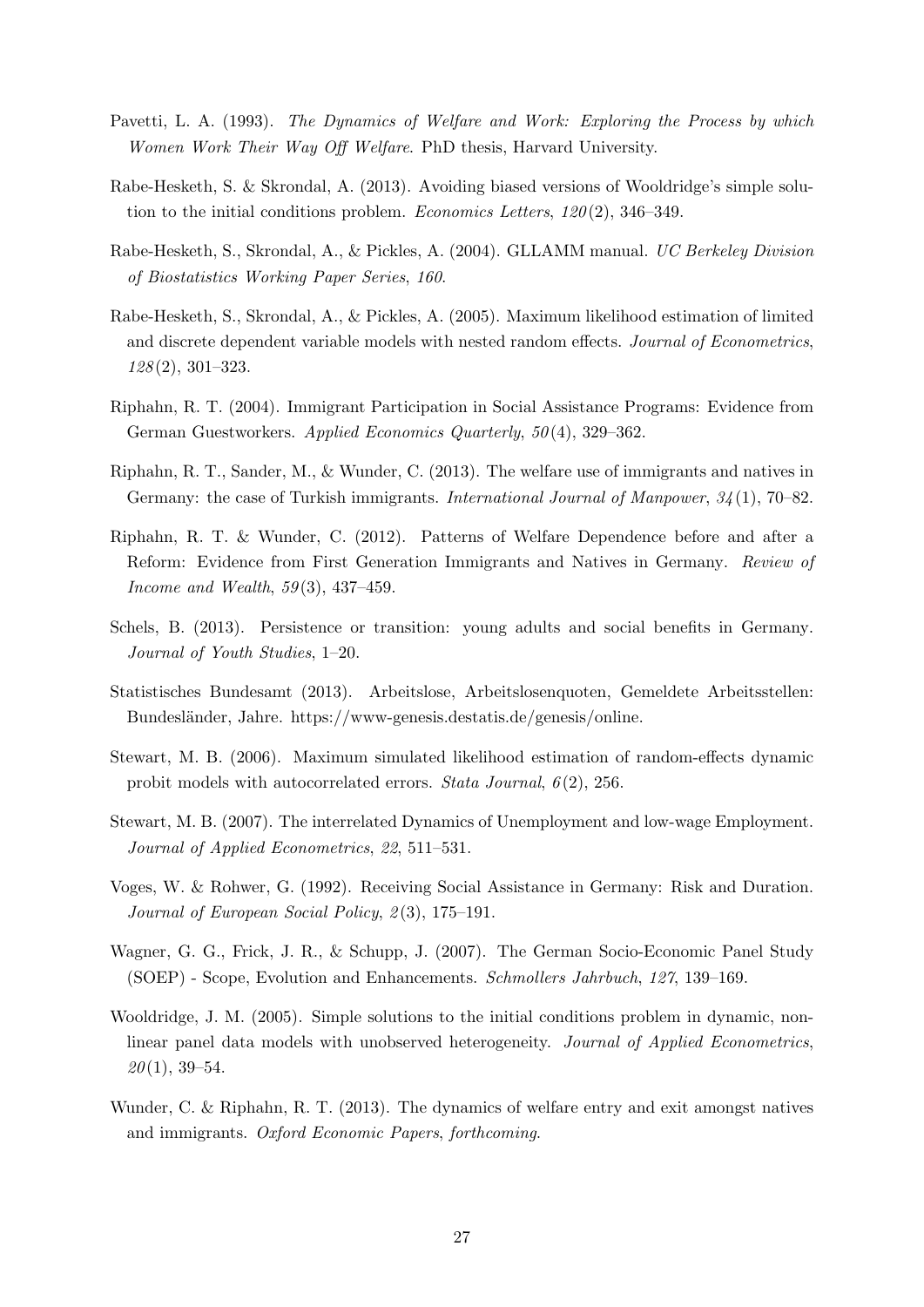# Appendix

|                                                | complete        |         | Western            |         | Eastern        |         |
|------------------------------------------------|-----------------|---------|--------------------|---------|----------------|---------|
|                                                | sample          |         | Germany            |         | Germany        |         |
| $y_{t-1}$                                      | $1.105***$      | (0.036) | $1.231***$         | (0.045) | $0.863***$     | (0.061) |
| $H_t \times y_{t-1}$                           | 0.070           | (0.049) | $0.005\,$          | (0.060) | $0.191**$      | (0.083) |
| <i>individual characteristics</i>              |                 |         |                    |         |                |         |
| female                                         | $-0.004$        | (0.034) | $-0.020$           | (0.040) | 0.041          | (0.065) |
| age                                            | $-0.067***$     | (0.016) | $-0.074***$        | (0.019) | $-0.035$       | (0.031) |
| $\mathrm{age}^2$                               | $0.078***$      | (0.019) | $0.085***$         | (0.022) | $\,0.044\,$    | (0.037) |
| years of education                             | $-0.236***$     | (0.048) | $-0.192***$        | (0.053) | $-0.613***$    | (0.144) |
| years of education <sup>2</sup>                | $0.005***$      | (0.002) | $0.004*$           | (0.002) | $0.018***$     | (0.005) |
| good health                                    | $\text{-}0.038$ | (0.038) | $\,0.003\,$        | (0.045) | $-0.122*$      | (0.068) |
| poor health                                    | $0.112**$       | (0.047) | $0.140**$          | (0.056) | $0.058\,$      | (0.086) |
| migrant                                        | $0.278***$      | (0.055) | $0.264***$         | (0.057) | $0.471**$      | (0.222) |
| household characteristics                      |                 |         |                    |         |                |         |
| single, with children                          | 0.042           | (0.095) | 0.139              | (0.122) | $-0.025$       | (0.153) |
| couple, no children                            | $0.187*$        | (0.102) | $0.302**$          | (0.123) | $0.016\,$      | (0.186) |
| couple, with children                          | 0.001           | (0.106) | 0.021              | (0.130) | $\,0.059\,$    | (0.190) |
| child $\leq$ 6 years                           | $\,0.035\,$     | (0.052) | $0.127**$          | (0.061) | $-0.180*$      | (0.098) |
| household size                                 | $0.057*$        | (0.030) | $0.069**$          | (0.035) | $\,0.013\,$    | (0.059) |
| partner characteristics                        |                 |         |                    |         |                |         |
| age                                            | $-0.019***$     | (0.005) | $-0.018***$        | (0.006) | $-0.024**$     | (0.011) |
| $\mathrm{age}^2$                               | $0.026***$      | (0.009) | $0.026***$         | (0.010) | $0.032*$       | (0.017) |
| years of education                             | $0.057***$      | (0.015) | $0.040^{\ast\ast}$ | (0.018) | $0.111***$     | (0.033) |
| years of education <sup>2</sup>                | $-0.004***$     | (0.001) | $-0.004***$        | (0.001) | $-0.007***$    | (0.002) |
| good health                                    | $\,0.013\,$     | (0.041) | 0.030              | (0.050) | $-0.036$       | (0.074) |
| poor health                                    | $0.208***$      | (0.053) | $0.235***$         | (0.064) | $0.158^{\ast}$ | (0.095) |
| migrant                                        | $0.186***$      | (0.058) | $0.198***$         | (0.060) | $0.602**$      | (0.239) |
| Wooldridge controls                            |                 |         |                    |         |                |         |
| $y_0$                                          | $1.310***$      | (0.056) | $1.261***$         | (0.069) | $1.374***$     | (0.098) |
| avg: good health                               | $-0.153**$      | (0.066) | $-0.171**$         | (0.081) | $-0.113$       | (0.120) |
| avg: poor health                               | $0.269***$      | (0.084) | $0.291***$         | (0.099) | $0.174\,$      | (0.160) |
| avg: single, with children                     | $0.421***$      | (0.125) | $0.315**$          | (0.155) | $0.465**$      | (0.223) |
| avg: couple, no children                       | $-0.481***$     | (0.117) | $-0.680***$        | (0.144) | $-0.280$       | (0.212) |
| avg: couple, with children                     | $-0.235*$       | (0.130) | $-0.389**$         | (0.157) | $-0.088$       | (0.243) |
| avg: child $\leq$ 6 years                      | $0.352***$      | (0.080) | $0.188**$          | (0.094) | $0.872***$     | (0.161) |
| avg: household size                            | $0.065*$        | (0.035) | $0.069*$           | (0.040) | 0.053          | (0.073) |
| avg: reg. unemployment rate                    | $0.017\,$       | (0.012) | $\,0.014\,$        | (0.018) | $-0.015$       | (0.021) |
| avg: good health (partner)                     | $-0.144**$      | (0.070) | $-0.050$           | (0.085) | $-0.246**$     | (0.125) |
| avg: poor health (partner)                     | 0.145           | (0.093) | $0.211*$           | (0.110) | 0.050          | (0.179) |
| <i>individual characteristics (post-Hartz)</i> |                 |         |                    |         |                |         |
| female                                         | $-0.003$        | (0.045) | $0.016\,$          | (0.054) | $-0.020$       | (0.082) |
| age                                            | $-0.025$        | (0.024) | $-0.023$           | (0.029) | $-0.026$       | (0.047) |
| $\mathrm{age}^2$                               | $\,0.023\,$     | (0.029) | $0.022\,$          | (0.034) | $0.027\,$      | (0.055) |
| years of education                             | $-0.202***$     | (0.071) | $-0.221***$        | (0.078) | $-0.310$       | (0.198) |
| years of education <sup>2</sup>                | $0.006**$       | (0.003) | $0.008**$          | (0.003) | $0.009\,$      | (0.007) |
| good health                                    | $-0.060$        | (0.058) | $-0.180**$         | (0.070) | $0.196*$       | (0.107) |
| poor health                                    | $-0.071$        | (0.073) | $-0.087$           | (0.086) | $-0.059$       | (0.142) |

Table A.1: specifications with post-Hartz interactions

 $-$  continued on next page  $-$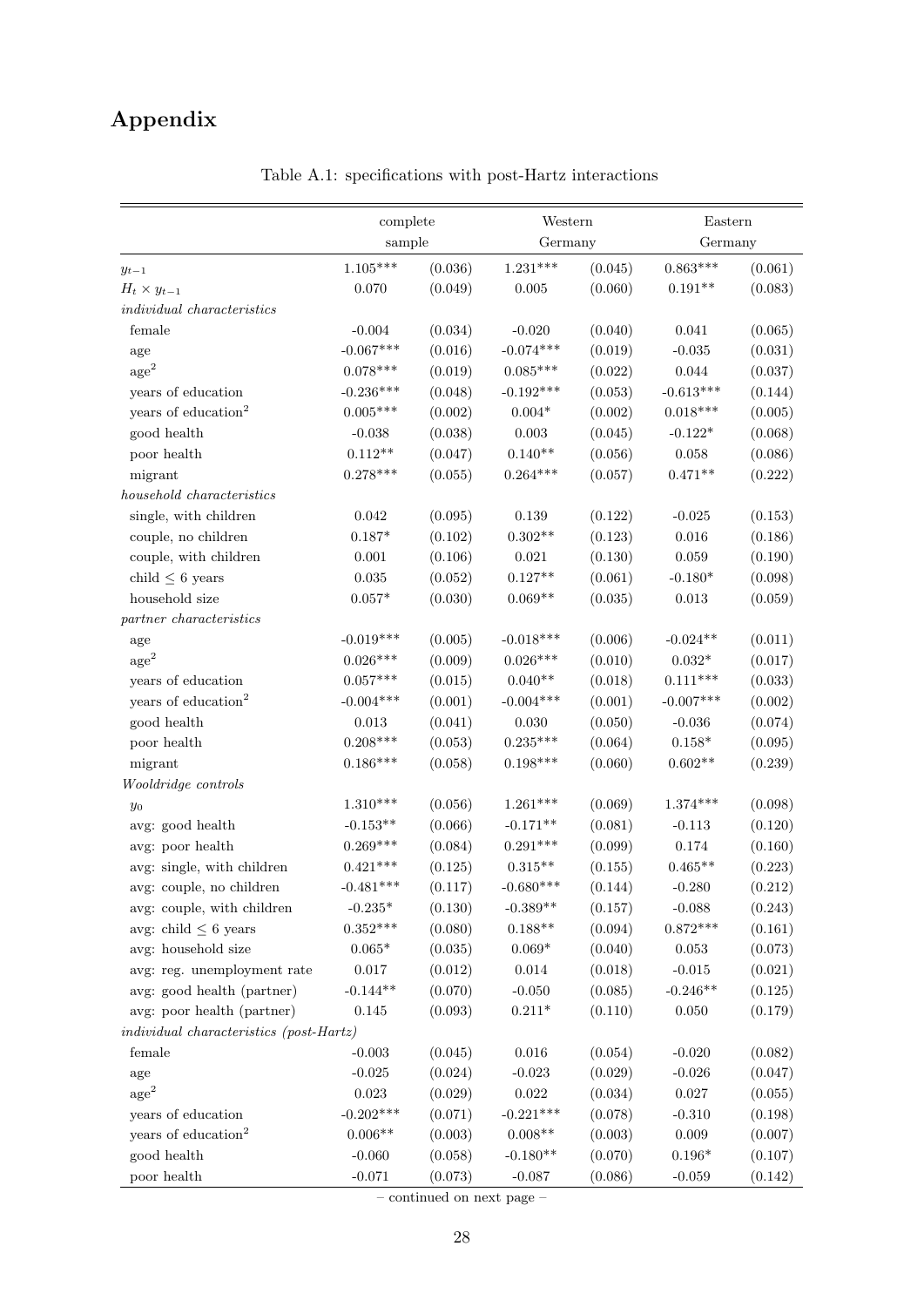|                                        | complete      |         | Western      |         | Eastern            |         |  |
|----------------------------------------|---------------|---------|--------------|---------|--------------------|---------|--|
|                                        | sample        |         | Germany      |         |                    | Germany |  |
| migrant                                | $-0.022$      | (0.070) | $0.002\,$    | (0.072) | $-0.493$           | (0.301) |  |
| household characteristics (post-Hartz) |               |         |              |         |                    |         |  |
| single, with children                  | $-0.047$      | (0.143) | $-0.095$     | (0.183) | $-0.027$           | (0.236) |  |
| couple, no children                    | $-0.263$      | (0.161) | $-0.445**$   | (0.197) | 0.136              | (0.287) |  |
| couple, with children                  | $-0.219$      | (0.163) | $-0.208$     | (0.202) | $-0.267$           | (0.285) |  |
| child $\leq$ 6 years                   | $0.075\,$     | (0.089) | $0.051\,$    | (0.103) | 0.114              | (0.180) |  |
| household size                         | $\,0.042\,$   | (0.049) | $-0.047$     | (0.059) | $0.260***$         | (0.093) |  |
| partner characteristics (post-Hartz)   |               |         |              |         |                    |         |  |
| age                                    | 0.000         | (0.007) | 0.003        | (0.009) | $-0.005$           | (0.015) |  |
| $\mathrm{age}^2$                       | $0.000\,$     | (0.012) | $-0.008$     | (0.014) | $0.017\,$          | (0.024) |  |
| years of education                     | $-0.004$      | (0.022) | $0.017\,$    | (0.025) | $-0.064$           | (0.044) |  |
| years of education <sup>2</sup>        | $-0.001$      | (0.001) | $-0.002$     | (0.001) | 0.002              | (0.002) |  |
| good health                            | $-0.039$      | (0.066) | $-0.089$     | (0.079) | 0.079              | (0.120) |  |
| poor health                            | $-0.136$      | (0.086) | $-0.142$     | (0.101) | $-0.155$           | (0.163) |  |
| migrant                                | $-0.064$      | (0.078) | $-0.101$     | (0.082) | $-0.220$           | (0.331) |  |
| Wooldridge controls (post-Hartz)       |               |         |              |         |                    |         |  |
| $y_0$                                  | $-0.078$      | (0.055) | $-0.083$     | (0.069) | $-0.089$           | (0.095) |  |
| avg: good health                       | $0.127\,$     | (0.098) | $0.224*$     | (0.120) | $-0.066$           | (0.174) |  |
| avg: poor health                       | $\,0.095\,$   | (0.128) | 0.099        | (0.151) | $\,0.053\,$        | (0.245) |  |
| avg: single, with children             | $-0.216$      | (0.176) | $-0.147$     | (0.220) | $-0.010$           | (0.314) |  |
| avg: couple, no children               | 0.242         | (0.182) | $0.505**$    | (0.222) | $-0.210$           | (0.330) |  |
| avg: couple, with children             | $-0.043$      | (0.190) | $\,0.079\,$  | (0.231) | $-0.014$           | (0.349) |  |
| avg: child $\leq$ 6 years              | $-0.041$      | (0.126) | 0.081        | (0.147) | $-0.413$           | (0.257) |  |
| avg: household size                    | $-0.058$      | (0.055) | $\,0.038\,$  | (0.064) | $-0.356***$        | (0.110) |  |
| avg: reg. unemployment rate            | 0.009         | (0.017) | $\,0.015\,$  | (0.024) | $0.001\,$          | (0.028) |  |
| avg: good health (partner)             | $0.187*$      | (0.104) | $\,0.089\,$  | (0.127) | $0.326*$           | (0.186) |  |
| avg: poor health (partner)             | 0.174         | (0.145) | $0.103\,$    | (0.171) | $0.182\,$          | (0.281) |  |
| reg. unemployment rate                 | $0.041***$    | (0.011) | $0.051***$   | (0.017) | $0.035^{\ast\ast}$ | (0.015) |  |
| $H_t \times$ reg. unemployment rate    | $-0.003$      | (0.014) | $-0.016$     | (0.022) | $0.017\,$          | (0.019) |  |
| Eastern Germany                        | $0.267***$    | (0.069) |              |         |                    |         |  |
| $H_t \times$ Eastern Germany           | $-0.068$      | (0.089) |              |         |                    |         |  |
| constant                               | $0.111\,$     | (0.453) | $-0.045$     | (0.517) | $2.930**$          | (1.168) |  |
| $H_t \times$ constant                  | $2.324***$    | (0.687) | $2.274***$   | (0.797) | $3.252**$          | (1.610) |  |
| $\sigma_a$                             | $0.839***$    | (0.026) | $0.784***$   | (0.030) | $0.953***$         | (0.048) |  |
| $\rho$                                 | $0.413***$    | (0.015) | $0.381***$   | (0.018) | $0.476***$         | (0.025) |  |
| log Likelihood                         | $-14,528.497$ |         | $-9,664.339$ |         | $-4,780.015$       |         |  |
| $#$ of observations                    | 100,434       |         | 79,790       |         | 20,644             |         |  |
| $#$ of individuals                     |               | 17,733  |              | 14,010  |                    | 3,723   |  |

Table A.1 – continued from previous page –

\* p<0.10, \*\* p<0.05, \*\*\* p<0.01

Note: Standard errors are given in parentheses.  $y_{t-1}$  and  $y_0$  are the observed social assistance receipt status in the last period and the initial observed period, respectively,  $H_t$  is a dummy variable for the post-Hartz years 2005-2011. All other covariates are lagged by one period. Blocks of variables labelled '(post-Hartz)' have been interacted with the post-Hartz dummy. Among the 'Wooldridge controls', I use the prefix 'avg:' to refer to an individual's time-average for this variable. Values of age<sup>2</sup> have been scaled through division by 100. The breakdown of the sample into Western and Eastern Germany is based on region of residence in an individual's initial observed period. Source: SOEP, 2011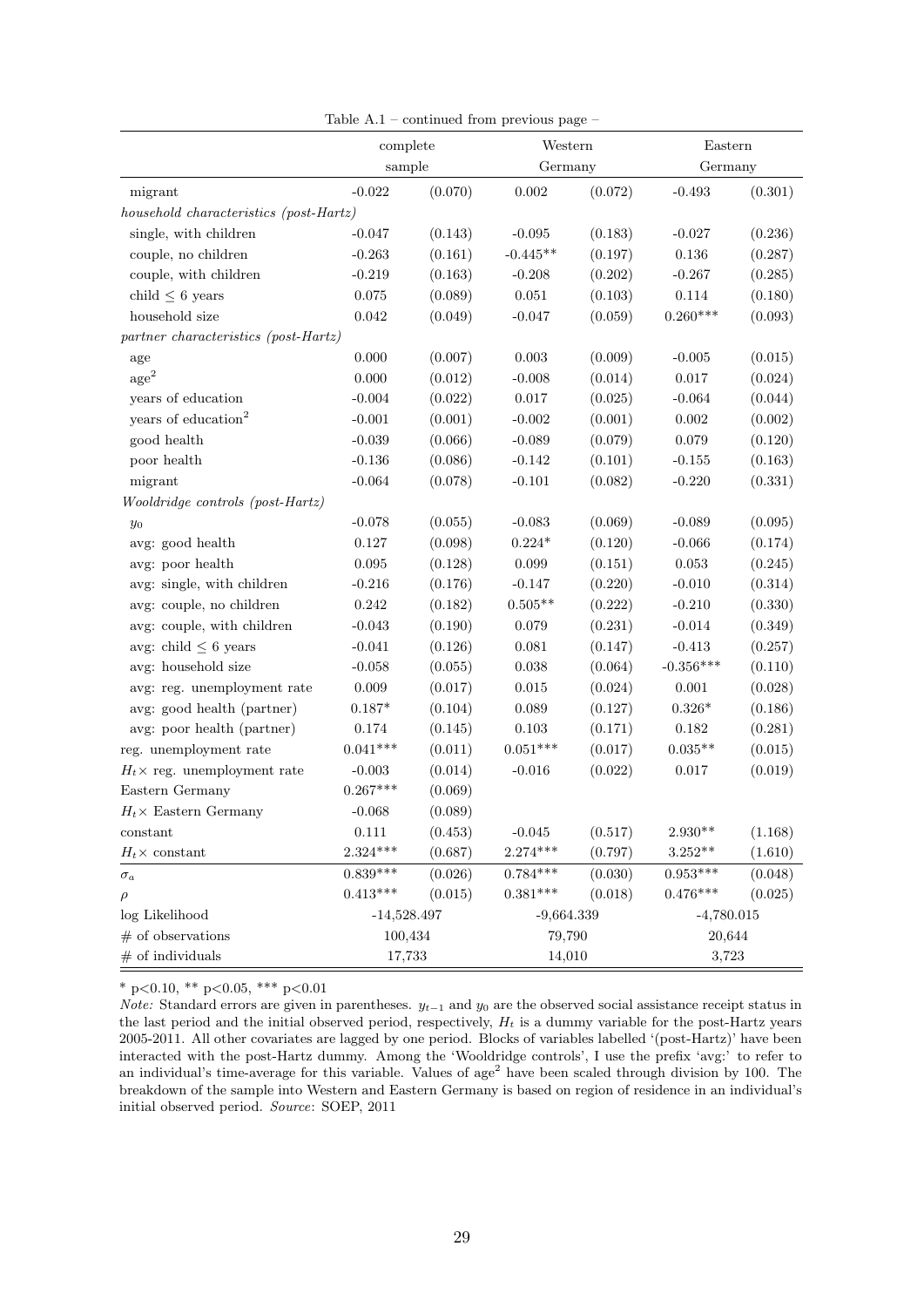|                                  | complete<br>sample |         | Western        |         | Eastern            |         |
|----------------------------------|--------------------|---------|----------------|---------|--------------------|---------|
|                                  |                    |         | Germany        |         | Germany            |         |
| $y_{t-1}$                        | $1.199***$         | (0.095) | $1.359***$     | (0.119) | $0.932***$         | (0.163) |
| $\emph{calar-year interactions}$ |                    |         |                |         |                    |         |
| $y_{t-1} \times 1997$            | $-0.377***$        | (0.127) | $-0.254$       | (0.158) | $-0.522**$         | (0.228) |
| $y_{t-1}{\times}1998$            | $-0.177$           | (0.132) | $-0.246$       | (0.159) | $-0.181$           | (0.249) |
| $y_{t-1} \times 1999$            | $-0.181$           | (0.126) | $-0.119$       | (0.155) | $-0.425*$          | (0.222) |
| $y_{t-1} \times 2000$            | $-0.114$           | (0.132) | 0.050          | (0.164) | $-0.495**$         | (0.230) |
| $y_{t-1}{\times}2001$            | $-0.022$           | (0.118) | $-0.107$       | (0.147) | 0.100              | (0.205) |
| $y_{t-1} \times 2002$            | 0.156              | (0.124) | 0.077          | (0.154) | 0.220              | (0.212) |
| $y_{t-1} \times 2003$            | $-0.025$           | (0.125) | $-0.103$       | (0.156) | 0.044              | (0.211) |
| $y_{t-1} \times 2004$            | $-0.001$           | (0.122) | $-0.220$       | (0.152) | 0.316              | (0.212) |
| $y_{t-1}{\times}2005$            | $-0.329***$        | (0.122) | $-0.333**$     | (0.153) | $-0.349*$          | (0.207) |
| $y_{t-1}{\times}2006$            | $0.000\,$          | (0.124) | $-0.023$       | (0.155) | $-0.013$           | (0.212) |
| $y_{t-1}{\times}2007$            | 0.081              | (0.121) | $-0.038$       | (0.151) | 0.320              | (0.212) |
| $y_{t-1} \times 2008$            | 0.133              | (0.126) | $-0.027$       | (0.156) | $0.351\,$          | (0.221) |
| $y_{t-1}{\times}2009$            | 0.063              | (0.131) | $-0.135$       | (0.165) | $0.431*$           | (0.224) |
| $y_{t-1} \times 2010$            | $0.321**$          | (0.139) | $\,0.153\,$    | (0.174) | $0.542**$          | (0.237) |
| $y_{t-1} \times 2011$            | $0.028\,$          | (0.143) | $-0.254$       | (0.179) | $0.593**$          | (0.254) |
| $individual$ characteristics     |                    |         |                |         |                    |         |
| female                           | $-0.004$           | (0.029) | $-0.010$       | (0.033) | $\,0.023\,$        | (0.056) |
| age                              | $-0.079***$        | (0.013) | $-0.078***$    | (0.015) | $-0.076***$        | (0.024) |
| $\rm{age}^2$                     | $0.088***$         | (0.015) | $0.089***$     | (0.017) | $0.085***$         | (0.029) |
| years of education               | $-0.289***$        | (0.041) | $-0.252***$    | (0.045) | $-0.696***$        | (0.126) |
| years of education <sup>2</sup>  | $0.007***$         | (0.002) | $0.006***$     | (0.002) | $0.020***$         | (0.005) |
| good health                      | $-0.058**$         | (0.028) | $-0.069**$     | (0.034) | $-0.020$           | (0.051) |
| poor health                      | $0.076**$          | (0.035) | $0.095**$      | (0.041) | $\,0.022\,$        | (0.067) |
| migrant                          | $0.266***$         | (0.045) | $0.263***$     | (0.046) | 0.268              | (0.184) |
| $household$ characteristics      |                    |         |                |         |                    |         |
| single, with children            | $0.030\,$          | (0.064) | 0.098          | (0.082) | $-0.046$           | (0.105) |
| couple, no children              | $0.072\,$          | (0.074) | 0.100          | (0.090) | 0.056              | (0.133) |
| couple, with children            | $-0.073$           | (0.075) | $-0.061$       | (0.092) | $-0.034$           | (0.132) |
| child $\leq$ 6 years             | $0.101***$         | (0.039) | $0.166***$     | (0.046) | $-0.062$           | (0.077) |
| household size                   | $0.063***$         | (0.022) | $0.051^{\ast}$ | (0.026) | $0.102**$          | (0.043) |
| partner characteristics          |                    |         |                |         |                    |         |
| age                              | $-0.018***$        | (0.004) | $-0.016***$    | (0.005) | $-0.021***$        | (0.008) |
| $\rm{age}^2$                     | $0.023***$         | (0.007) | $0.020***$     | (0.008) | $0.027^{\ast\ast}$ | (0.013) |
| years of education               | $0.056***$         | (0.012) | $0.047***$     | (0.014) | $0.087***$         | (0.024) |
| years of education <sup>2</sup>  | $-0.005***$        | (0.001) | $-0.004***$    | (0.001) | $-0.006***$        | (0.001) |
| good health                      | $0.005\,$          | (0.031) | $0.002\,$      | (0.038) | 0.019              | (0.057) |
| poor health                      | $0.152***$         | (0.041) | $0.174***$     | (0.048) | 0.100              | (0.076) |
| migrant                          | $0.164***$         | (0.048) | $0.163***$     | (0.049) | $0.502**$          | (0.200) |
| $\emph{calardar-year effects}$   |                    |         |                |         |                    |         |
| 1997                             | $-0.011$           | (0.064) | $0.120\,$      | (0.074) | $-0.321**$         | (0.129) |
| 1998                             | $0.079\,$          | (0.065) | $0.157**$      | (0.079) | 0.074              | (0.127) |
| 1999                             | $-0.045$           | (0.067) | 0.016          | (0.080) | $-0.022$           | (0.130) |
| $2000\,$                         | $-0.043$           | (0.067) | $-0.122$       | (0.084) | $0.177\,$          | (0.124) |
| $2001\,$                         | $-0.072$           | (0.061) | $-0.080$       | (0.072) | 0.042              | (0.120) |
| $2002\,$                         | $-0.125**$         | (0.063) | $-0.159**$     | (0.077) | $\,0.051\,$        | (0.123) |

Table A.2: specifications with survey-year interactions

 $-$  continued on next page  $-$